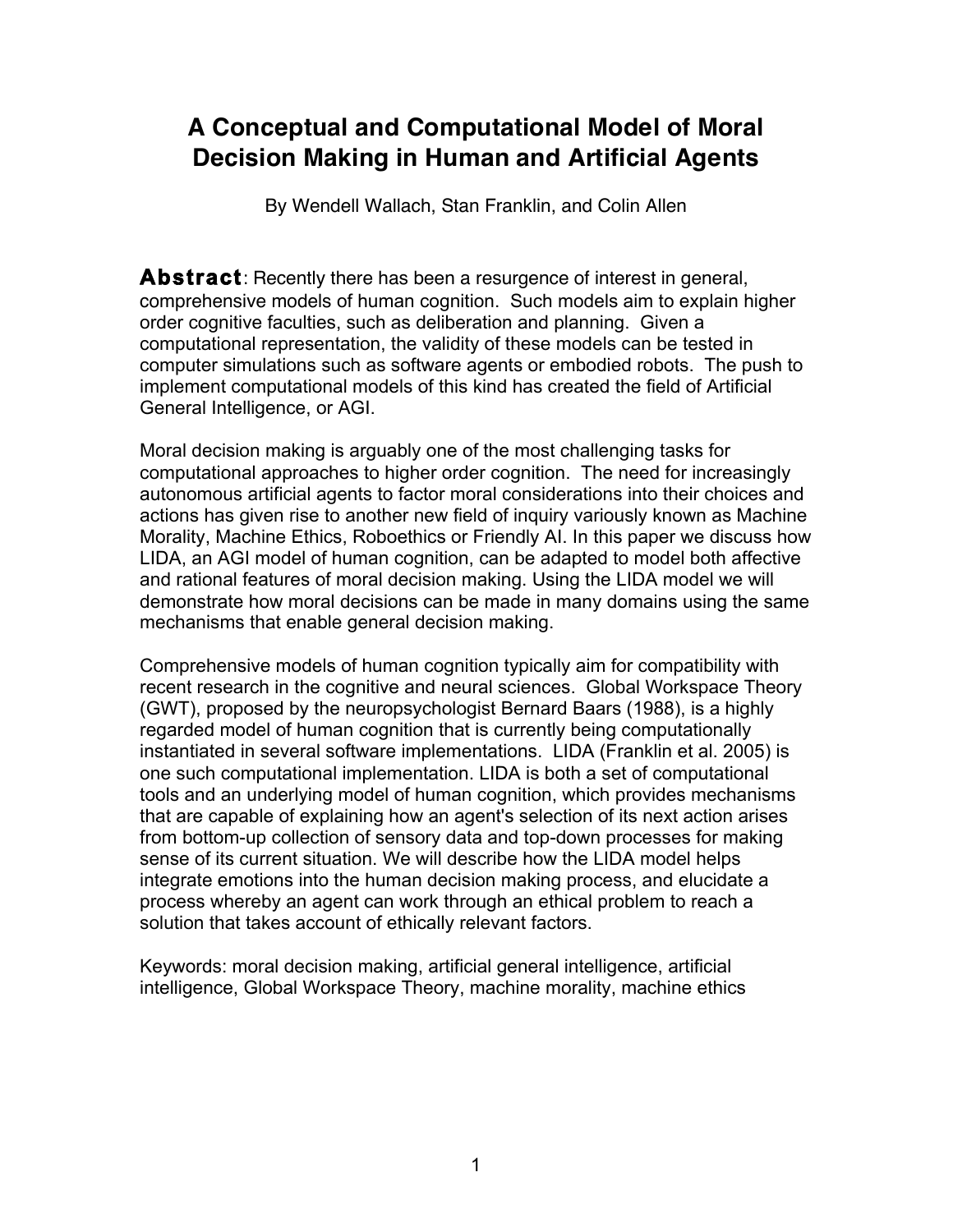# **Introduction**

#### *AGI and Moral Machines*

Human-level intelligence entails the capacity to handle a broad array of challenges including logical reasoning, understanding the semantic content of language, learning, navigating around the obstacles in a room, discerning the intent of other agents, and planning and decision making in situations where information is incomplete. The prospect of building "thinking machines" with the general intelligence to tackle such an array of tasks inspired the early founders of the field of Artificial Intelligence. However, they soon discovered that tasks such as reasoning about physical objects or processing natural language, where they expected to make rapid progress, posed daunting technological problems. Thus the developers of AI systems have been forced to focus on the design of systems with the ability to intelligently manage specific tasks within relatively narrow domains, such as playing chess or buying and selling currencies on international markets. Despite the fact that many tasks such as visual processing, speech processing, and semantic understanding present thresholds that have yet to be crossed by technology, there has been in recent years a transition back to the development of systems with more general intelligence. Such systems are broadly referred to as having artificial general intelligence (AGI) (Wang *et* al. 2008, Goertzel and Franklin 2008).

The possibility of building AI systems with moral decision making faculties has stepped beyond the stories of science fiction writers such as Isaac Asimov and is being seriously considered by philosophers and engineers, (Gips 1991, Clark 1994, Allen et al. 2000). A new field of enquiry called Machine Ethics (Anderson and Anderson 2006), Machine Morality (Wallach et al. 2008), Artificial Morality (Danielson 1992), or Computational Ethics (Allen 2002) is emerging.

This interest in building computer systems capable of making moral decisions ("moral machines") has been spurred by the need to insure that increasingly autonomous computer systems and robots do not cause harm to humans and other agents worthy of moral consideration (Wallach and Allen 2008). Though the goals of this new research endeavor are more practical than theoretical, an interest in testing whether consequentialist, deontological, and virtue based theories of ethics can be implemented computationally has also attracted philosophers and social scientists to this new field. Most of the research to date is directed at either the safety of computers that function within very limited domains or at systems that serve as advisors to human decision makers.

AGI and Machine Morality have emerged as distinct fields of inquiry. The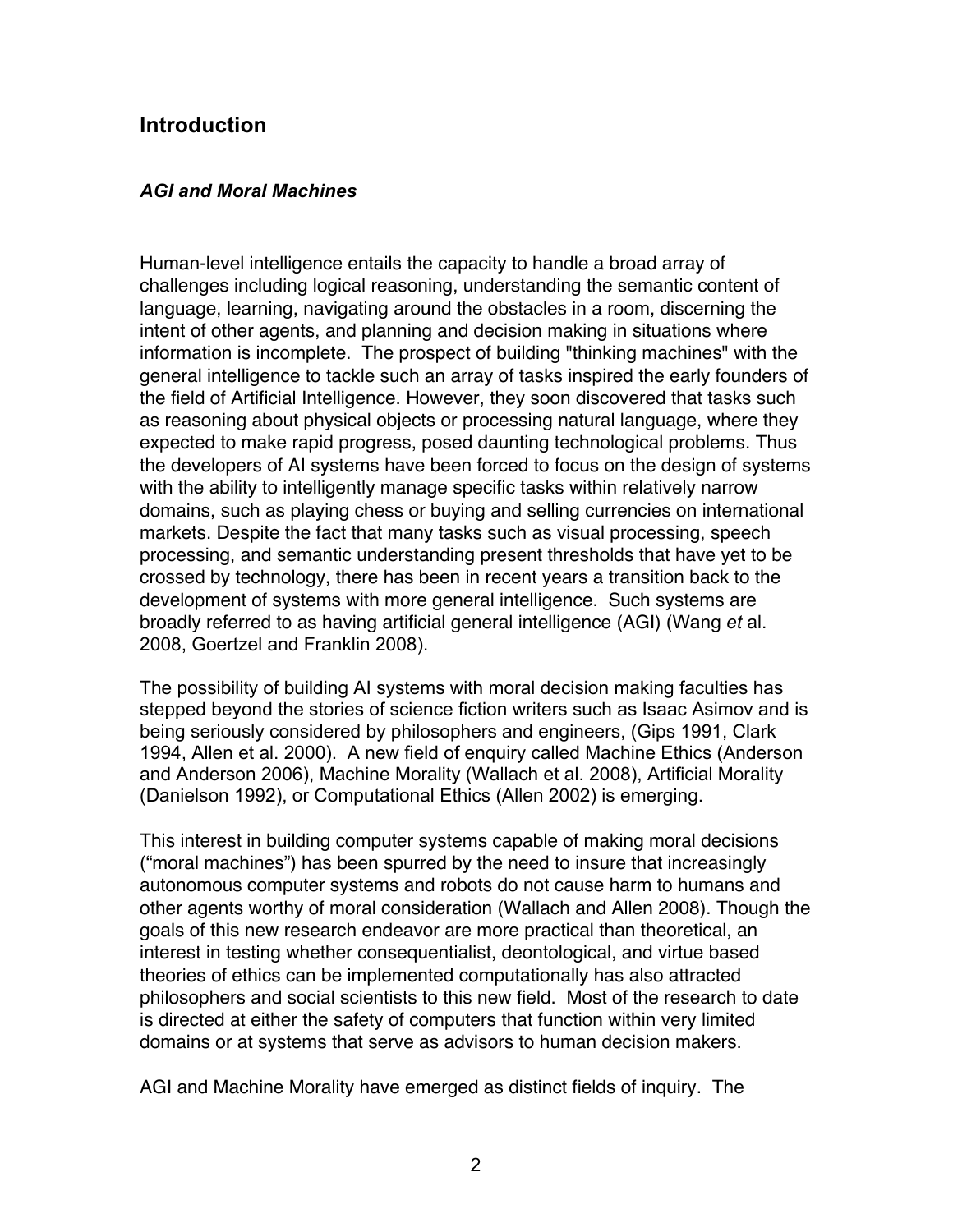intersection between their agendas has been minimal, and primarily focused on Friendly AI (Yudkovsky 2001), the concern that future super-intelligent machines be friendly to human. But let us be clear at the outset. No AGI systems have been completed. Nor do any computers systems exist that are capable of making sophisticated moral decisions. However, some computer scientists believe such systems can be build relatively soon. Ben Goertzel estimates that, with adequate funding, scientists could complete an AGI within ten years (personal communication). Certainly sophisticated moral machines will require at least a minimal AGI architecture.

So, if demonstrated success in either of these pursuits is so far in the future, what do we expect to achieve in this paper. Our goals are twofold:

- 1. To outline a comprehensive approach to moral decision making. Philosophers and cognitive scientists have stressed the importance of particular cognitive mechanisms, e.g., reasoning, moral sentiments, heuristics, intuitions, or a moral grammar in the making of moral decisions. But there has been very little work on thinking comprehensively about the broad array of cognitive faculties necessary for moral decision making. In analyzing how a moral machine might be built from the ground up, it becomes apparent that many cognitive mechanisms must be enlisted to produce judgments sensitive to the considerations humans accommodate when they respond to morally charged situations (Wallach and Allen 2008).
- 2. To demonstrate that many moral decisions can be made using the same cognitive mechanisms that are used for general decision making. In other words, moral cognition is supported by domain general cognitive processes. Certainly some kinds of moral decisions may require additional mechanisms, or may require that the kinds of mechanisms described in this paper be modified to handle features peculiar to moral considerations. Elucidation of such mechanisms and their probable design is beyond the scope of this paper.

In proposing a comprehensive model for moral decision making, we are fully aware that other scholars will criticize this model as being inadequate. For example, neuroscientists might argue that a modular system such as LIDA does not capture the full complexity of the human neural architecture. Moral philosophers might contend that the agent we will describe is not really engaged in moral reflection because it lacks Kantian ʻautonomy' or ʻwill'. The computer scientist Drew Mcdermott (forthcoming) asserts that appreciating the tension between self-interest and the needs of others is essential for moral decisions and will be extremely difficult to build into computational agents. There are many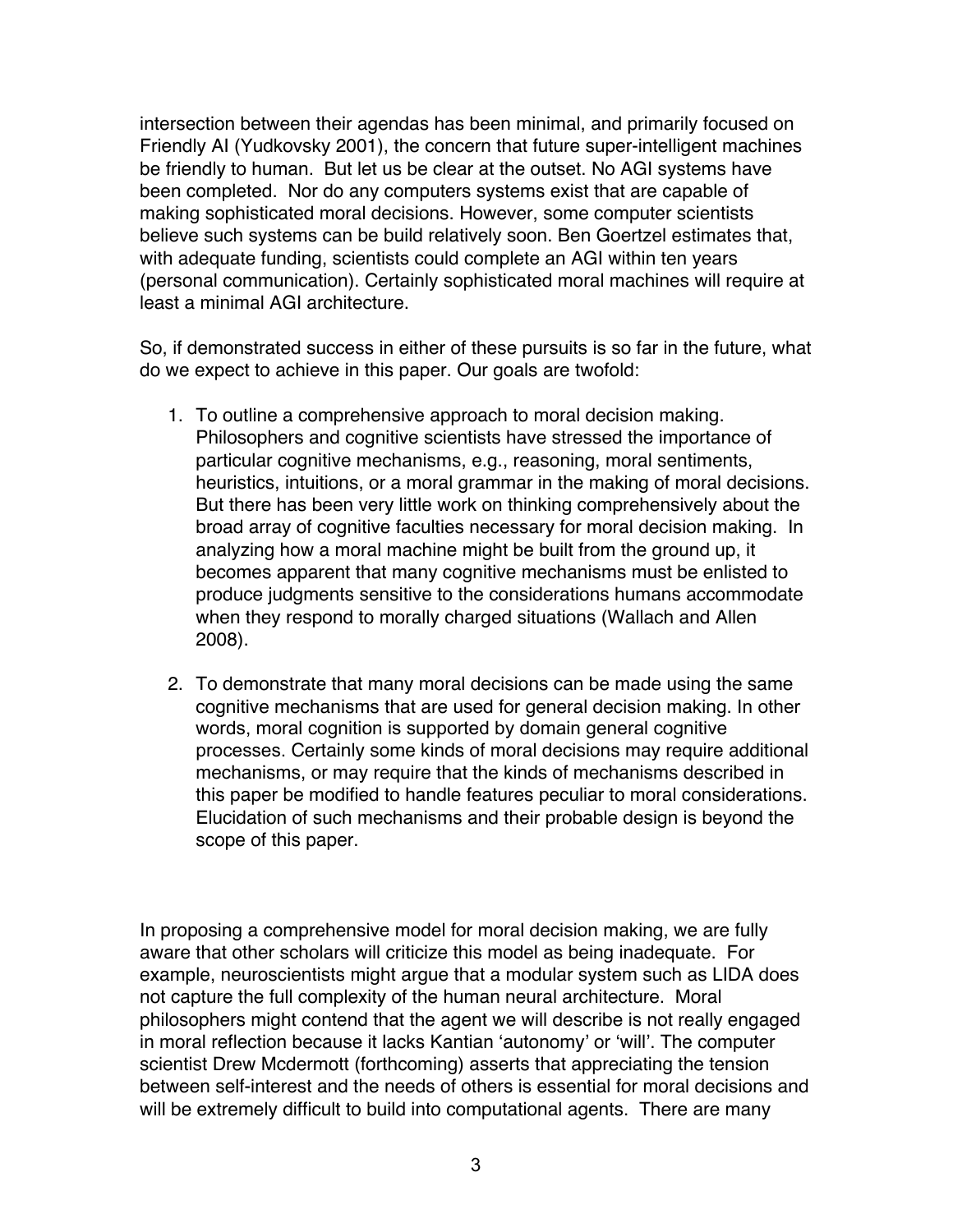criticisms that can be made of AGI models, and many arguments as to why computational agents are not capable of ʻtrue' moral reflection.

Nevertheless, we feel it is important to recognize that moral judgment and behavior is not the product of one or two dedicated mechanisms. Nor do we feel it is helpful to merely underscore the complexity of moral decision making. Therefore, we offer this model in hopes of stimulating a deeper appreciation of the many cognitive mechanisms that contribute to the making of moral decisions, and to provide some insight into how these mechanisms might work together.

#### *Computation Models of Human Cognitive Faculties*

A central fascination with AI research has been the opportunity it offers to test computational theories of human cognitive faculties. AGI does not require that the computational system emulate the mechanisms of human cognition in order to achieve a comparable level of performance. However, human cognition is the only model we currently have for general intelligence or moral decision making (although some animals demonstrate higher order cognitive faculties and prosocial behavior). The cognitive and brain sciences are bringing forth a wealth of empirical data about the design of the human nervous system, and about human mental faculties. This research suggests a host of new theories for specific cognitive processes that can, at least in principle, be tested computationally.

Despite significant gaps in scientific understanding it is feasible to design systems that try to emulate the current best understanding of human faculties, even if those systems don't perform exactly as the brain functions. Computational models of human cognition are built by computer scientists who wish to instantiate human-level faculties in AI, and by cognitive scientists and neuroscientists formulating testable hypotheses compatible with empirical data from studies of the nervous system, and mental and behavioral activity.

Both as a set of computational tools and an underlying model of human cognition, LIDA is one attempt to computationally instantiate Baars' Global Workspace Theory (GWT). Such a computational instantiation of GWT, which attempts to accommodate the psychological and neuroscientific evidence, will be particularly helpful in thinking through an array of challenges with a high degree of specificity. In this paper, we will explore how the LIDA model of GWT can be expected to implement a higher order cognitive task, specifically the kind of decision making involved in the resolution of a moral dilemma.

Given that computational approaches to moral decision making, GWT, and the LIDA model are subjects that may not be familiar to all readers, the initial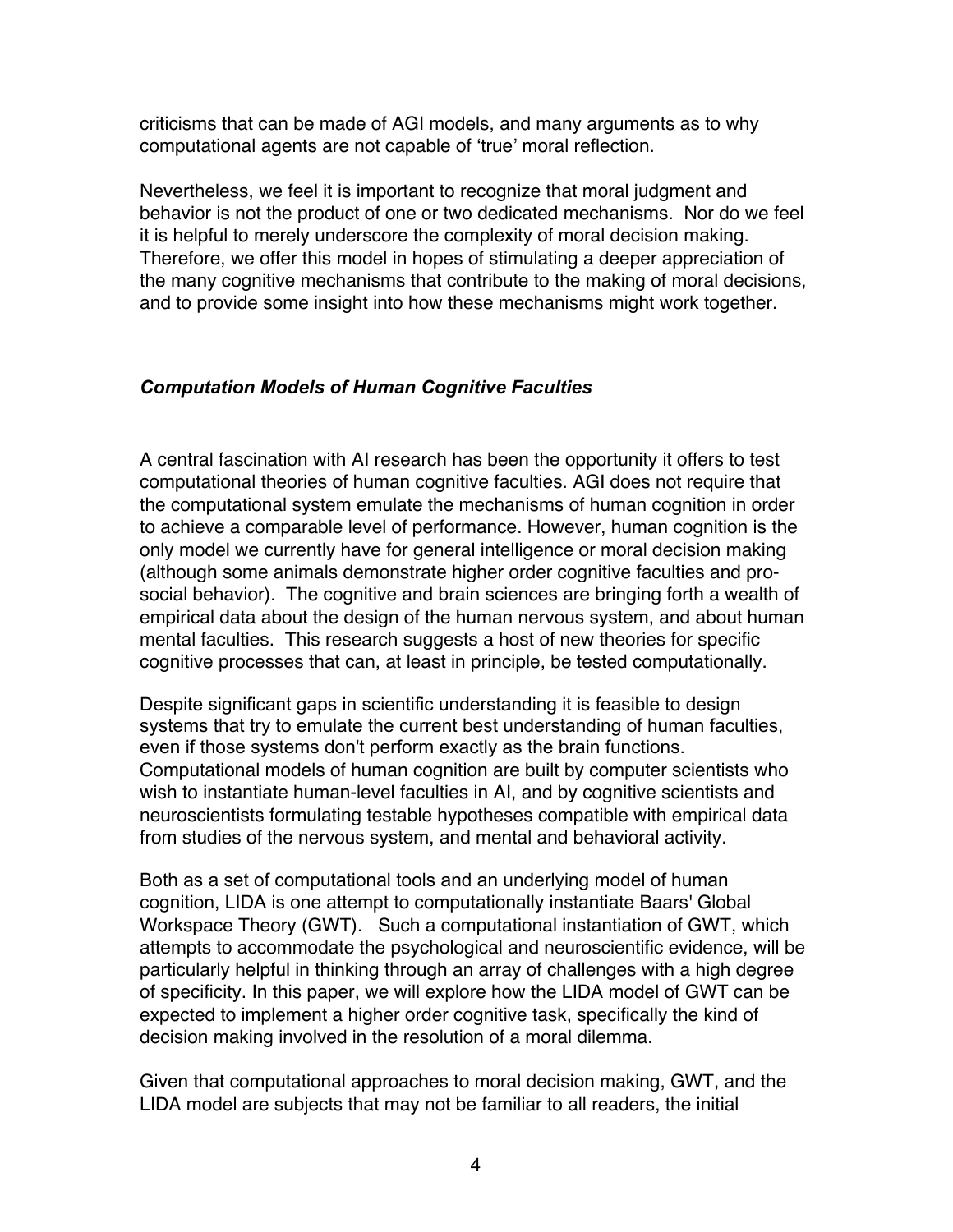sections of this paper provide brief overviews of these topics. The next section of the paper introduces several approaches to computerizing ethics, GWT, and LIDA. The following section provides a description of the LIDA model, and various theories and research that support this approach to human cognition. A discussion of the manner in which the LIDA model might be used to make moral decisions and some concluding comments follow.

# **Machine Morality, GWT, and LIDA**

## *Ethical Decision Making and AI*

Ethical decisions are among the more complex that agents face. Ethical decision-making can be understood as action selection under conditions where constraints, principles, values, and social norms play a central role in determining which behavioral attitudes and responses are acceptable. Many ethical decisions require having to select an action when information is unclear, incomplete, confusing, and even false, where the possible results of an action cannot be predicted with any significant degree of certainty, and where conflicting values can inform the decision making process.

Commonly, ethics is understood as focusing on the most intractable of social and personal challenges. Debate often centers on how to prioritize duties, rules, or principles when they conflict. But ethical factors influence a much broader array of decisions than those we deliberate upon as individuals or as a community. Values and ideals are instantiated in habits, normative behavior, feelings, and attitudes. Ethical behavior includes not only the choices we deliberate upon, but also the rapid choices that substantiate values – choices that might be modeled in LIDA as single-cycle, consciously mediated responses to challenges. Given this broad definition of ethical decisions, values play an implicit role, and sometimes an explicit role, in the selection of a broad array of actions.

Following Sloman (1999), we note that moral behavior can be reflexive, or the result of deliberation, and at least for humans, also includes metacognition<sup>1</sup> when criteria used to make ethical decisions are periodically reevaluated. Successful responses to challenges reinforce the selected behaviors, while unsuccessful outcomes have an inhibitory influence, and may initiate a reinspection of one's actions and behavior selection. Thus, a computational model of moral decision making will need to describe a method for implementing reflexive value laden responses, while also explaining how these responses can be reinforced, or inhibited through learning, top-down deliberative reasoning, and metacognition.

 $1$  Sloman speaks of meta-management rather than metacognition. We prefer the more common psychological term.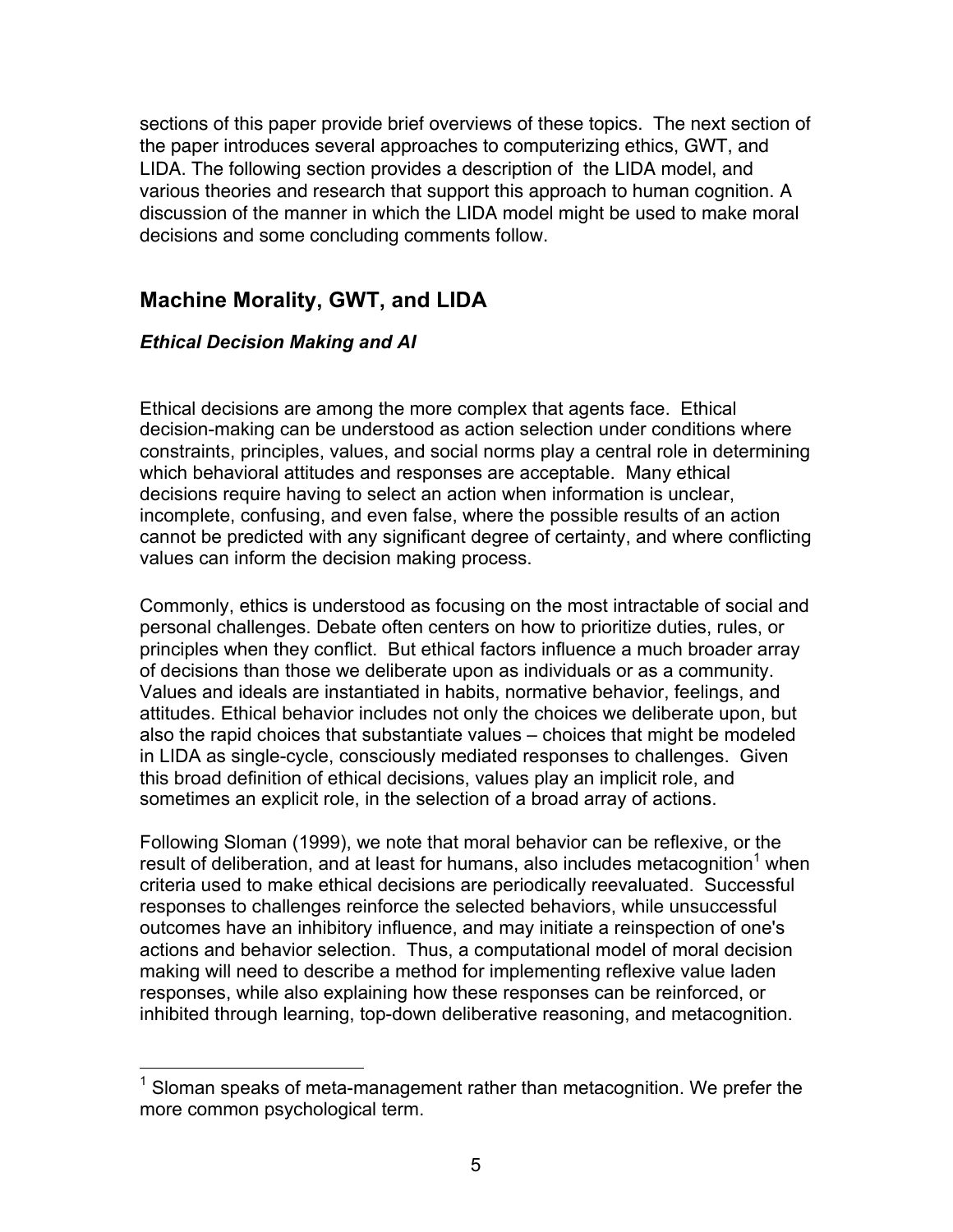It is helpful, although somewhat simplistic, to think of implementing moral decision making faculties in AI systems in terms of two approaches: top-down and bottom up (Allen et al. 2000, Wallach et al. 2008, Wallach and Allen, 2008). A top-down approach entails the implementation of rules or a moral theory, such as the Ten Commandments, Kant's categorical imperative, Mill's utilitarianism, or even Asimov's laws. Generally, top-down theories are deliberative and even metacognitive, although individual duties may be implemented reactively. A topdown approach takes an antecedently specified ethical theory and analyzes its computational requirements to guide the design of algorithms and subsystems capable of implementing the theory.

A number of scholars have considered the challenges entailed in computational implementation of individual top down theories of ethics, including Asimov's laws (Clark 1994), Kant's categorical imperative (Allen et al. 2000, Stahl 2002, Powers 2005), Ross's prima facie duties (Anderson et al. 2005, 2006), deontic logic (Bringsford et al. 2006), utilitarianism (Allen et al. 2000, Grau 2006) and virtues (Demoss 1998). Implementing each of these theories poses specific difficulties for designers and programmers. Each is susceptible to some version of the frame problem -- computational load due to the need for knowledge of human psychology, knowledge of the affects of actions in the world, and the difficulty in estimating the sufficiency of initial information.

Bottom-up approaches, if they use a *prior* theory at all, do so only as a way of specifying the task for the system, but not as a way of specifying an implementation method or control structure. A bottom-up approach aims at goals or standards that may or may not be specified in explicit theoretical terms. Evolution, development, and learning provide models for designing systems from the bottom up. Alife (artificial life) experiments within computer environments, evolutionary and behavior based robots, and genetic algorithms all provide mechanisms for building sophisticated computational agents from the bottom up. Bottom-up strategies influenced by theories of development are largely dependent on the learning capabilities of artificial agents. However, the bottomup development of moral agents is limited given present day technologies, but breakthroughs in computer learning or Alife, for example, might well enhance the usefulness of these platforms for developing artificial moral agents (Wallach and Allen 2008).

Furthermore, even agents who adhere to a deontological ethic or are utilitarians may require emotional intelligence as well as other "supra-rational" faculties (Wallach and Allen 2008). A sense of self, a theory of mind (ToM), an appreciation for the semantic content of information, and functional (if not phenomenal) consciousness (Franklin, 2003) are probably also prerequisites for full moral agency. A complete model of moral cognition will need to explain how such faculties are represented in the system.

Work has begun on the development of artificial mechanisms that complement a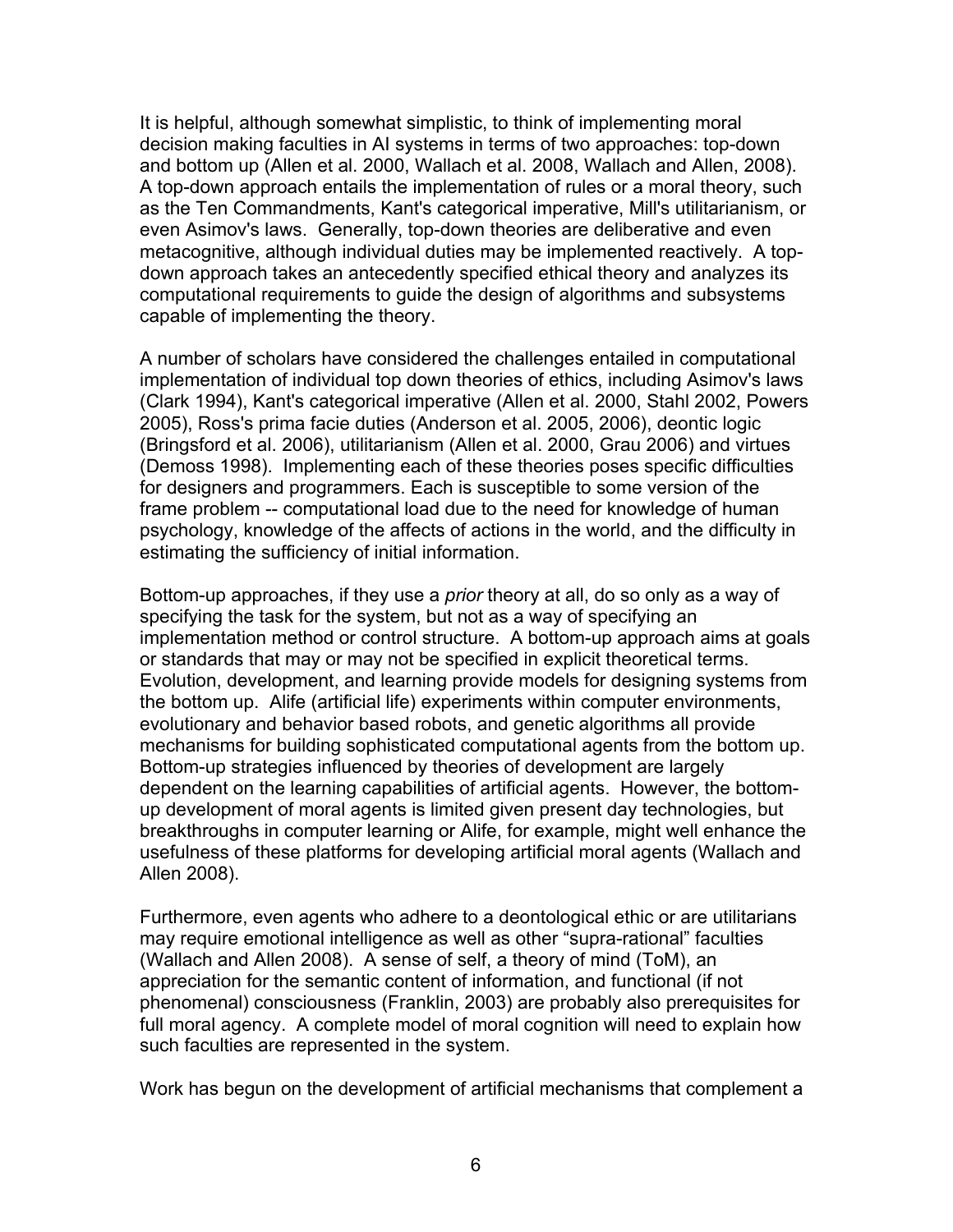system's rational faculties, such as affective skills (Picard 1997), sociability (Breazeal 2002), embodied cognition (Brooks 2002; Glenberg 1997), theory of mind (Scasselatti 2001) and consciousness (Holland 2003), but these projects are not specifically directed at designing systems with moral decision making faculties. Eventually there will be a need for hybrid systems that maintain the dynamic and flexible morality of bottom-up systems, which accommodate diverse inputs, while subjecting the evaluation of choices and actions to top-down principles that represent ideals we strive to meet. Depending upon the environments in which these artificial moral agents (AMAs) operate, they will also require some additional supra-rational faculties. Such systems must also specify just how the bottom-up and top-down processes interact.

To date, the experimental systems that implement some sensitivity to moral considerations (McLaren 2006, Anderson 2006, Guarini 2006) are rudimentary, and cannot accommodate the complexity of human decision making. Scaling any approach to handle more and more difficult challenges will, in all likelihood, require additional mechanisms.

### *Global Workspace Theory*

Global workspace theory (GWT) (Baars 1988) was originally conceived as a neuropsychological model of consciousness, but has come to be widely recognized as a high-level theory of human cognitive processing, which is well supported by empirical studies (Baars 2002). GWT views the nervous system as a distributed parallel system with many different specialized processes. Some coalitions of these processes enable the agent to make sense of the sensory data coming from the current environmental situation. Other coalitions incorporating the results of the processing of sensory data compete for attention. The winner occupies what Baars calls a global workspace, whose contents are broadcast to all other processes. These contents of the global workspace are presumed to be conscious, at least from a functional perspective. This conscious broadcast serves to recruit other processes to be used to select an action with which to deal with the current situation. GWT is a theory of how consciousness functions within cognition. Unconscious contexts influence this competition for consciousness. In GWT, and in its LIDA model, learning requires and follows from attention, and occurs with each conscious broadcast.

Given that GWT is a leading model of human cognition and consciousness, it is valuable to explore whether a computational model of GWT can accommodate higher order mental processes. Three different research teams, lead by Stanislas Dehaene, Murray Shanahan, and Stan Franklin, have developed models for instantiating aspects of GWT computationally. In this paper we focus on the LIDA model developed by Franklin and his team. In doing so, we do not mean to suggest that LIDA, or for that matter computational models of cognition based on GWT, are the only AGI models capable of modeling human-level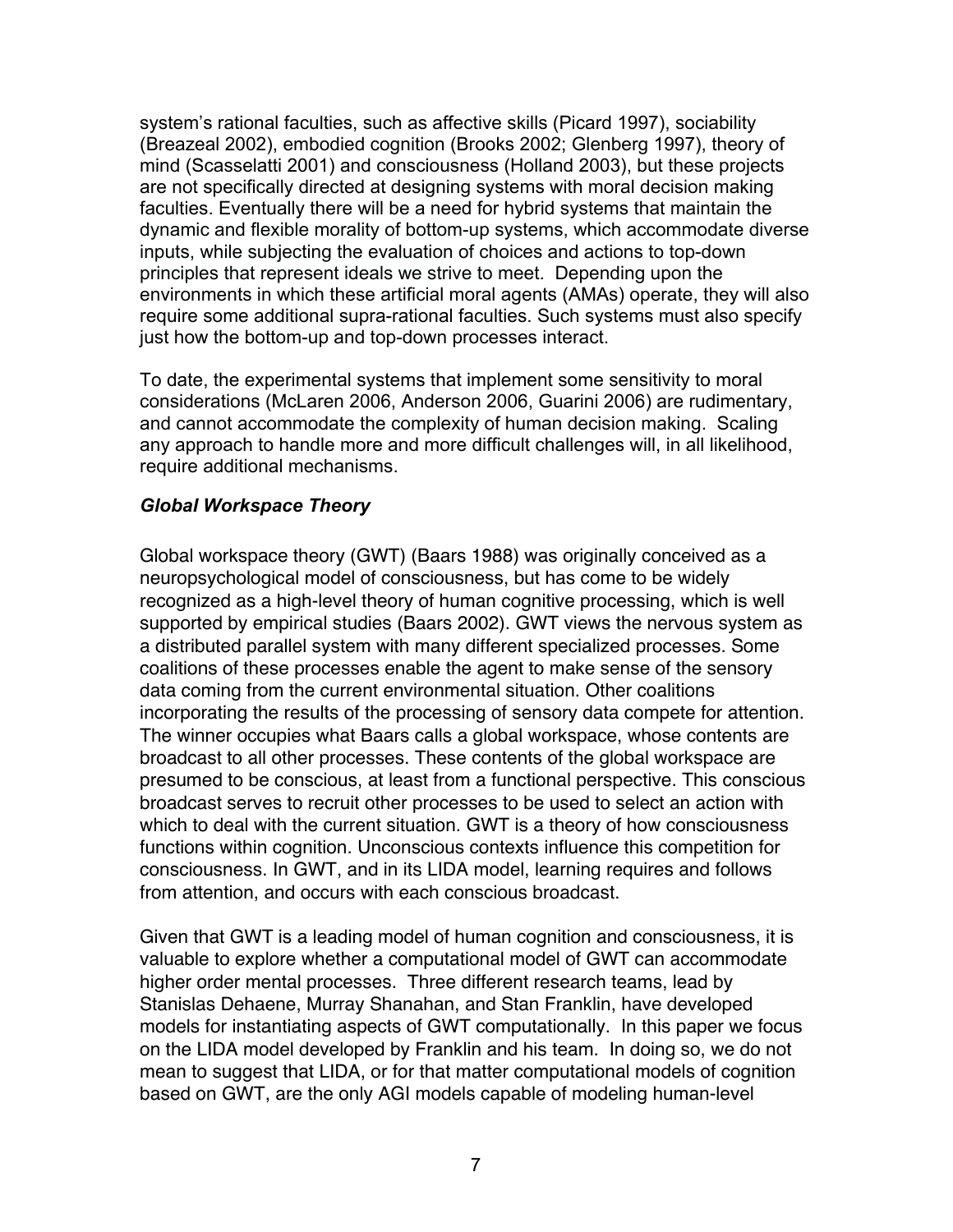decision making. We merely consider LIDA to be a particularly comprehensive model and one that includes features similar to those built into other AGI systems.

The LIDA model describes how an agent tries to make sense of its environment and decides what to do next. An action is selected in every LIDA cognitive cycle (see below), of which there may be five to ten in every second. More complex decisions require deliberation over many such cycles. The challenge for a model of cognition such as LIDA is whether it can truly describe complex higher-order decision making in terms of sequences of bottom up, single cycle action selection.

## *LIDA and Moral Decision Making*

LIDA is a model of human cognition, inspired by findings in cognitive science and neuroscience, that is able to accommodate the messiness and complexity of a hybrid approach to decision making. Our task here is not to substantiate one formal approach to ethics in LIDA. Rather, we'll describe how various influences, such as feelings, rules, and virtues, on ethical decisions might be represented within the mechanisms of the LIDA model. The resulting agent may not be a perfect utilitarian or deontologist, and it may not live up to ethical ideals. A LIDAbased artificial moral agent (AMA) is intended to be a practical solution to a practical problem: how to take into account as much ethically relevant information as possible in the time available to select an action.

Our discussion of moral decision making in LIDA will focus on six areas, most involving several questions.

1. Where are bottom-up propensities and values implemented? How does the agent learn new values and propensities, as well as reinforce or defuse existing values and propensities?

2. How are rules or duties represented in the LIDA model? What activates a rule and brings it to conscious attention? How might some rules be automatized to form unconscious rules-of-thumb (heuristics)?

3. How does the LIDA model transition from a single cycle to the determination that information in consciousness needs to be deliberated upon?

4. What determines the end of a deliberation?

5. How can we implement planning or imagination (the testing out of different scenarios) in LIDA?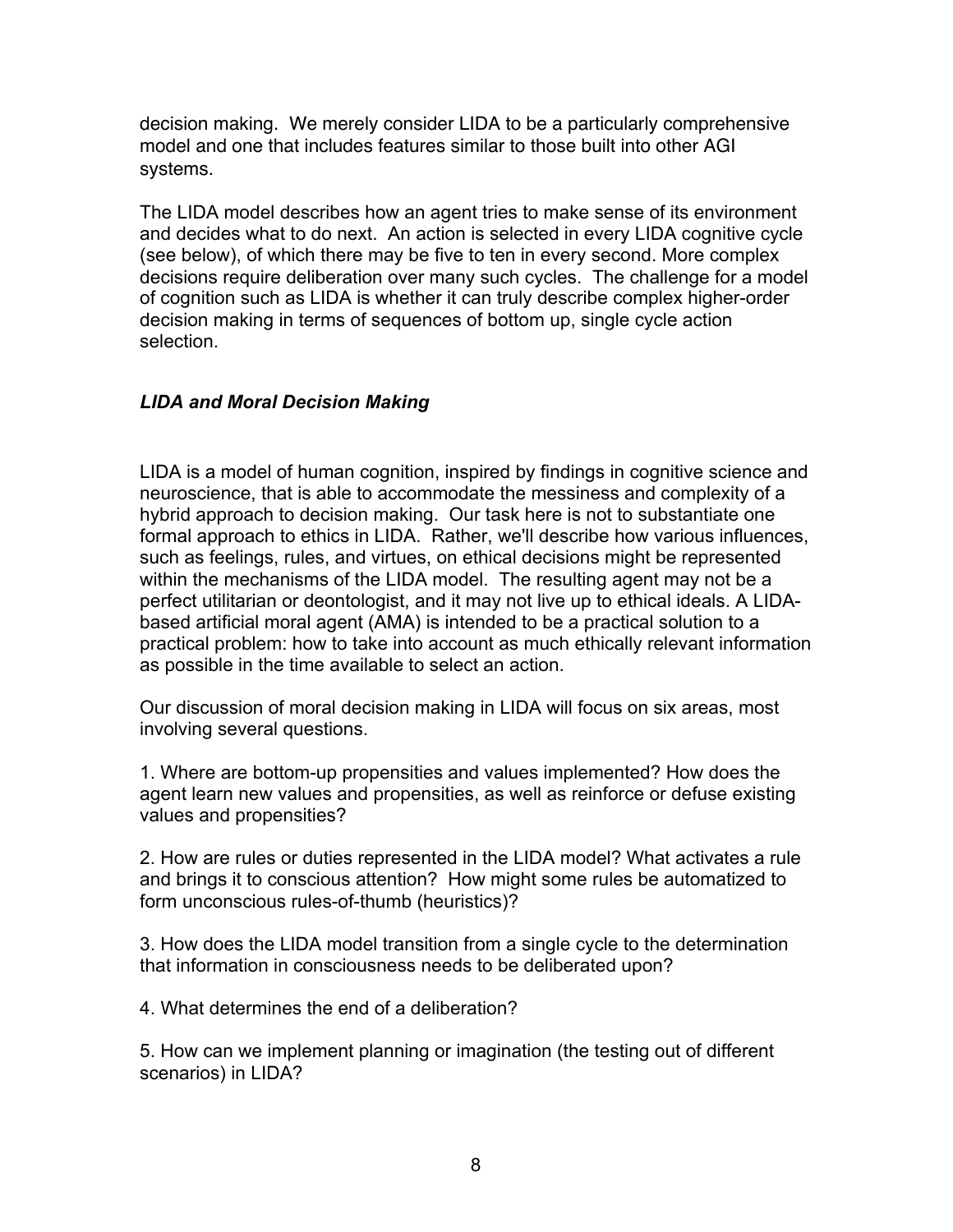6. When a resolution to the challenge has been determined, how might the LIDA model monitor whether that resolution is successful? How might LIDA use this monitoring for further learning?

In the section that follows we describe the LIDA model, its architecture, its antecedents, its relationship to other cognitive architectures, its decision-making, and its learning processes. After that we return to discussing how the LIDA model might be used for moral decision-making. In particular, we offer hypotheses for how the LIDA model answers each of the questions raised in the six issues listed above. Through this exercise we hope to demonstrate the usefulness of a computational model of GWT, and how a computer system might be developed for handling the complexity of human-level decision-making and in particular moral decision-making. Whether a fully functioning LIDA would be judged to demonstrate the moral acumen necessary for moral agency is, however, impossible to determine without actually building and testing the system.

# **LIDA**

# *The LIDA Model and its Architecture*

The LIDA model is a comprehensive, conceptual and computational<sup>2</sup> model covering a large portion of human cognition. In addition to GWT, the model implements and fleshes out a number of psychological and neuropsychological theories including situated cognition (Varela et al. 1991), perceptual symbol systems (Barsalou 1999), working memory (Baddeley and Hitch 1974), memory by affordances<sup>3</sup> (Glenberg 1997), long-term working memory (Ericsson and Kintsch 1995), event segmentation theory (Zacks, *et al.* 2007),and Sloman's H-CogAff (1999). The comprehensive LIDA model includes a broad array of cognitive modules and processes, a database of which, including known possible neural correlates can be found online at

http://ccrg.cs.memphis.edu/tutorial/correlates.html.

LIDA is an extension of IDA, an implemented and running software agent that finds new billets for US sailors at the end of their current tour of duty (Franklin, Kelemen, and McCauley, 1998; Franklin and McCauley, 2003). Parts of LIDA are implemented and running. Others are designed and waiting their turn at

 $2$  Although the LIDA model is only partially implemented, we claim it as a computational model because each of its modules and most of its processes have been designed for implementation.

<sup>3</sup> Gibson (1979) introduced the term *affordance*, meaning that information about the available uses of an object existed in the object itself. We are using it in the sense that the agent can derive such information from the object.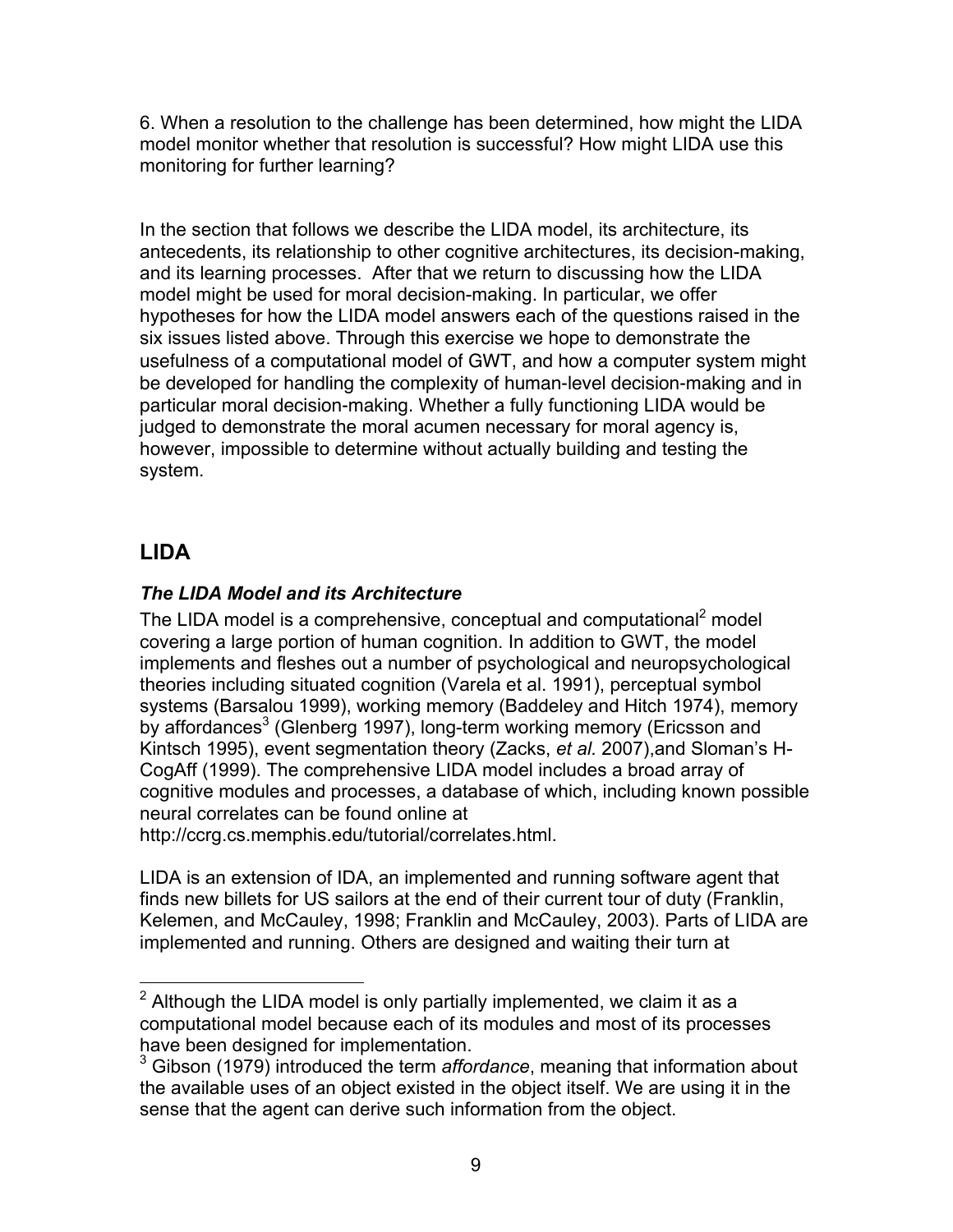implementation. One can't simply implement LIDA once and for all. Each distinct implementation of the LIDA architecture as a software agent or a robot must be accomplished within a given domain with its own domain and task specific sensors, effectors and motivations. No single LIDA implementation can control different software agents or robots, as each such control structure must be adapted to operate with its own distinct sensors, effectors and motivations. Franklin's research group is currently actively engaged in producing a computational framework for the LIDA architecture that will serve to underlie and facilitate such implementations. But, LIDA is also a work in progress. The conceptual LIDA model is being added to, most recently by the addition of Zacks' event segmentation theory (Zacks *et al.* 2007).

LIDA is a general cognitive architecture that can encompass moral decision making. A full account of the stream of processes by which it does so appears for the first time in this paper. Earlier papers have described various portions of the model and its architecture in some detail (Franklin and Patterson, 2006; Franklin and Ramamurthy, 2006; Franklin, et al., 2007; Friedlander and Franklin, 2008; Negatu, D'Mello, and Franklin, 2007; Ramamurthy, Baars, D'Mello, and Franklin, 2006). However, none has spelled out the entire, multifaceted, decision making process a la LIDA. While its developers hesitate to claim that LIDA is more general or more powerful than other comprehensive cognitive architectures such as SOAR (Laird, Newell, and Rosenbloom, 1987), ACT-R (Anderson, 1990), Clarion (Sun, 2007), etc., they do believe that LIDA will prove to be both a more detailed and a more faithful model of human cognition, including several forms of learning, that incorporates the processes and mechanisms required for moral decision making.

# *The LIDA Cognitive Cycle*

The LIDA model and its ensuing architecture are grounded in the LIDA cognitive cycle. Every autonomous agent (Franklin and Graesser 1997), human, animal, or artificial, must frequently sample (sense) its environment and select an appropriate response (action). Sophisticated agents such as humans process (make sense of) the input from such sampling in order to facilitate their decision making. Neuroscientists call this three part process the action-perception cycle. The agent's "life" can be viewed as consisting of a continual sequence of these cognitive cycles. Each cycle consists of a unit of sensing, of attending and of acting. A cognitive cycle can be thought of as a cognitive "moment." Higher-level cognitive processes are composed of many of these cognitive cycles, each a cognitive "atom."

Just as atoms have inner structure, the LIDA model hypothesizes a rich inner structure for its cognitive cycles (Baars and Franklin 2003, Franklin et al. 2005). During each cognitive cycle the LIDA agent first makes sense of (see below) its current situation as best as it can by updating its representation of both external and internal features of its world. By a competitive process to be described below, it then decides what portion of the represented situation is most in need of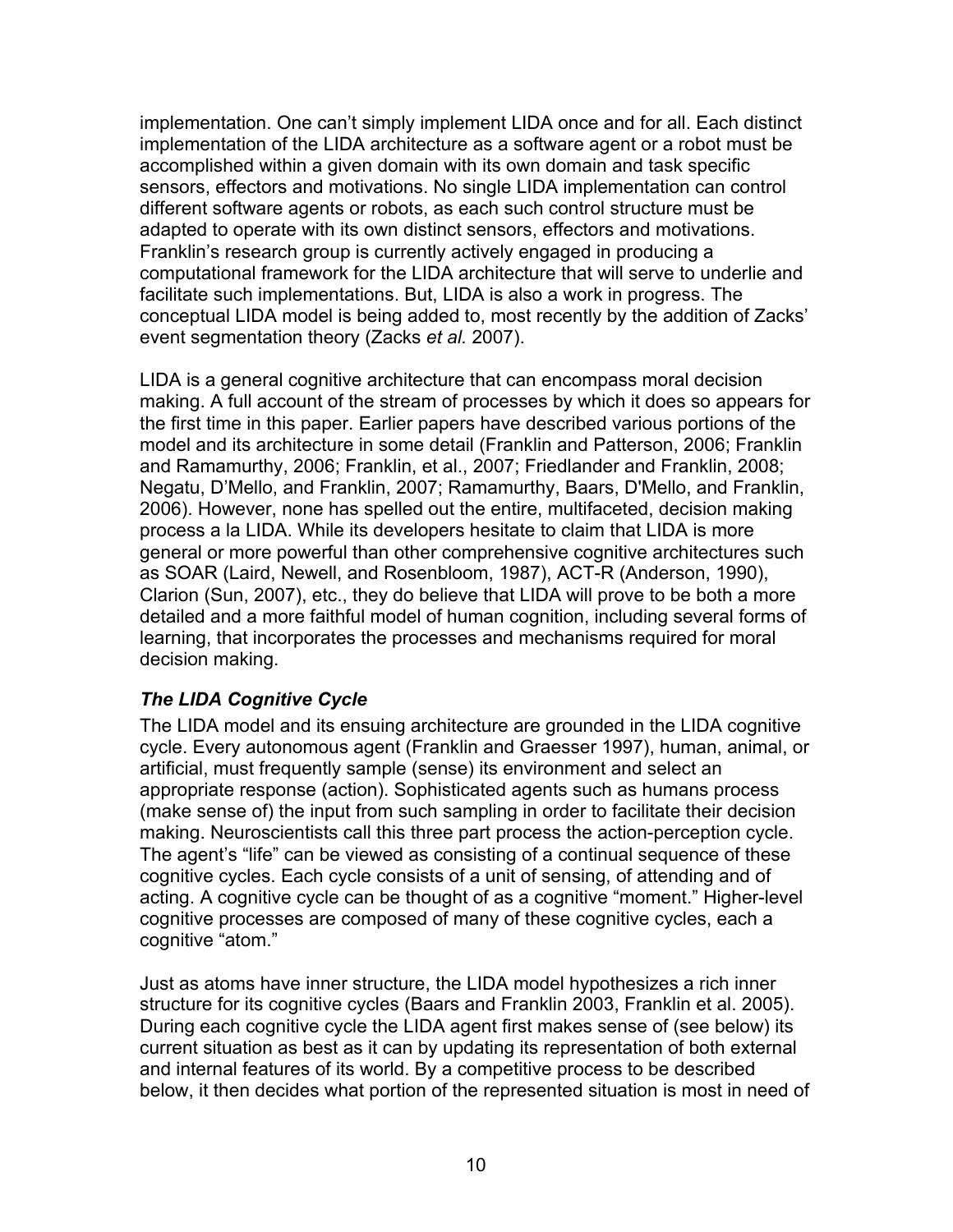attention. This portion is broadcast, making it the current contents of consciousness, and enabling the agent to choose an appropriate action and execute it.

Figure 1 shows the process in more detail. It starts in the upper left corner and proceeds roughly clockwise.



Figure I: LIDA Cognitive Cycle Diagram

The cycle begins with sensory stimuli from external and internal sources in the agent's environment. Low-level feature detectors in sensory memory begin the process of making sense of the incoming stimuli. These low-level features are passed on to perceptual memory where higher-level features, such as objects, categories, relations, situations, etc. are recognized. These entities, which have been recognized preconsciously, make up the percept that passed to the workspace, where a model of the agent's current situation is assembled. This percept serves as a cue to two forms of episodic memory, transient and declarative. Responses to the cue consist of local associations, that is, remembered events from these two memory systems that were associated with the various elements of the cue. In addition to the current percept, the workspace contains recent percepts and the models assembled from them that haven't yet decayed away.

A new model of the agent's current situation is assembled from the percepts, the associations, and the undecayed parts of the previous model. This assembly process will typically be carried out by structure-building codelets<sup>4</sup>. These

<sup>&</sup>lt;sup>4</sup> The term codelet refers generally to any small, special purpose processor or running piece of computer code. The concept is essentially the same as Baars' processors (1988), Minsky's agents (1985), Jackson's demons (1987), or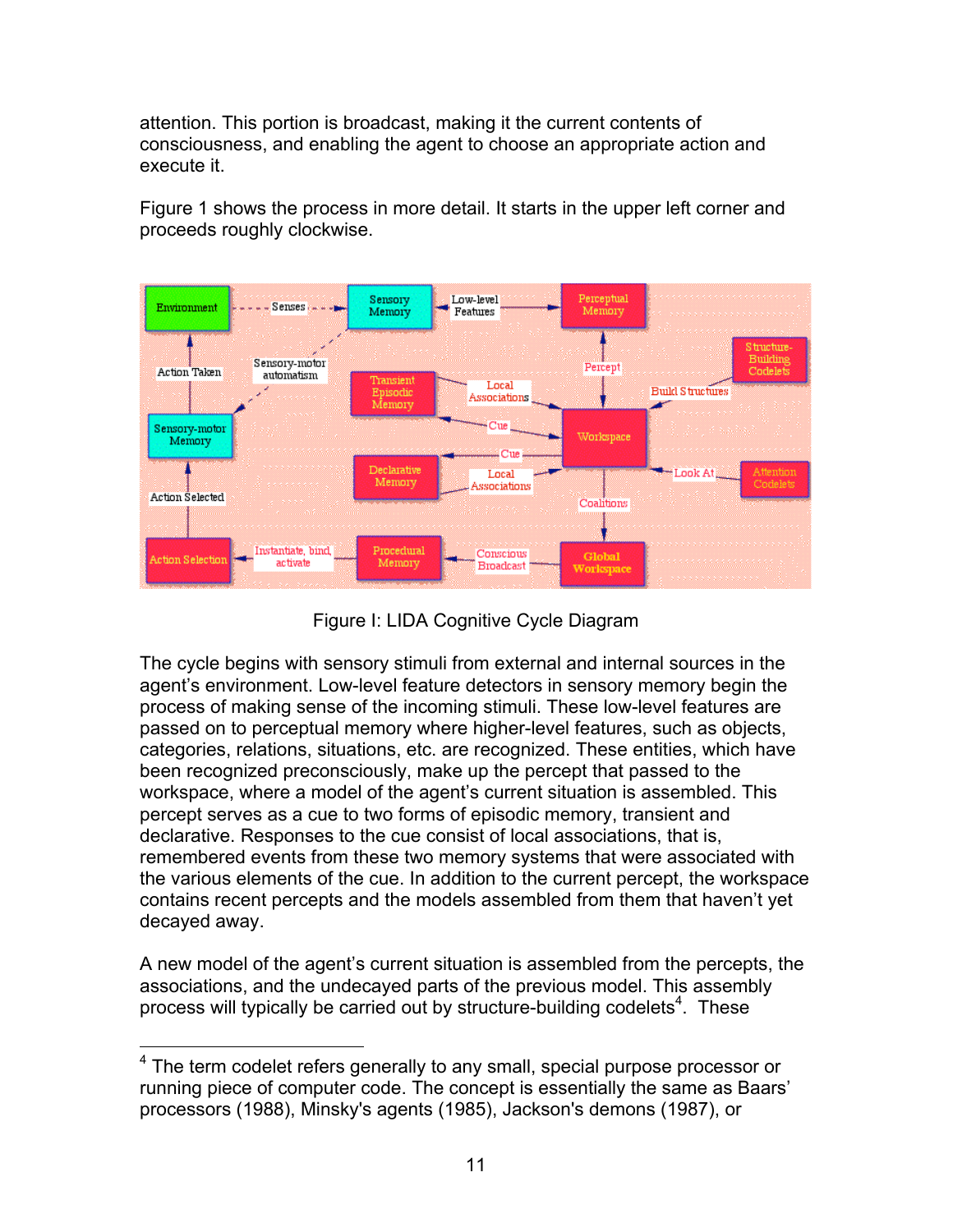structure- building codelets are small, special purpose processors, each of which has some particular type of structure it is designed to build. To fulfill their task these codelets may draw upon perceptual memory and even sensory memory, to enable the recognition of relations and situations. The newly assembled model constitutes the agent's understanding of its current situation within its world. It has made sense of the incoming stimuli.

For an agent operating within a complex, dynamically changing environment, this current model may well be too much for the agent to consider all at once in deciding what to do next. It needs to selectively attend to a portion of the model. Portions of the model compete for attention. These competing portions take the form of coalitions of structures from the model. Such coalitions are formed by attention codelets, whose function is to bring certain structures to consciousness. One of the coalitions wins the competition. In effect, the agent has decided on what to attend.

The purpose of this processing is to help the agent decide what to do next. To this end, a representation of the contents of the winning coalition is broadcast globally, constituting a global workspace (hence the name global workspace theory). Though the contents of this conscious broadcast are available globally, the primary recipient is procedural memory, which stores templates of possible actions including their contexts and possible results. It also stores an activation value for each such template that attempts to measure the likelihood of an action taken within its context producing the expected result. Templates whose contexts intersect sufficiently with the contents of the conscious broadcast instantiate copies of themselves with their variables specified to the current situation. Instantiated templates remaining from previous cycles may also continue to be available. These instantiations are passed to the action selection mechanism, which chooses a single action from one of these instantiations. The chosen action then goes to sensory-motor memory, where it is executed by an appropriate algorithm. The action taken affects the environment, external or internal, and the cycle is complete.

The LIDA model hypothesizes that all human cognitive processing is via a continuing iteration of such cognitive cycles. These cycles occur asynchronously, with each cognitive cycle taking roughly 300 ms. The cycles cascade; that is, several cycles may have different processes running simultaneously in parallel. This cascading must, however respect the serial nature of conscious processing necessary to maintain the stable, coherent image of the world it provides (Merker 2005, Franklin 2005c). Together with the asynchrony, the cascading allows a rate of cycling in humans of five to ten cycles per second. A cognitive "moment" is thus quite short! There is considerable empirical evidence from neuroscience suggestive of and consistent with such

1

Ornstein's small minds (1986). The term was borrowed from Hofstadter and Mitchell (1995).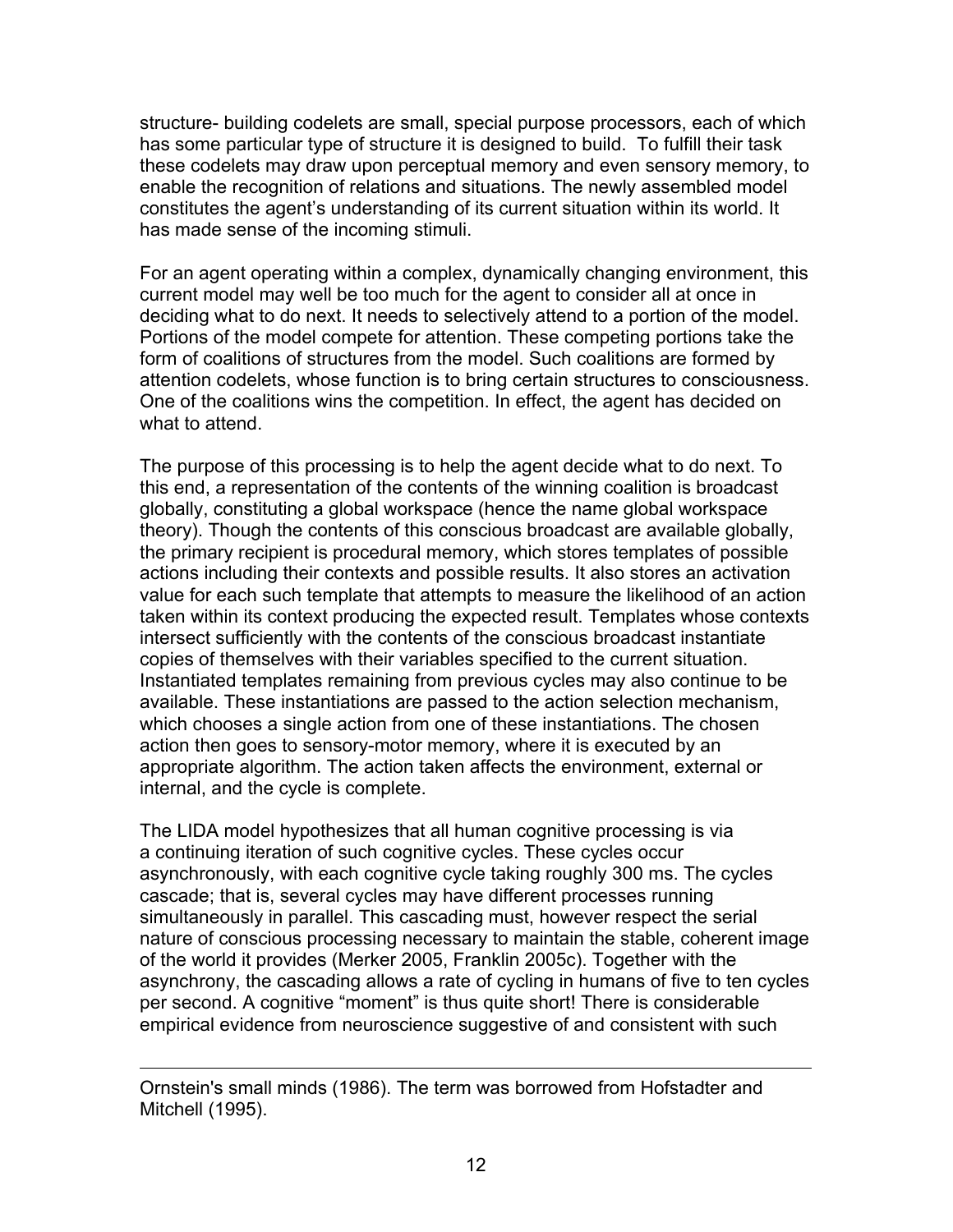cognitive cycling in humans (Massimini et al. 2005, Sigman and Dehaene 2006, Uchida, Kepecs and Mainen 2006, Willis and Todorov 2006). None of this evidence is conclusive, however.

## *Learning in the LIDA model*

Edelman (1987) usefully distinguishes two forms of learning, the selectionist and the instructionalist. Selectionist learning requires selection from a redundant repertoire that is typically organized by some form of reinforcement learning. A repertoire of actions is redundant if slightly different actions can lead to roughly the same result. In reinforcement learning (Kaelbling, Littman and Moore 1996) a successfully executed action belonging to an existing repertoire is reinforced, making it more likely to be chosen the next time the result in question is needed. In Edelman's system little-used actions tend to decay away. Instructional learning, in contrast, allows the learning of representations of new actions that are not currently in the repertoire.

Global workspace theory postulates that learning requires only attention (Baars 1988 pp. 213-218). In the LIDA model this implies that learning must occur with each cognitive cycle, because whatever enters consciousness is being attended to. More specifically, learning occurs with the conscious broadcast from the global workspace during each cycle. Learning in the LIDA model follows the tried and true AI principle of generate and test. New representations are learned in a profligate manner (the generation) during each cognitive cycle. Those that are not sufficiently reinforced during subsequent cycles (the test) decay away. Three modes of learning -- perceptual, episodic and procedural -- employing distinct mechanisms (Nadel 1992, Franklin et al. 2005), have been designed and are in various stages of implementation. A fourth, attentional learning, is contemplated but not yet designed. We discuss each individually.

*Perceptual learning* enables an agent to recognize features, objects, categories relations, and situations. In the LIDA model what is learned perceptually is stored in perceptual memory (Franklin 2005, Franklin 2005a). Motivated by the Slipnet from the Copycat architecture (Hofstadter and Mitchell 1995), the LIDA perceptual memory is implemented as a collection of nodes and links with activation passing between the nodes. Nodes represent features, individuals, categories, actions, feelings and more complex structures. Links, both excitatory and inhibitory, represent relations. Each node and link has both a current and a base-level activation. The base-level activation measures how useful the node or link has been in the past, while the current activation depends on its relevance in the current situation. The percept passed on to the workspace during each cognitive cycle is composed of those nodes and links whose total activation is over the threshold. Perceptual learning in its selectionist form modifies base-level activation, and in its instructionalist form creates new nodes and links. One or the other or both may occur with the conscious broadcast during each cognitive cycle.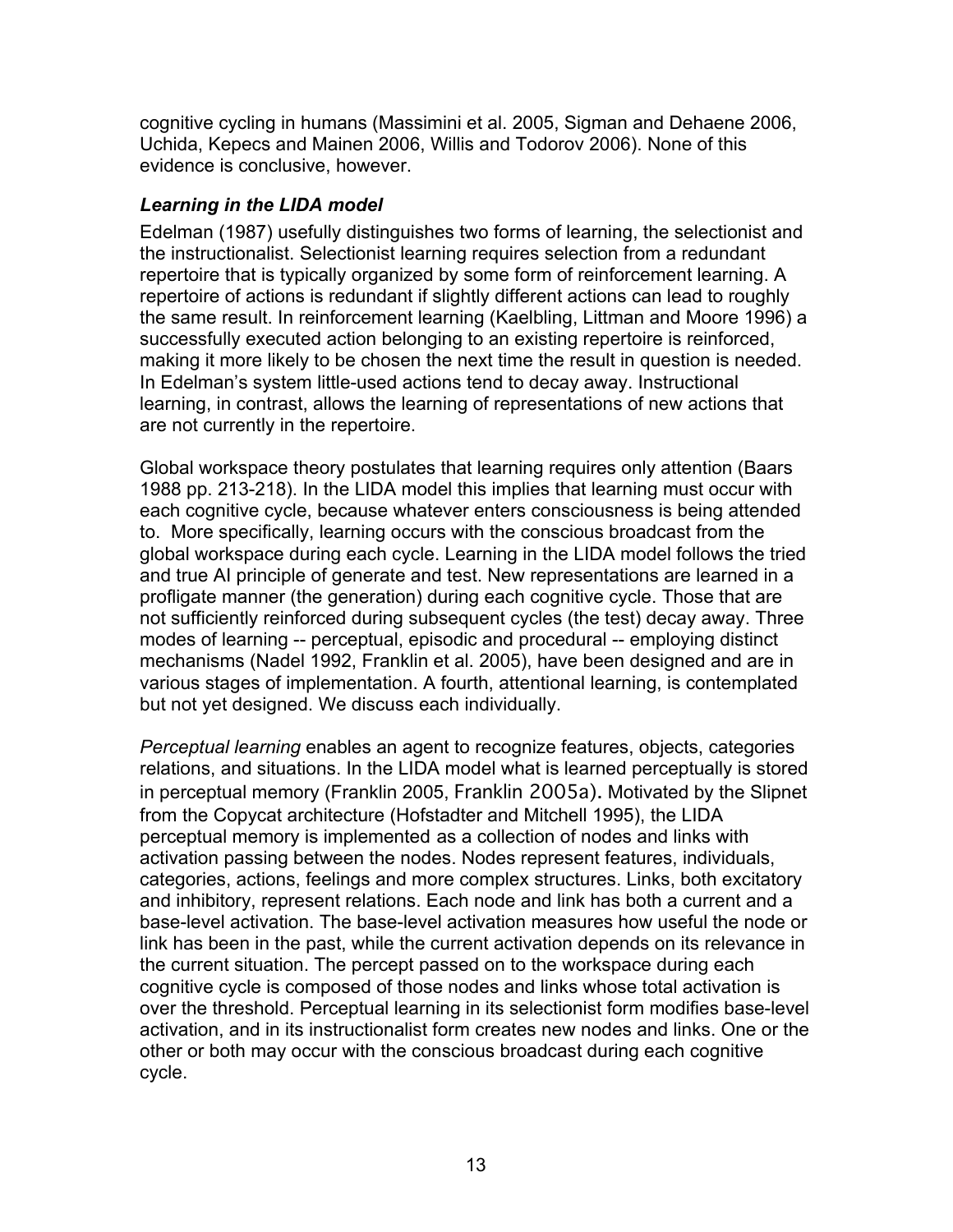*Episodic learning* refers to the memory of events -- the what, the where and the when (Tulving 1983, Baddeley, Conway and Aggleton 2001). In the LIDA model such learned events are stored in transient episodic memory (Conway 2002, Franklin et al. 2005) and in the longer-term declarative memory (Franklin et al. 2005). Both are implemented using sparse distributed memory (Kanerva 1988), which is both associative and content addressable, and has other characteristics that correspond to psychological properties of memory. In particular it knows when it doesn't know, and exhibits the tip of the tongue phenomenon. Episodic learning in the LIDA model (Ramamurthy, D'Mello and Franklin 2004, 2005) is also a matter of generate and test, with such learning occurring at the conscious broadcast of each cognitive cycle. Episodic learning is initially directed only to transient episodic memory. At a later time and offline, the undecayed contents of transient episodic memory are consolidated (Nadel and Moscovitch 1997, Stickgold and Walker 2005) into declarative memory, where they still may decay away or may last a lifetime.

*Procedural learning* refers to the learning of new tasks and the improvement of old tasks. In the LIDA model such learning is accomplished in procedural memory (D'Mello et al. 2006), which is implemented via a scheme net motivated by Drescher's schema mechanism (1991). Each scheme in procedural memory is a template for an action, consisting of a context, an action and a result, together with a base-level activation intended to measure how likely the result would be to occur were the action taken within its specific context. Once again, the LIDA model's procedural learning is via a generate and test mechanism, using base-level activation as reinforcement, as well as through the creation of new schemes. These new schemes can support multiple actions, both parallel and sequential.

*Attentional learning*, that is, the learning of what to attend to (Estes 1993, Vidnyánszky and Sohn 2003) has been relatively little studied by neuroscientists or cognitive scientists (but see Kruschke 2003; Yoshida and Smith 2003). To our knowledge it has been totally ignored by AI researchers, no doubt because few of their systems contain mechanisms for both attention and learning. In the LIDA model attentional learning would involve attention codelets, small processes whose job it is to focus the agent's attention on some particular portion of its internal model of the current situation. When designed, we envision the LIDA model's attentional learning mechanism involving modulating the baselevel activation of attention codelets, as well as the creation of new ones.

#### *Feelings and Emotions in the LIDA Model*

The word "feeling" may be associated with external haptic sense, such as the feeling in fingertips as they touch the keys while typing. It is also used in connection with internal senses, such as the feeling of thirst, of fear of a truck bearing down, of the pain of a pinprick, of pressure from a full bladder, of shame at having behaved ungraciously, and so on. Here, we are concerned with feelings arising from internal senses.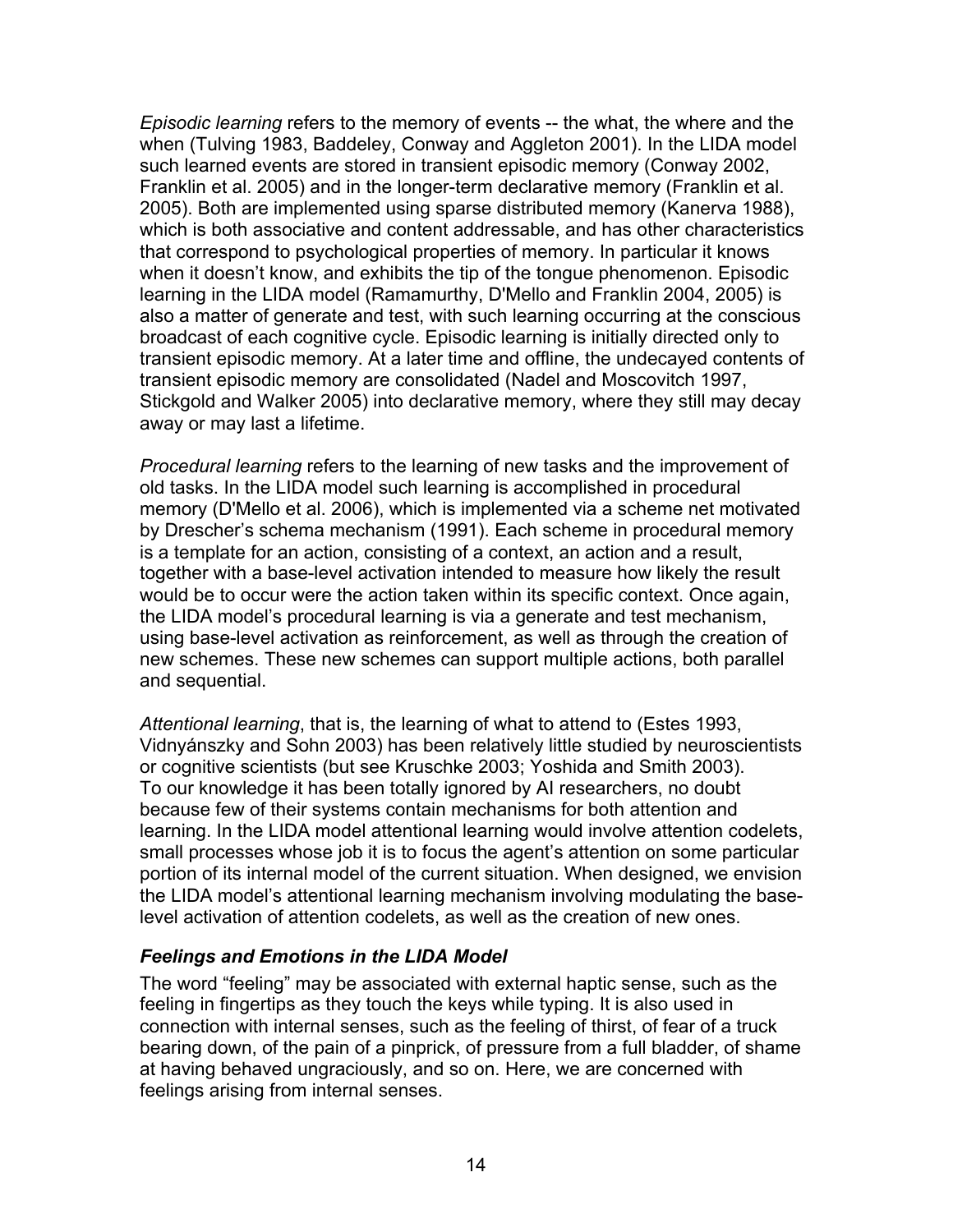Following Johnston (1999), in the LIDA model we speak of *emotions* as feelings with cognitive content, such as the joy at the unexpected meeting with a friend, or the embarrassment at having said the wrong thing. The pain in one's arm when scratched by a thorn is a feeling that's not an emotion, because it does not typically involve any cognitive content. Thirst is typically a feeling but not an emotion. Though the boundary between emotions and feelings is fuzzy, the distinction will prove important to our coming discussion of how feelings and emotions motivate low-level action selection and higher-level decision making.

Every autonomous agent must be equipped with primitive motivators, drives that motivate its selection of actions. In humans, in animals, and in the LIDA model, these drives are implemented by feelings (Franklin and Ramamurthy 2006). Such feelings implicitly give rise to values that serve to motivate action selection. Douglas Watt describes well the pervasive role of affect, including feelings, hypothesized by the LIDA model, as seen from the perspective of human neuroscience:

Taken as a whole, affect seems best conceptualized as a highly composite product of distributed neural systems that together globally organize the representation of value. As such, it probably functions as a master system of reference in the brain, integrating encodings done by the more modular systems supported in various relatively discrete thalamocortical connectivities. Given the central organizing nature of affect as a system for the global representation of value, and given evidence that virtually all stimuli elicit some degree of affective "valence tagging," it would be hard to overestimate the importance of this valence tagging for all kinds of basic operations. The centrality of affective functions is underlined by the intrinsic interpenetration of affect, attentional function, and executive function, and it certainly makes sense that these three global state functions would be highly interdependent. It is logically impossible to separate representation of value from any neural mechanisms that would define attentional foci or that would organize behavioral output. (Watt 1998, p. 114)

Watt's emphasis on "representation of value" and "valence" will be important later for our discussion of the role emotions play in moral decision making. This section will be devoted to an explication of how feelings are represented in the LIDA model, the role they play in attention, and how they act as motivators, implicitly implementing values. (Feelings also act as modulators to learning, as we describe below.) Referring back to the LIDA cognitive cycle diagram in Figure 1 may prove helpful to the reader.

Every feeling has a valence, positive or negative. Also, each feeling must have its own identity; we distinguish between the pains of a pinprick, a burn, or an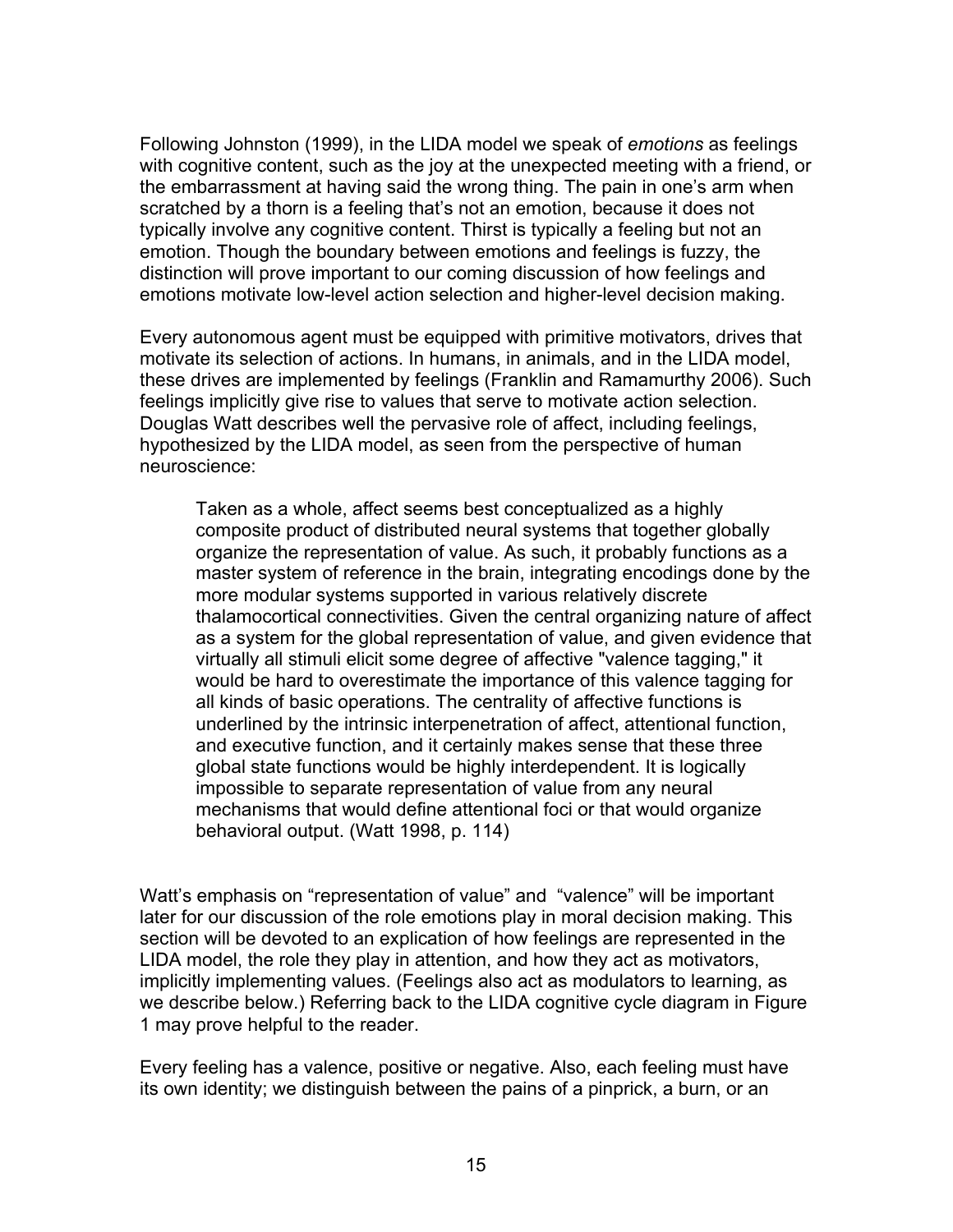insult, and we distinguish pains from other unpleasant feelings, such as nausea. From a computational perspective it makes sense to represent the valence of a single feeling as either positive or negative, that is, as greater or less than zero, even though it may be simplistic to assume that the positive and negative sides of this scale are commensurable. Nevertheless, it may be a viable working hypothesis that in biological creatures feelings typically have only positive valence or negative valence (Heilman 1997). For example, the feeling of distress at having to over-extend holding one's breath at the end of a deep dive is a different feeling from the relief that ensues with the taking of that first breath. Such distress is implemented with varying degrees of negative valence, and the relief with varying positive valence. Each has its own identity. For complex experiences, multiple feelings with different valences may be present simultaneously. For example, the simultaneous fear and exhilaration experienced while on a roller coaster.

Feelings are represented in the LIDA model as nodes in its perceptual memory (Slipnet). Each node constitutes its own very specific identity, for example, distress at not enough oxygen is represented by one node, relief at taking a breath by another. Each feeling node has its own valence, always positive or always negative, with varying degrees. The current activation of the node measures the momentary value of the valence, that is, how positive or how negative. Though feelings are subjected to perceptual learning, their base-level activation would soon become saturated and change very little. Those feeling nodes with sufficient total activations, along with their incoming links and object nodes, become part of the current percept and are passed to the workspace.

Like other workspace structures, feeling nodes help to cue transient and declarative episodic memories. The resulting local associations may also contain feeling nodes associated with memories of past events. These feeling nodes play a major role in assigning activation to coalitions of information to which they belong, helping them to compete for attention. Any feeling nodes that belong to the winning coalition become part of the conscious broadcast, the contents of consciousness. Feeling nodes in the conscious broadcast that also occur in the context of a scheme in procedural memory (the scheme net) add to the current activation of that scheme, increasing the likelihood of it instantiating a copy of itself into the action selection mechanism (the behavior net). It is here that feelings play their first role as implementation of motivation by adding to the likelihood of a particular action being selected. A feeling in the context of a scheme implicitly increases or decreases the value assigned to taking that scheme's action. A feeling in the conscious broadcast in LIDA also plays a role in modulating the various forms of learning. Up to a point, the higher the affect the greater the learning in the LIDA model. Beyond that point, more affect begins to interfere with learning.

In the action selection mechanism the activation of a particular behavior scheme, and thus its ability to compete for selection and execution, depends upon several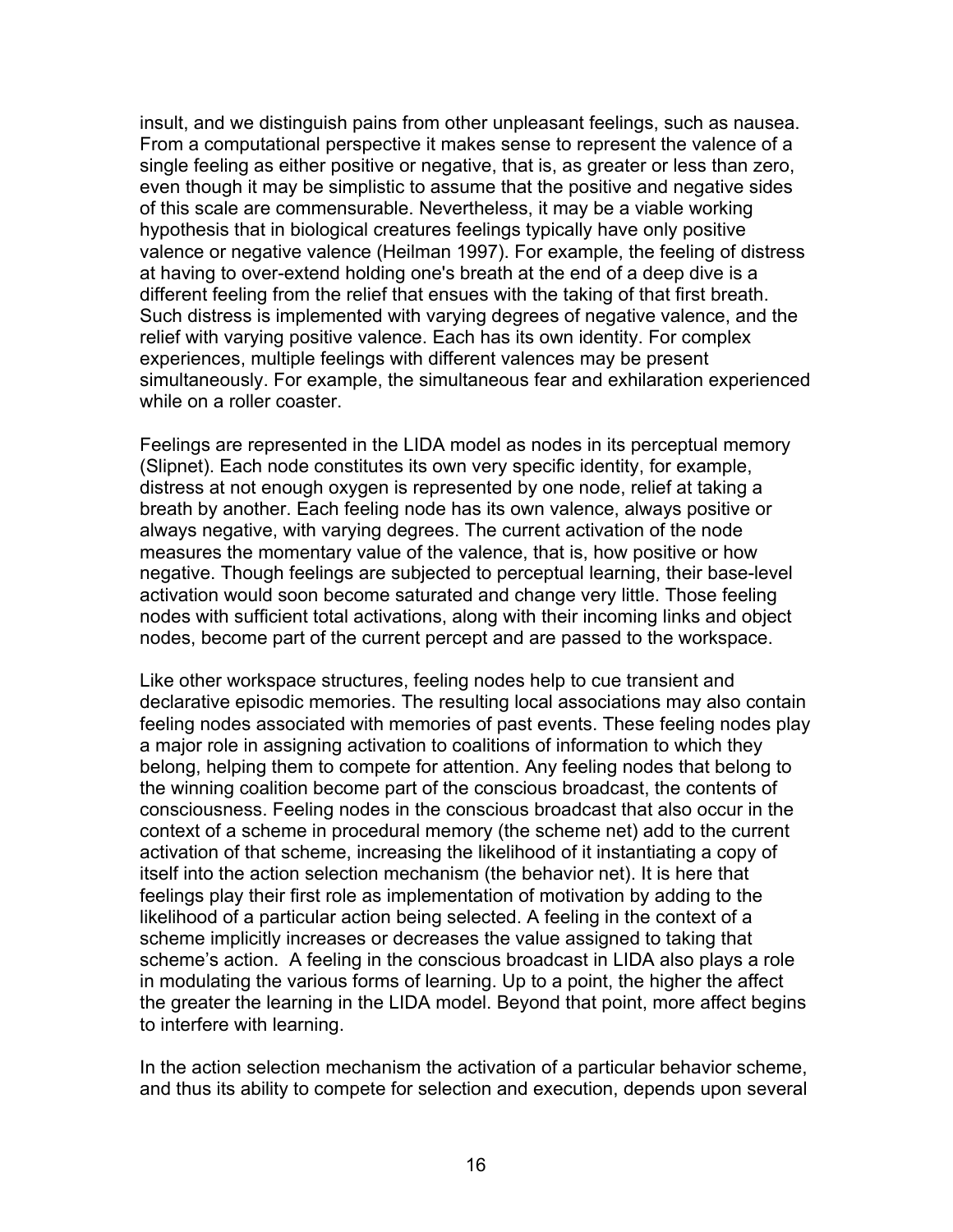factors. These factors include how well the context specified by the behavior scheme agrees with the current and very recently past contents of consciousness (that is, with the contextualized current situation). The contribution of feeling nodes to the behavior stream's activation constitutes the environmental influence on action selection. As mentioned earlier, the activation of this newly arriving behavior also depends on the presence of feeling nodes in its context and their activation as part of the conscious broadcasts. Thus feelings contribute motivation for taking action to the activation of newly arriving behavior schemes. On the basis of the resulting activation values a single behavior is chosen by the action selection mechanism. The action ensuing from this behavior represents the agent's current *intention* in the sense of Freeman (1999 p. 96ff), that is, what the agent intents to do next. The expected result of that behavior can be said to be the agent's current *goal*. Note that the selection of this behavior was affected by its relevance to the current situation (the environment), the nature and degree of associated feelings (the drives), and its relation to other behaviors, some of these being prerequisite for the behavior.

The selected behavior, including its feelings, is then passed to sensory-motor memory for execution. There the feelings modulate the execution of the action (Zhu and Thagard 2002). Feelings may bias parameters of action such as speed or force. For example, an angry person picking up a soda may squeeze it harder than he would if he weren't angry.

### *Higher-level Cognitive Processes and Levels of Control*

Higher-level cognitive processing in humans includes categorization, deliberation, volition, metacognition, reasoning, planning, problem solving, language comprehension, and language production. In the LIDA model such higher-level processes are distinguished by requiring multiple cognitive cycles for their accomplishment. In LIDA, higher-level cognitive processes can be implemented by one or more behavior streams $\overline{5}$ , that is, streams of instantiated schemes and links from procedural memory.

Cognitive processes have differing levels of control. Sloman distinguishes three levels that can be implemented by the architecture of an autonomous agent -- the reactive, the deliberative, and the metacognitive (1999). The first of these, the reactive, is the level that is typically expected of many insects, that is, a relatively direct connection between incoming sensory data and the outgoing actions of effectors. The key point is the relatively direct triggering of an action once the appropriate environmental situation occurs. Though direct, such a connection can be almost arbitrarily intricate, requiring quite complex algorithms to implement in an artificial agent. The reactive level is perhaps best defined by what it's not. "What a purely reactive system cannot do is explicitly construct representations of alternative possible actions, evaluate them and choose between them, all in advance of performing them" (Sloman 1999). Reactive

 $5$  A stream is a sequence with its order only partially specified.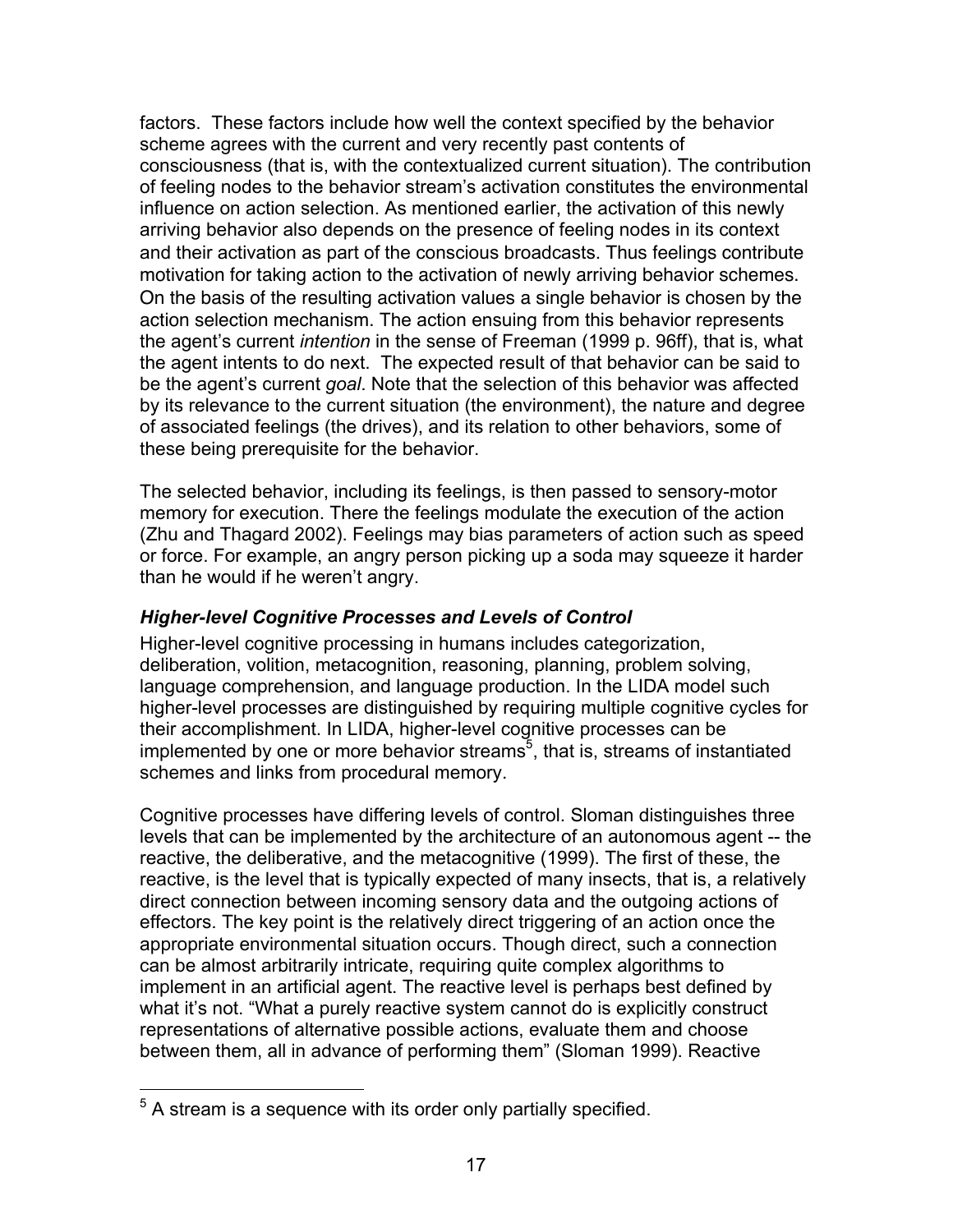control alone is particularly suitable for agents occupying relatively simple niches in reasonably stable environments, that is, for agents requiring little flexibility in their action selection. Such purely reactive agents typically require relatively few higher-level, multi-cyclic cognitive processes.

On the other hand, deliberative control typically employs such higher-level cognitive processes as planning, scheduling and problem solving. Such deliberative processes in humans, and in some other animals<sup>6</sup>, are typically performed in an internally constructed virtual reality. Such deliberative information processing and decision making allows an agent to function more flexibly within a complicated niche in a complex, dynamic environment. An internal virtual reality for deliberation requires a short-term memory in which temporary structures can be constructed with which to try out possible actions "mentally" without actually executing them. In the LIDA model the workspace serves just such a function. In the earlier IDA software agent, the action selected during almost all cognitive cycles consisted of building or adding to some representational structures in the workspace during the process of some sort of deliberation. Structure-building codelets, the sub-processes that create such structures, modify or compare them, etc., are typically implemented as internal reactive processes. Deliberation builds on reaction. In the LIDA model, deliberation is implemented as a collection of behavior streams, each behavior of which is an internal reactive process (Franklin 2000a). According to the LIDA model, moral decision making will employ such processes.

As deliberation builds on reactions, metacognition typically builds on deliberation. Sometimes described as "thinking about thinking," metacognition in humans and animals (Smith and Washburn 2005) involves monitoring deliberative processes, allocating cognitive resources, and regulating cognitive strategies (Flavell 1979). Metacognition in LIDA will be implemented by a collection of appropriate behavior streams, each with its own metacognitive task. Metacognitive control adds yet another level of flexibility to an agent's decision making, allowing it to function effectively in an even more complex and dynamically changing environmental niche. Metacognition can play an important role in the moral decision making of humans, who may reflect on the assumptions implicit in the values and procedures they apply. However, it would be necessary to implement a fully deliberative architecture before tackling metacognition for any artificial agents, including LIDA.

Deliberation in humans often involves language. Of course metacognition and language have proved to be very difficult challenges for artificial intelligence. While the LIDA model suggests an experimental approach to the challenge posed by language and cognition, detailing that approach is beyond the scope of

 $6$  Deliberation has been demonstrated in apes (Mulcahy and Call 2006), birds (Werdenich and Huber 2006), and may even be found in arachnids (Wilcox and Jackson 2002, Tarsitano 2006).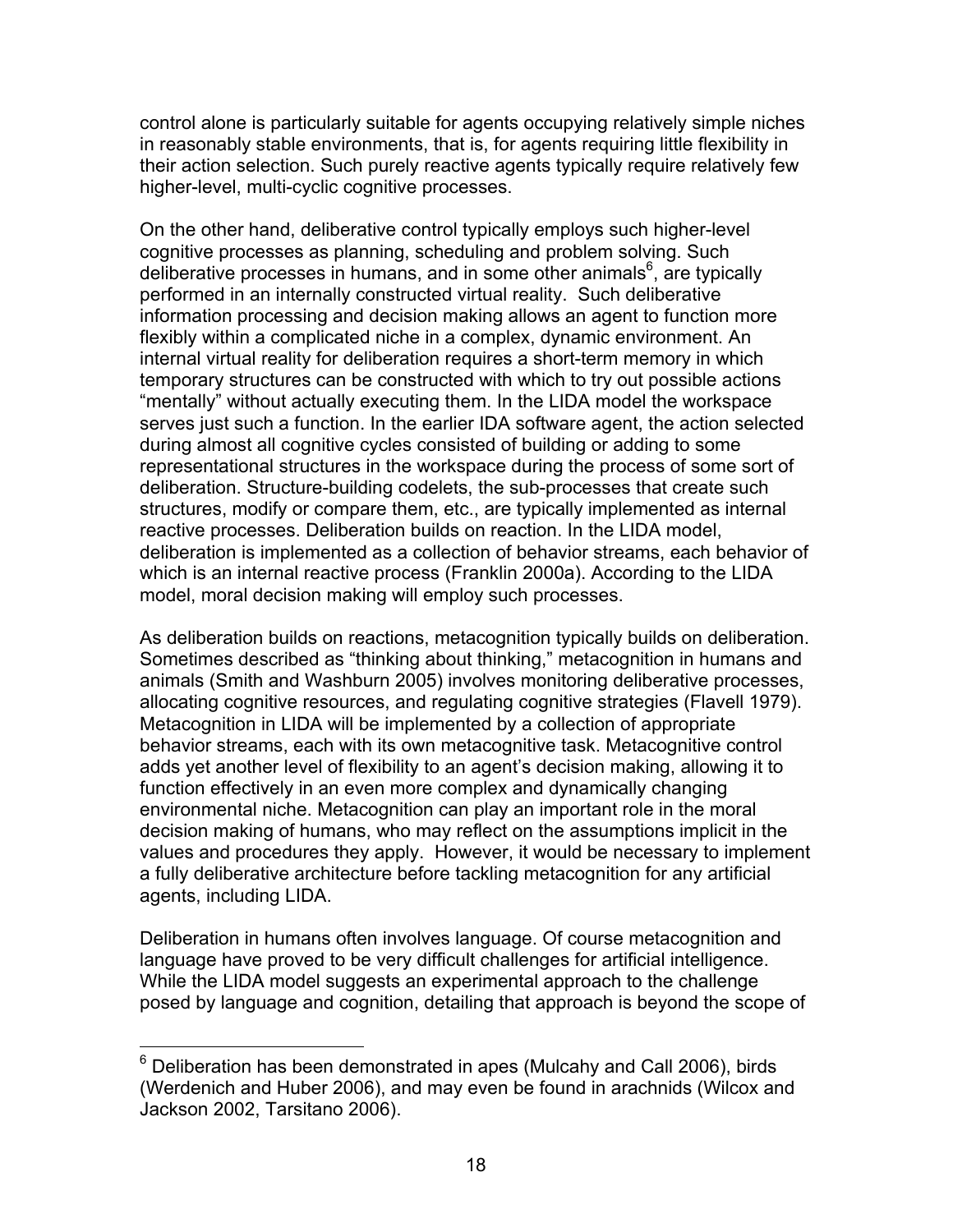this paper. Let it suffice to say that in the conceptual LIDA model, language comprehension is dealt with by word nodes and appropriate links in perceptual memory, leading to structures in the workspace that provide the semantic content of the words. We believe that language generation can be accomplished by schemes in procedural memory whose instantiations produce words or phrases. Given the complexity that language and language creation introduce to the cognitive architecture, the designers of LIDA have tabled this problem until the comprehensive LIDA model has been fully implemented computationally. In the LIDA model, language comprehension is dealt with by word nodes and appropriate links in perceptual memory, leading to structures in the workspace that provide the semantic content of the words. Language generation can be accomplished by schemes in procedural memory whose instantiations produce words or phrases. Given the complexity that language and language creation introduce to the cognitive architecture, the designers of LIDA have tabled this problem until the comprehensive LIDA model has been fully implemented computationally.

#### *Volitional Decision Making*

Volitional decision making (volition for short) is a higher-level cognitive process for conscious action selection. To understand volition it must be carefully distinguished from 1) consciously mediated action selection, 2) automatized action selection, 3) alarms, and 4) the execution of actions. Each of the latter three is performed unconsciously. Consciously planning a driving route from a current location to the airport is an example of deliberative, volitional decision making. Choosing to turn left at an appropriate intersection along the route requires information about the identity of the cross street acquired consciously, but the choice itself is most likely made unconsciously -- the choice was consciously mediated even though it was unconsciously made. While driving along a straight road with little traffic, the necessary slight adjustments to the steering wheel are typically automatized actions selected completely unconsciously. They are usually not even consciously mediated, though unconscious sensory input is used in their selection. If a car cuts in front of the driver, often he or she will have turned the steering wheel and pressed the brake simultaneously with becoming conscious of the danger. An alarm mechanism has unconsciously selected appropriate actions in response to the challenge. The actual turning of the steering wheel, how fast, how far, the execution of the action, is also performed unconsciously though with very rapid sensory input.

Though heavily influenced by the conscious broadcast (i.e., the contents of consciousness), action selection during a single cognitive cycle in the LIDA model is not performed consciously. A cognitive cycle is a mostly unconscious process. When speaking, for example, a person usually does not consciously think in advance about the structure and content of the next sentence, and is sometimes even surprised at what comes out. When approaching the intersection in the example above, no conscious thought need be given to the choice to turn left. Consciousness serves to provide information on which such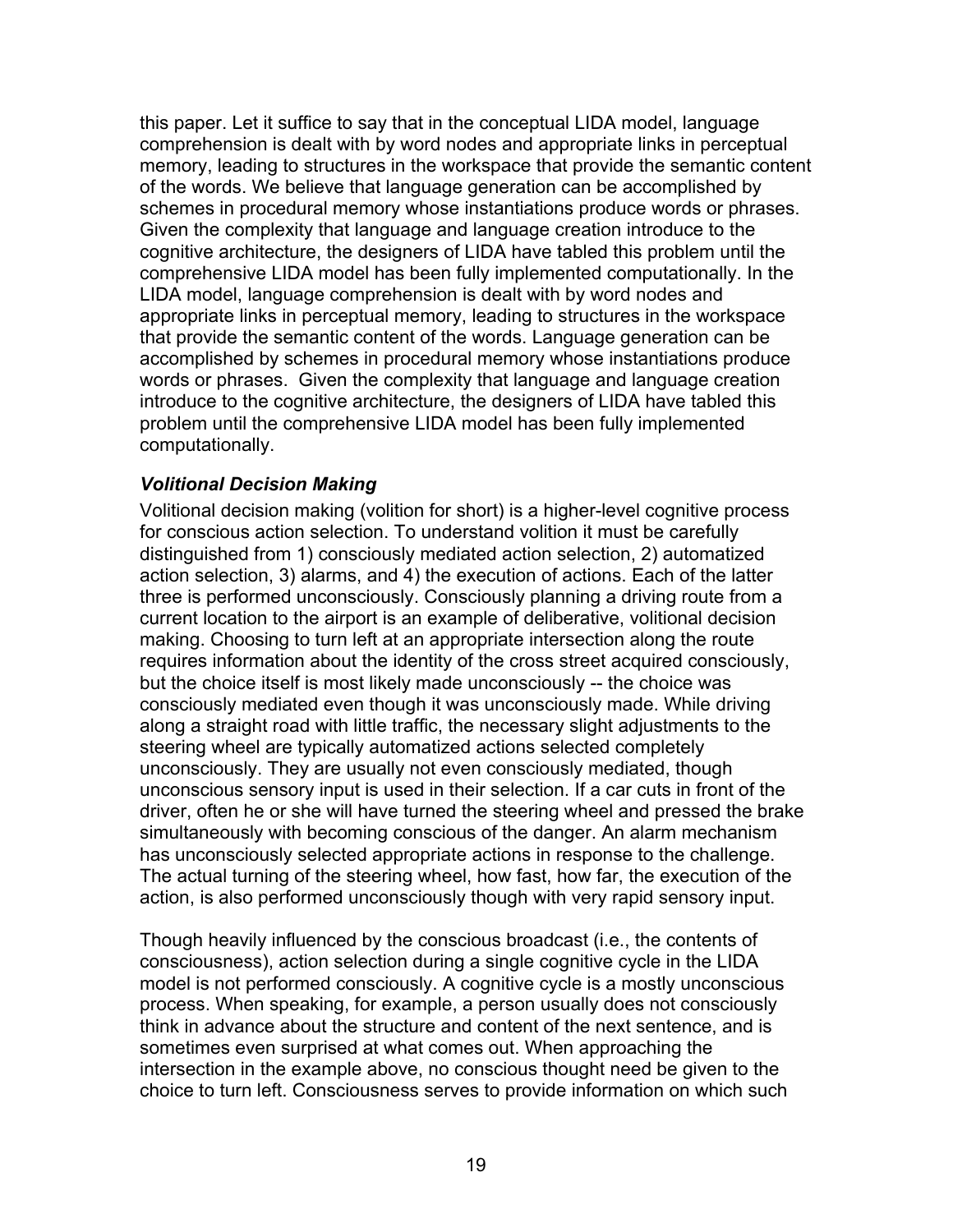action selection is based, but the selection itself is done unconsciously after the conscious broadcast (Negatu and Franklin 2002). We refer to this very typical single cycle process as *consciously mediated action selection*.

A runner on an unobstructed sidewalk may only pay attention to it occasionally to be sure it remains safe. Between such moments he or she can attend to the beauty of the fall leaves or the music coming from the iPod. The running itself has become automatized, just as the adjustments to the steering wheel in the example above. In the LIDA model such automatization occurs over time with each stride initiating a process that unconsciously chooses the next. With childhood practice the likelihood of conscious mediation between each stride and the next diminishes. Such automatization in the LIDA model (Negatu, McCauley and Franklin in review) is implemented via pandemonium theory (Jackson 1987).

Sloman (1998) has emphasized the need for an alarm mechanism such as that described in the driving example above. A neuroscientific description of an alarm entails a direct pathway, the "low road," from the thalamus to the amygdala, bypassing the sensory cortices, the "high road," and thereby consciousness (Das et al. 2005). The LIDA model implementing alarms via learned perceptual memory alarm structures, bypassing the workspace and consciousness, and passing directly to procedural memory. There the appropriate scheme is instantiated directly into sensory-motor memory, bypassing action selection. This alarm mechanism runs unconsciously in parallel with the current, partly conscious, cognitive cycle.

The modes of action selection discussed above operate over different time scales. Volition may take seconds, or even much, much longer. Consciously mediated actions are selected roughly five to ten times every second, and automatized actions as fast as that, or faster. Alarm mechanisms seem to operate in the sub 50 ms range. In contrast, the execution of an action requires sensory motor communication at roughly forty times a second, all done subconsciously (Goodale and Milner 2004). The possibility of hitting a 90 mph fast ball coming over the plate, or of returning a 140 mph tennis serve makes the need for such sensory motor rates believable.

We now return to a consideration of deliberative, volitional decision making, having distinguished it from other modes of action selection and execution, In 1890, William James introduced his ideomotor theory of volition (1890). James uses an example of getting out of bed on a cold winter morning to effectively illustrate his theory, but in this age of heated homes we will use thirst as an example. James postulated proposers, objectors, and supporters as actors in the drama of acting volitionally. He might have suggested the following scenario in the context of dealing with a feeling of thirst. The idea of drinking orange juice "pops into mind," propelled to consciousness by a proposer motivated by a feeling of thirst and a liking for orange juice. "No, it's too sweet," asserts an objector. "How about a beer?" says a different proposer. "Too early in the day,"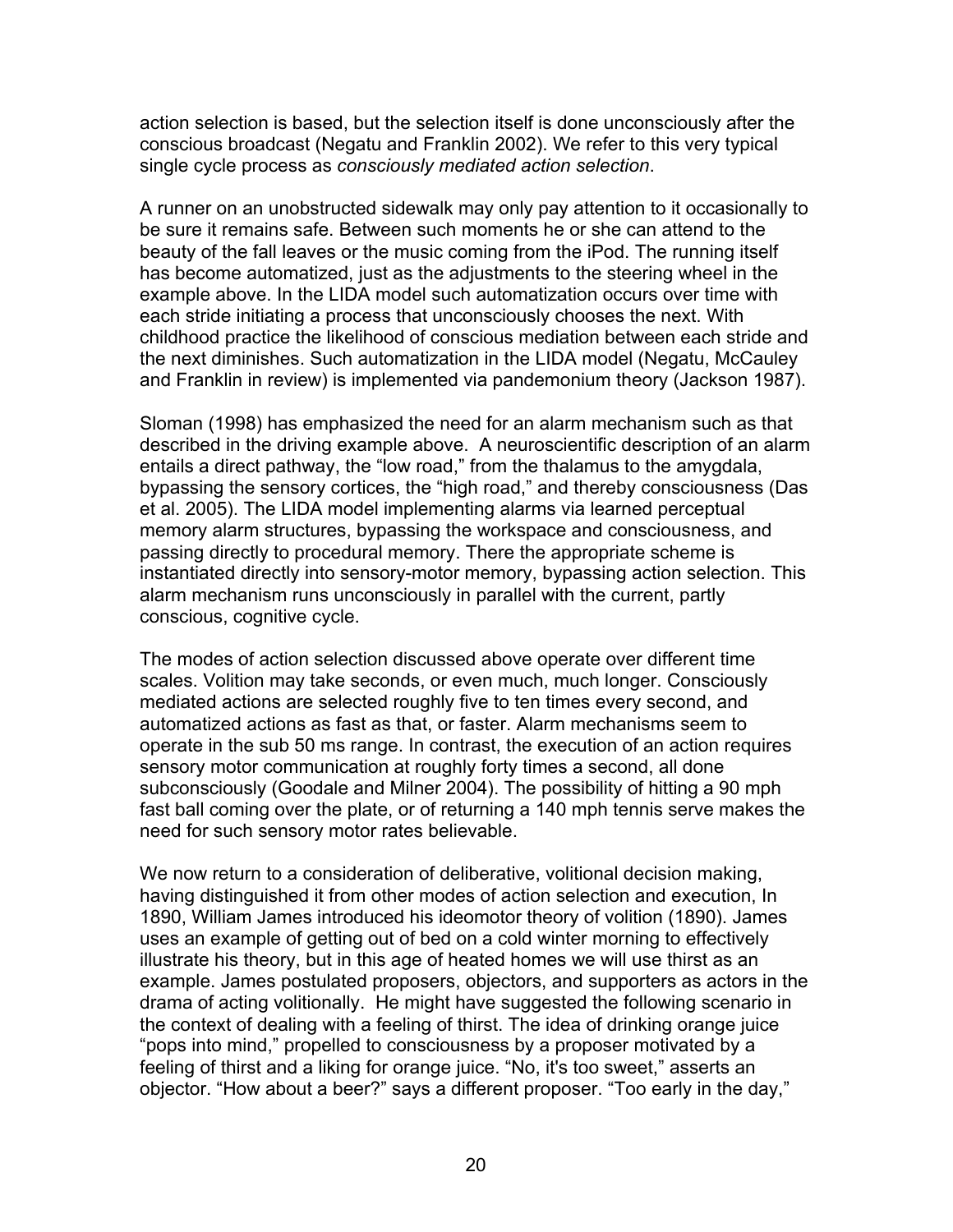says another objector. "Orange juice is more nutritious," says a supporter. With no further objections, drinking orange juice is volitionally selected.

Baars incorporated ideomotor theory directly into his global workspace theory (1988 chapter 7). The LIDA model fleshes out volitional decision making via ideomotor theory within global workspace theory (Franklin 2000b) as follows. An idea "popping into mind" in the LIDA model is accomplished by the idea being part of the conscious broadcast of a cognitive cycle, that is, part of the contents of consciousness for that cognitive moment. These contents are the information contained within the winning coalition for that cycle. This winning coalition was gathered by some attention codelet. Ultimately, this attention codelet is responsible for the idea "popping into mind." Thus we implemented the characters in James' scenario as attention codelets, with some acting as proposers, others as objectors, and others as supporters. In the presence of a thirst node in the workspace, one such attention codelet, a proposer codelet, wants to bring drinking orange juice to mind, that is, to consciousness. Seeing a let's drink orange juice node in the workspace, another attention codelet, an objector codelet, wants to bring to mind the idea that orange juice is too sweet. Supporter codelets are implemented similarly.

But, how does the conscious thought of "Let's drink orange juice," lead to a let'sdrink-orange-juice node in the workspace? Like every higher-order cognitive process in the LIDA model, volition occurs over multiple cycles, and is implemented by a behavior stream in the action selection module. This volitional behavior stream is an instantiation of a volitional scheme in procedural memory. Whenever a proposal node in its context is activated by a proposal in the conscious broadcast, this volitional scheme instantiates itself. The instantiated volitional scheme, the volitional behavior stream, is incorporated into the action selection mechanism, the behavior net. The first behavior in this volitional behavior stream sets up the deliberative process of volitional decision making as specified by ideomotor theory, including writing the let's-drink-orange-juice node to the workspace<sup>7</sup>.

Our fleshing out of ideomotor theory in the LIDA model includes the addition of a timekeeper codelet, created by the first behavior in the volitional behavior stream. The timekeeper starts its timer running as a consequence of a proposal coming to mind. When the timer runs down, the action of the proposal contends in the behavior net to be the next selected action, with the weight (activation) of deliberation supporting it. The proposal is most likely to be selected barring an objection or an intervening crisis. The appearance of an objection in

 $7$  Alternatively, this node could arrive in the workspace with the percept of the following cycle as a result of internal sensing of the internal speech. In LIDA, this is only an implementation matter, making no functional difference. In humans this is an empirical matter to be decided by experiment. Thus the design decision for LIDA becomes a cognitive hypothesis.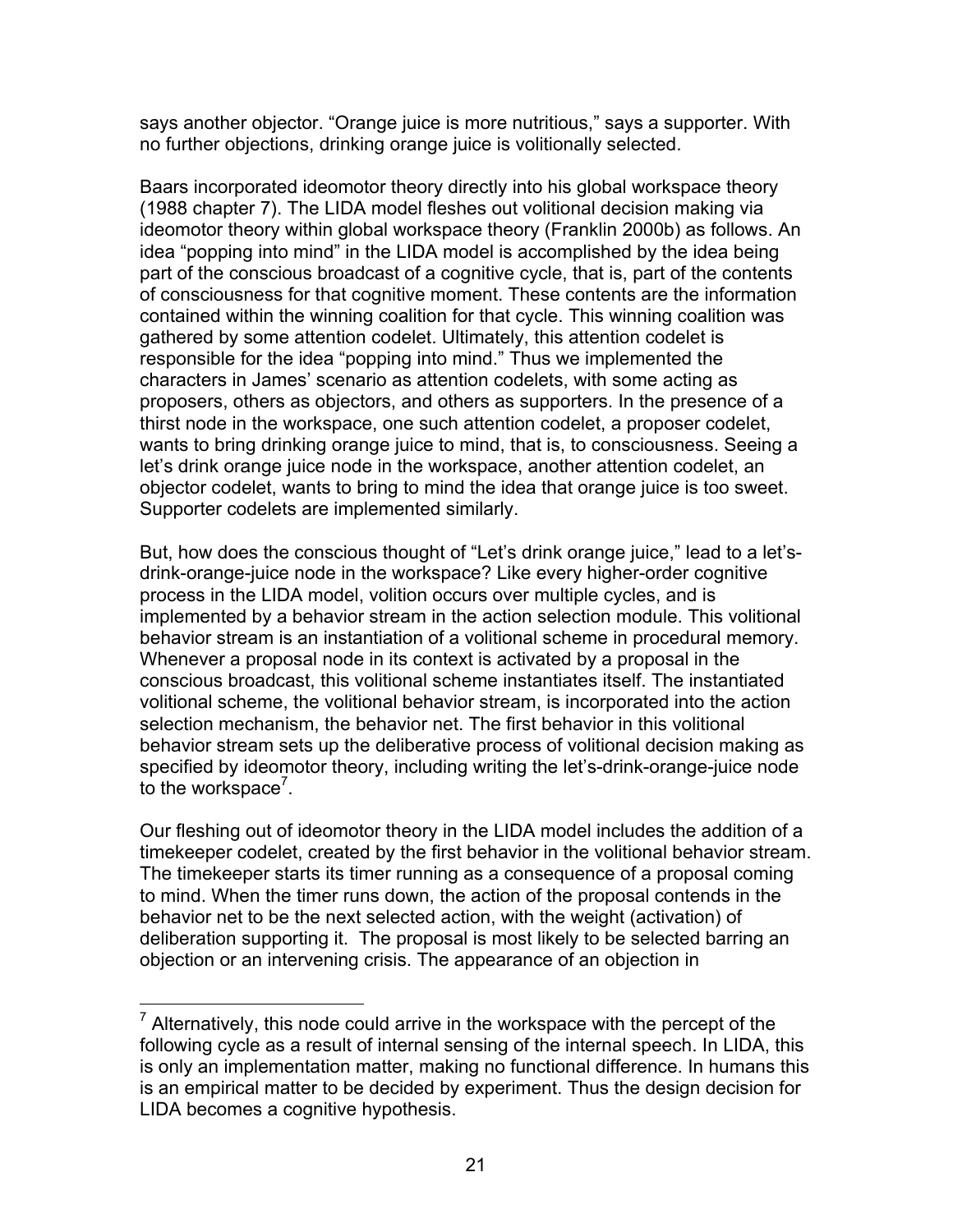consciousness stops and resets the timer, while that of a supporter or another proposal restarts the timer from a new beginning. Note that a single proposal with no objection can be quickly accepted and acted upon.

But, might this volitional decision making process not oscillate with continuing cycles of proposing and objecting as in Eric Berne's "what if" game (1964)? Indeed it might. The LIDA model includes three means of reducing this likelihood. The activation of a proposer codelet is reduced each time it succeeds in coming to consciousness, thus decreasing the likelihood of its winning during a subsequent cognitive cycle. The same is true of objector and supporter codelets. The LIDA model hypothesizes that supporting arguments help in decision making in part by giving the supported proposal more time in consciousness, allowing more time off the timer. As a second means of preventing oscillation, impatience is built into the timekeeper codelet. Each restart of the timer is for a little less time, thus making a decision easier to reach. Finally, a metacognitive process can watch over the whole volitional procedure, eventually decide that it has gone on long enough, and simply choose an alternative. This latter process has not yet been implemented.

## *LIDA in Comparison to Other Cognitive Architectures*

Competing theories within the cognitive and neuro- sciences suggest different approaches to understanding specific human mental faculties. In describing how the LIDA model handles various tasks, we do not mean to suggest that other approaches are incorrect. However, it is beyond the scope of this paper to discuss the competing theories or approaches. The LIDA model attempts to formulate an approach to AGI that accommodates a significant portion of what is known about human functioning through the work of cognitive scientists and neuroscientists. It is possible that researchers will eventually demonstrate that GWT, upon which the LIDA model has been built, is inadequate for understanding human cognition.

LIDA differs from most other cognitive architectures in several significant ways. Here's a short, selective, but certainly non-exhaustive list.

Most cognitive architectures are either symbolic or connectionist, though some incorporate aspects of both, e.g., Clarion (Sun, 2007) and ACT-R (Anderson 1990). Strictly speaking, LIDA is neither. Though LIDA's internal representations are mostly comprised of nodes and links, the nodes are not symbolic, i.e., amodal. Rather, they should be thought of as perceptual symbols or perceptual symbol generators in the sense of Barsalou (1999). Also, passing activation occurs throughout the LIDA architecture, but none of it is quite in the mode of artificial neural networks. For example, major modes of learning in LIDA are not performed by changing weights on links. Rather, in instructionist learning, new representations are added appropriate to the particular mode, nodes and links to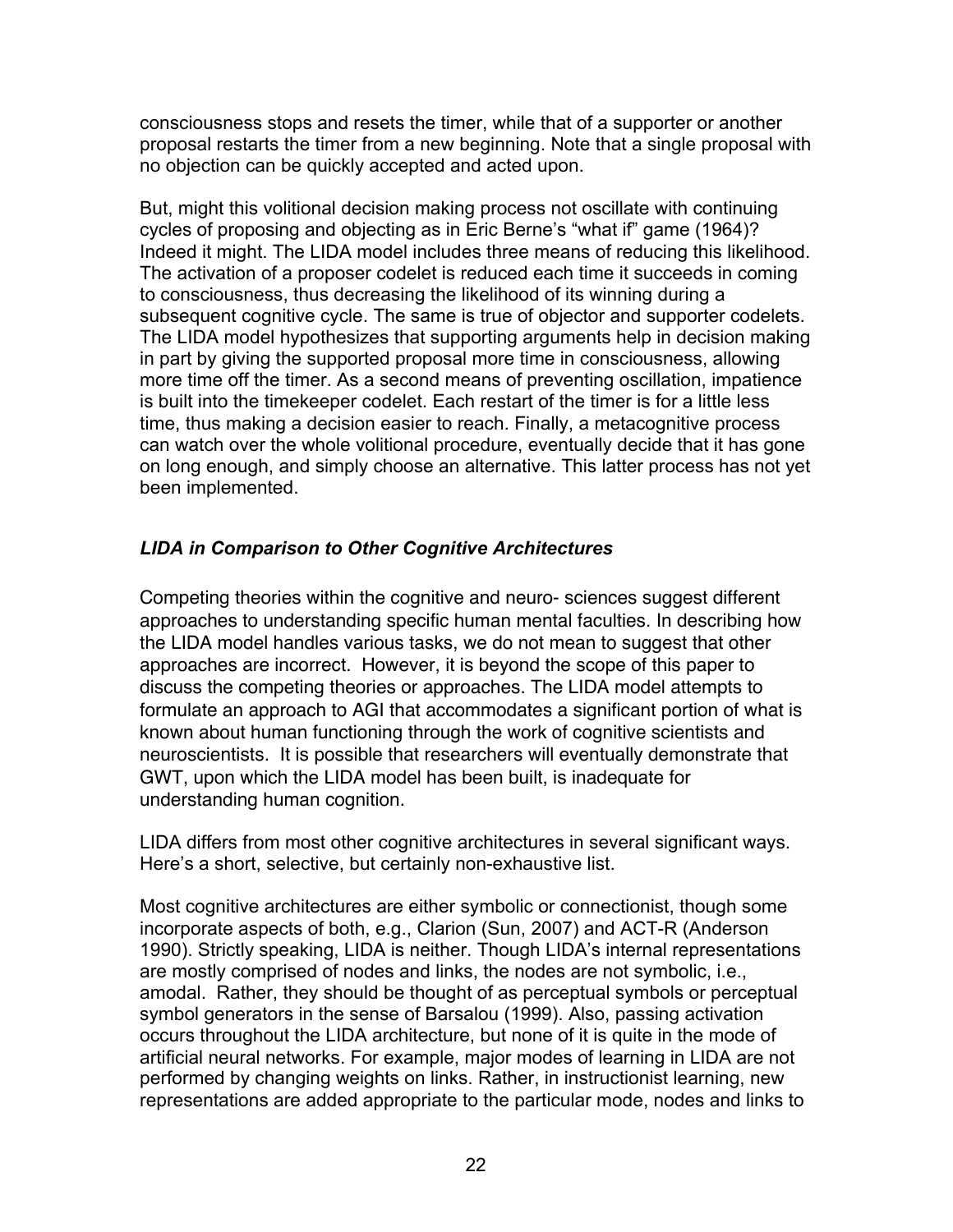perceptual associative memory, Boolean vectors to transient episodic memory, or schemes to procedural memory, In selectionist learning the base-level activations of old representations are boosted or diminished.

Following GWT, the LIDA architecture incorporates a specific attention mechanism that selects the most salient, e.g., important, urgent, insistent, portion of its understanding of its current situation for broadcast to all of the modules of the architecture. This broadcast serves both to recruit possible appropriate response actions, and to effect several modes of learning. Other than the much less comprehensive models of Shanahan (2006) and Dehaene's also much less comprehensive neural network model (Dehaene, Sergent, and Changeux, 2003), LIDA is the only such cognitive architecture.

Many of the other general cognitive architectures mentioned above incorporate some form of learning. However, LIDA is unique, to our knowledge, in enabling four distinct modes of learning, perceptual, episodic, procedural and attentional, each modeled after the corresponding mode of human learning. Each mode is human-like in the sense that the learning is unsupervised, continual, and is both selectionist and instructionalist.

Every cognitive architecture must operate via an iteration of sense-cognize-act cycles. $8$  The LIDA architecture is unique in distinguishing low level, single cognitive cycle action selection from higher-level multi-cyclic decision making. LIDA's cognitive cycle, hypothesized to occur at a 10hz rate in humans, can be thought of as a cognitive atom or moment, from sequences of which higher-level cognitive processes can be implemented in a consistent fashion.

Though there's been much research on artificial feelings and emotions (e.g., Canamero, 2003; Gadanho, 2003), to our knowledge LIDA is the only comprehensive cognitive architecture to incorporate feelings and emotions as its sole implementation of motivations for action selection, as well as for modulators of learning (Franklin and Ramamurthy, 2006).

 $8$  This doesn't mean that these cycles need be in strict serial order. Many of the processes within a cycle can operate in parallel. And, the cycles can overlap or cascade. In the LIDA model only the conscious broadcast and the action selection must occur in serial order.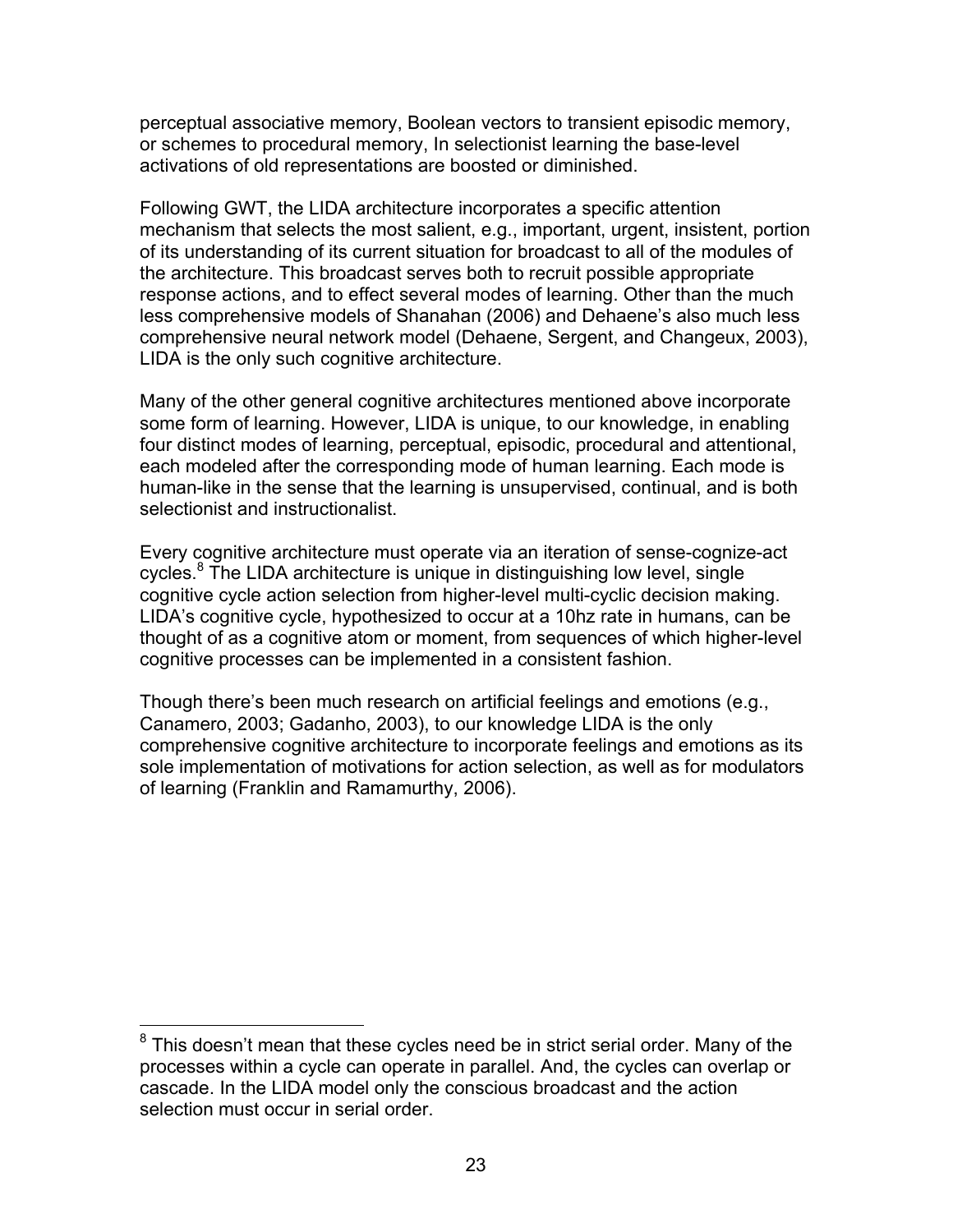# **Processing Moral Considerations Within the LIDA Model**

#### *Bottom-Up Propensities, Values, and Learning*

Complex moral faculties involve reflection about and modification of the bottomup propensities embodied in emotional/affective responses to actions and their outcomes. Bottom-up propensities in the form of feelings and inherent values influence morality but they are not necessarily reflective of the values a society would recognize as moral values. Negative feelings may, for example, lead to prejudices by automatically attaching to entities that are not a part of the agent's immediate group. From a moral perspective, it is important to understand how top-down considerations interact with these bottom-up propensities reinforcing "good" ones and defusing if not actually eliminating "bad" ones. The approach LIDA offers to the challenge of implementing this hybrid system begins with the way an agent captures bottom-up propensities and the values implicit in these propensities.

Associations between objects, people, contexts, actions, situations, etc. and specific feelings and their valences (positive or negative) are the primary way values and bottom-up propensities form in an agent's mind. The values are implicit in the feelings and their valences, and LIDA captures this dynamic. These associations may arise during perception where sensory input is connected to nodes (objects, feelings, ideas, categories, actions) in perceptual memory. These nodes in turn activate and connect to information retrieved from the various memory systems, which in LIDA are represented as separate memory modules.

Feelings and perceptions that arise within the same LIDA cycle may form associations, particularly when the affective input is strong. But unless the sensory input is particularly strong and sustained, or the initial input cues associated memories, the perception of the objects and situations, and their associated affects, decay quickly and disappear.

The strength of a value, the strength of the connection between feeling and object or situation, is reinforced by sustained sensory input, but these values are short-lived unless the information comes to attention. Attention reinforces a connection for the longer term through perceptual and episodic learning. Powerful memories, that is, memories linked to strong valences, are reinforced each time they come to attention.

LIDA's perceptual memory (a part of long-term memory) is implemented by a Slipnet, a network of nodes, and links between the nodes, that represent structures and concepts. Features, objects, and valenced feelings can be nodes, and links between these nodes represent relationships that can form more complex structures (percepts). These percepts pass on to the system's working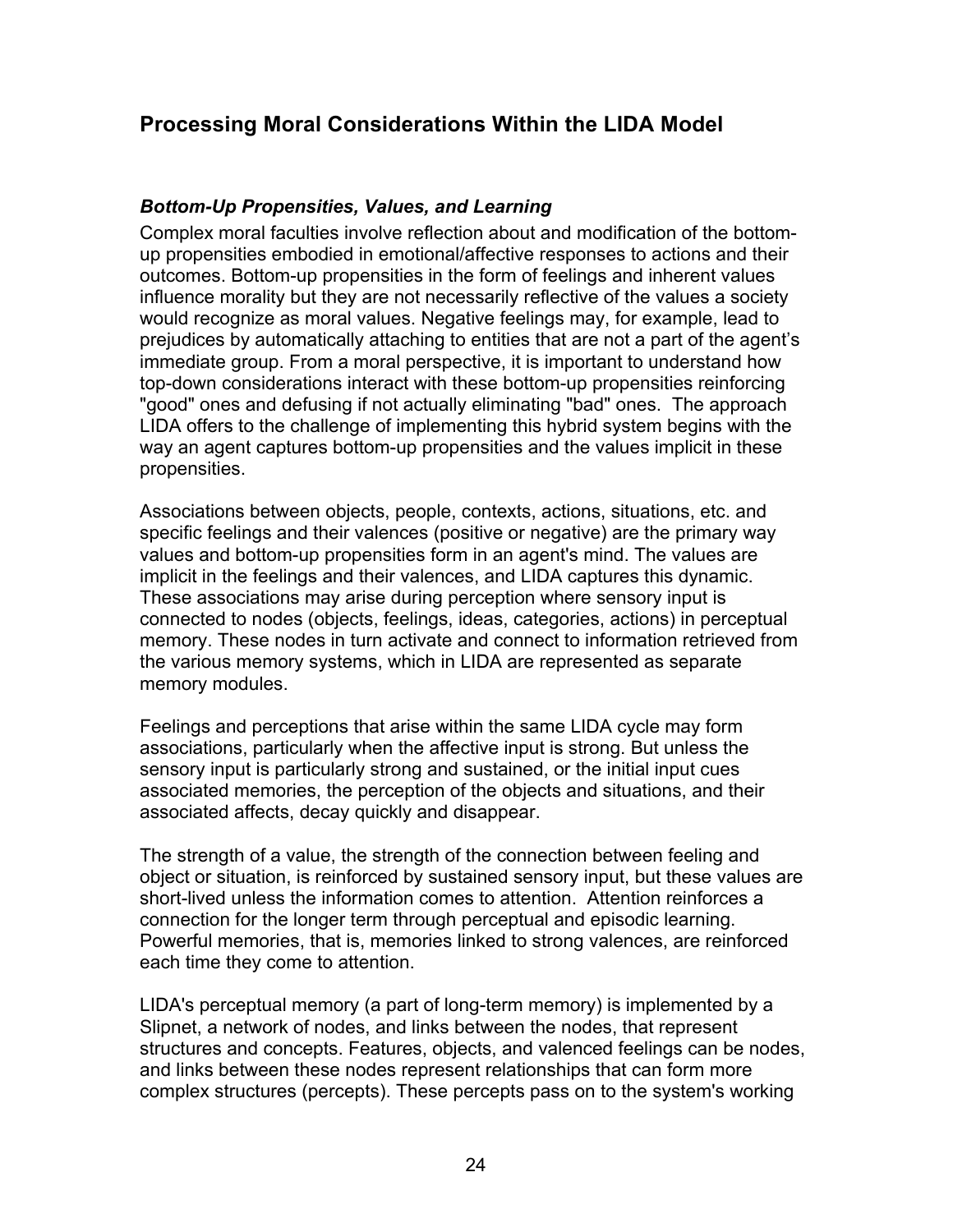memory $9$  (workspace) from which they cue associated information in other areas of short and long-term memory, and this information in turn leads to further associations that may enrich or alter the percepts.

Particularly difficult challenges for LIDA, similar to those encountered by any human-like computer architecture, are how sensory input leads to the activation of nodes in the Slipnet and how new nodes can be created to represent new phenomena. In principle, individual subroutines or codelets can search for specific sensory input, process that information, and pass it on to the activation of a node. Or, similarly, a neural network might organize sensory input. But using current computational technology it becomes difficult to scale either of these approaches to manage a broad array of inputs and nodes.

In addition, there is the difficult problem of determining how to represent valences in the Slipnet. Must they be represented as somatic feelings or is it adequate to use a cognitive representation of the valence. If the feeling is expunged of any somatic affect, and serves merely as a symbol or mathematical formula representing the positive or negative feeling, will it carry the full import of the feeling as it is factored into the selection of an action?

These are not easy problems, but LIDA does offer an architecture for integrating presently available solutions. Given the modularity of LIDA, it will also be able to integrate more sophisticated solutions to these challenges as they emerge from laboratories focusing on the development of specific hardware and software tools.

## *Moral Deliberation Involving Rules*

In almost all situations our action selection decisions, including those that could be said to involve morals, are made in a bottom up fashion during a single cognitive cycle as described above. Much more rarely, but still with some frequency, our moral decisions are more complex and require some thought, that is, deliberation. Such a situation might occur when we are faced with a moral dilemma. This often leads to conflicting voices in our heads, some of which might frame their arguments in terms of rules, for example, "thou shalt not kill". Let's consider how such rules are represented in the LIDA model. What activates a rule and brings it to conscious attention? How might some rules be automated to form rules-of-thumb?

A specific example of an inner dialogue about a moral dilemma may help. Suppose the company you work for licenses some new, expensive computer software, say Adobe's *Photoshop*. After becoming comfortable with the new software package at work, you feel the urge to copy it onto your home computer.

 $9$  Working memory, in the way psychologists use the term (Baddeley 1992) includes consciousness. In the LIDA model, working memory (the workspace) is preconscious in each cognitive cycle.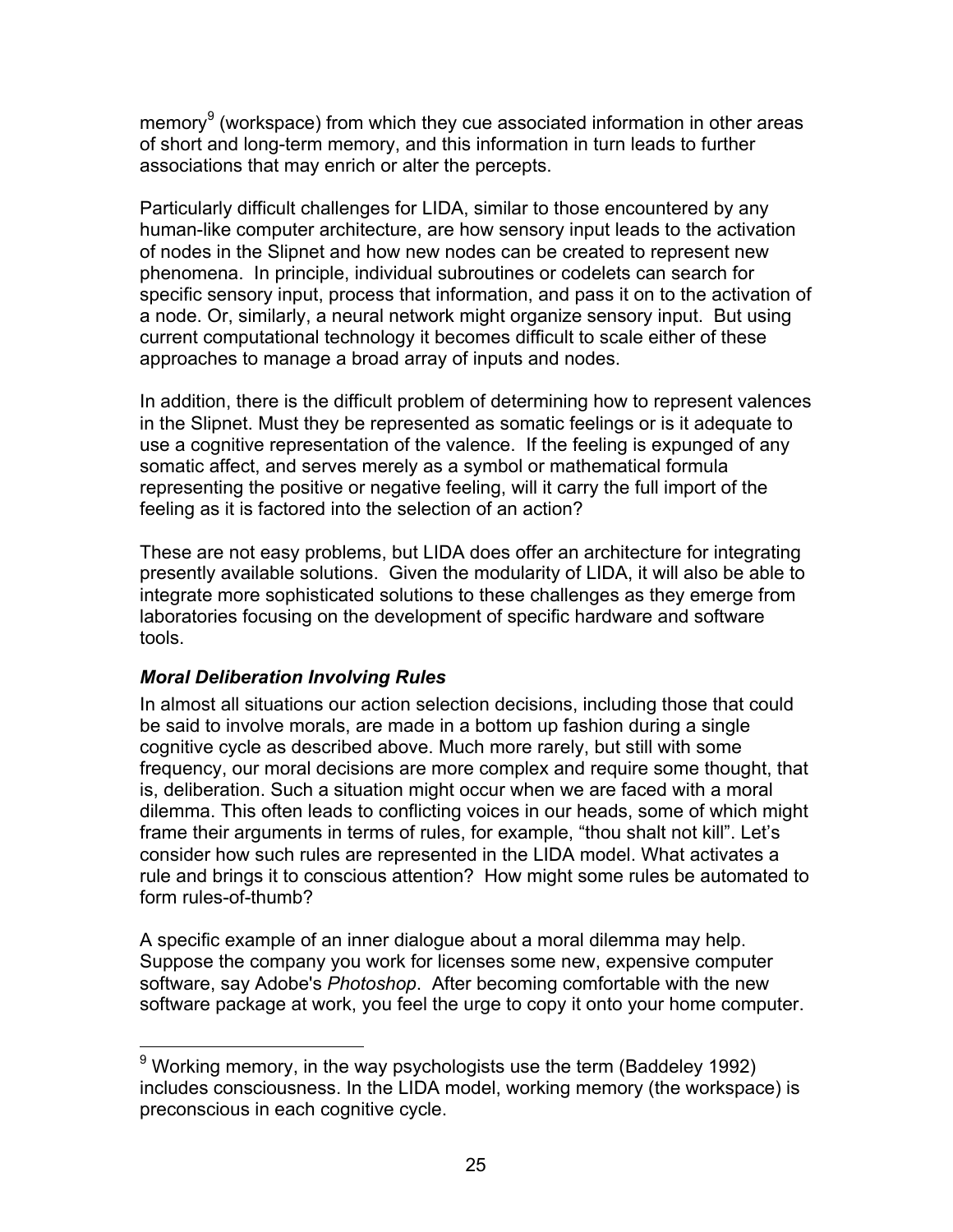An internal dialog commences, but not necessarily as wholly verbal and grammatical as what follows. "Let's bring Photoshop home and load the program on my Mac." "You shouldn't do that. That would be illegal and stealing." "But I'd use it for work related projects that benefit my company, which owns the software." "Yes, but you'd also use it for personal projects with no relation to the company." "True, but most of the work would be company related." Etc., etc., etc.

In such a case, one's decision making is happening consciously, volitionally. The LIDA model describes the handling of such a situation by means of a higher order, multi-cyclic, deliberative process. This conscious, volitional process was described earlier in the section entitled *Volitional Decision Making*. Recall that the internal players included proposers, objectors, supporters, and a timekeeper. Each of the first three players is implemented in the model by an attention codelet that brings ideas to consciousness.

In our example, a proposer, winning the competition for consciousness, causes the idea of copying Photoshop to the home Mac to "pop into mind." This proposal in consciousness impels the instantiation of a deliberation scheme whose first action, the birth of the timekeeper, the starting of the timer and the writing of the proposal node to the workspace, is selected as the action of the current cycle. In a subsequent cycle that follows soon after, an objector succeeds in bringing to consciousness the idea of "no that would be stealing." The action selected in this cycle would be to stop and reset the timer. A supporter brings the next idea to consciousness, the timer is restarted, and the process continues over the succeeding cognitive cycles. The game is afoot.

Note that the first objector implicitly based its objection on the rule "thou shalt not steal." To describe how and where this moral dictum is represented in the LIDA model, and how it plays its role, we begin at the end of the proposal cycle with the proposal structure ("let's copy *Photoshop*") in the workspace. There, because of a prior semantic association between copying and stealing it cues the rule "thou shalt not steal" from semantic memory, a part of declarative memory (Franklin et al. 2005). The rule is represented as a structure in the workspace, that is, as a collection of nodes and links from perceptual memory, the common currency for information in the LIDA model (Franklin 2005b). An objector attention codelet then forms a coalition whose informational content is "don't copy *Photoshop*, that would be stealing." This objection coming to consciousness and stopping the timer constitutes the rule playing its role in moral decision making.

Rules and duties are stored in semantic memory as perceptual structures. Cued by a proposal or an objection the rule is recalled into working memory as a local association and brought to consciousness to participate in the internal dialogue. Note that a supporter, as well as an objector, can invoke a rule. The dialogue stops when a proposal is on the table without further objection long enough for the timer to ding. At that point a scheme in procedural memory that knows how to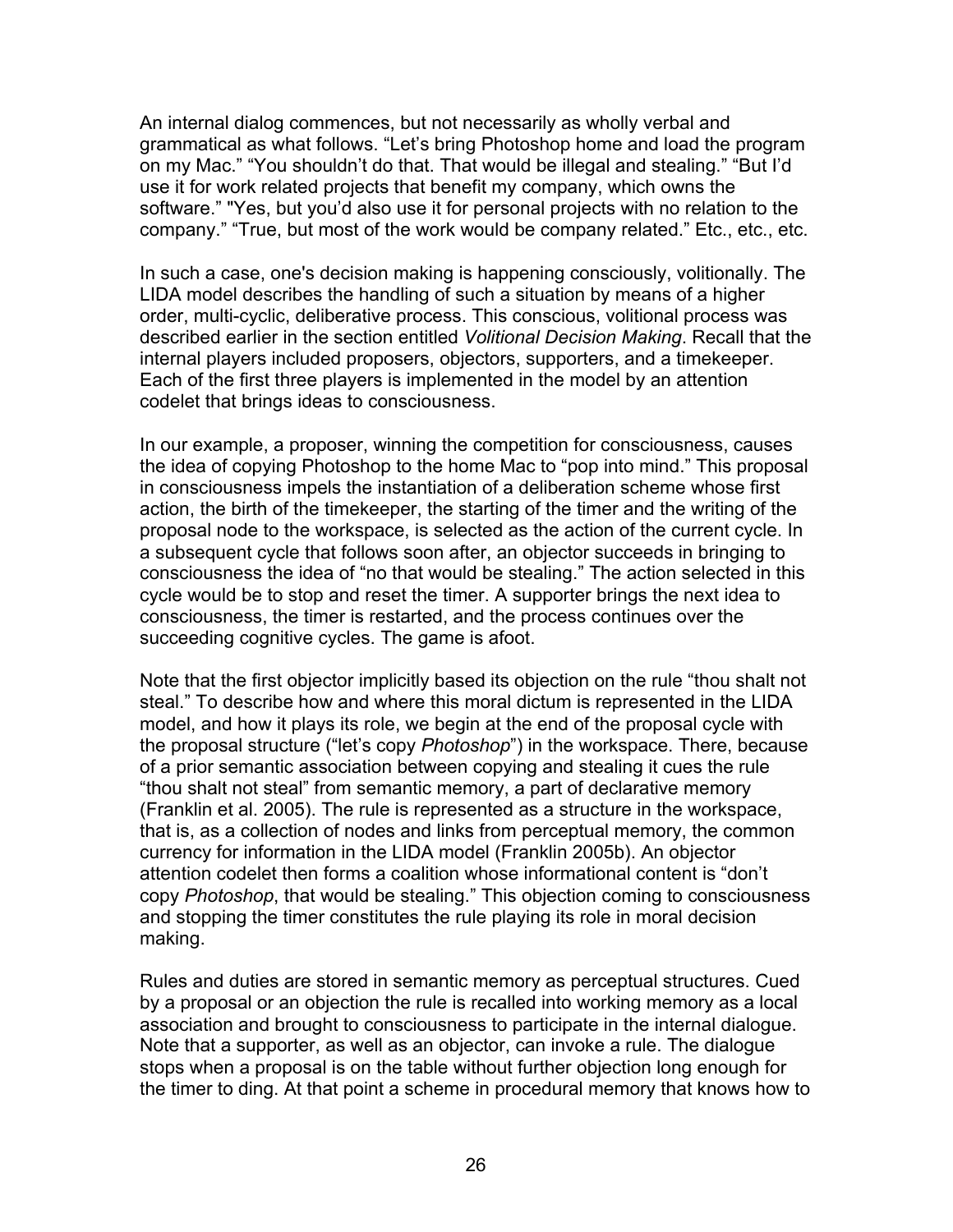act on the proposal is instantiated into the action selection mechanism with a high activation. Thus its selection is assured barring some crisis or other alarm.

But sometimes this kind of top-down, rule-based decision making can shift to a bottom-up, affect-based action selection. Each time an application of a rule or duty comes to consciousness it, like every conscious event, becomes subject to perceptual learning. If a particular rule is applied frequently in similar situations, LIDA may produce a category node in perceptual memory, representing that rule in an abstract version of the similar situations. In our example, our moral decision making agent might learn the abstract node "don't copy software if you don't have a license for it". If such a node is reinforced often enough this application of the rule is automatic. During the extended learning process the node would acquire links to other nodes, particularly to feelings with negative valence. Thus when faced with a situation where copying software might be tempting, this rule node can become part of the percept. Its presence in the workspace would then inhibit proposer codelets from proposing copying software, that is, by invoking the rule automatically.

Why does the internal dialogue begin? We've seen *how* it begins. It begins with a proposer-attention codelet bringing a proposal into mind, into the global workspace, that is "popping it into mind." But, why isn't the action, copying the software for example, simply selected as the consciously mediated action at the end of a single cycle, with no dialogue at all? In some specific situations copying software is permissible. The software license may allow installation on two machines, office and home, for use by a single user. If encountered frequently enough, a scheme for copying software can be procedurally learned with this situation as its context. In such a case, copying software can become a consciously mediated action that is selected during a single cycle<sup>10</sup>. But, in order for such a scheme to be procedurally learned, its action must have been selected volitionally at least once; that is, some deliberative process must have allowed it.

Generally it's the perceived novelty of a given situation that leads to it being the subject of deliberation, rather than simply selected. It's the newness, or at least apparent newness, of a situation that in effect demands that the agent think about it. New situations do not fit neatly into innate or learned heuristics, and therefore these situations demand attention. In attending to new circumstances, associated proposals and objections naturally come to mind.

 $10$  The actual process is a little more complex. A behavior stream whose behaviors result in copying software would be instantiated into LIDA's action selection mechanism and the first behavior in that stream likely would be selected.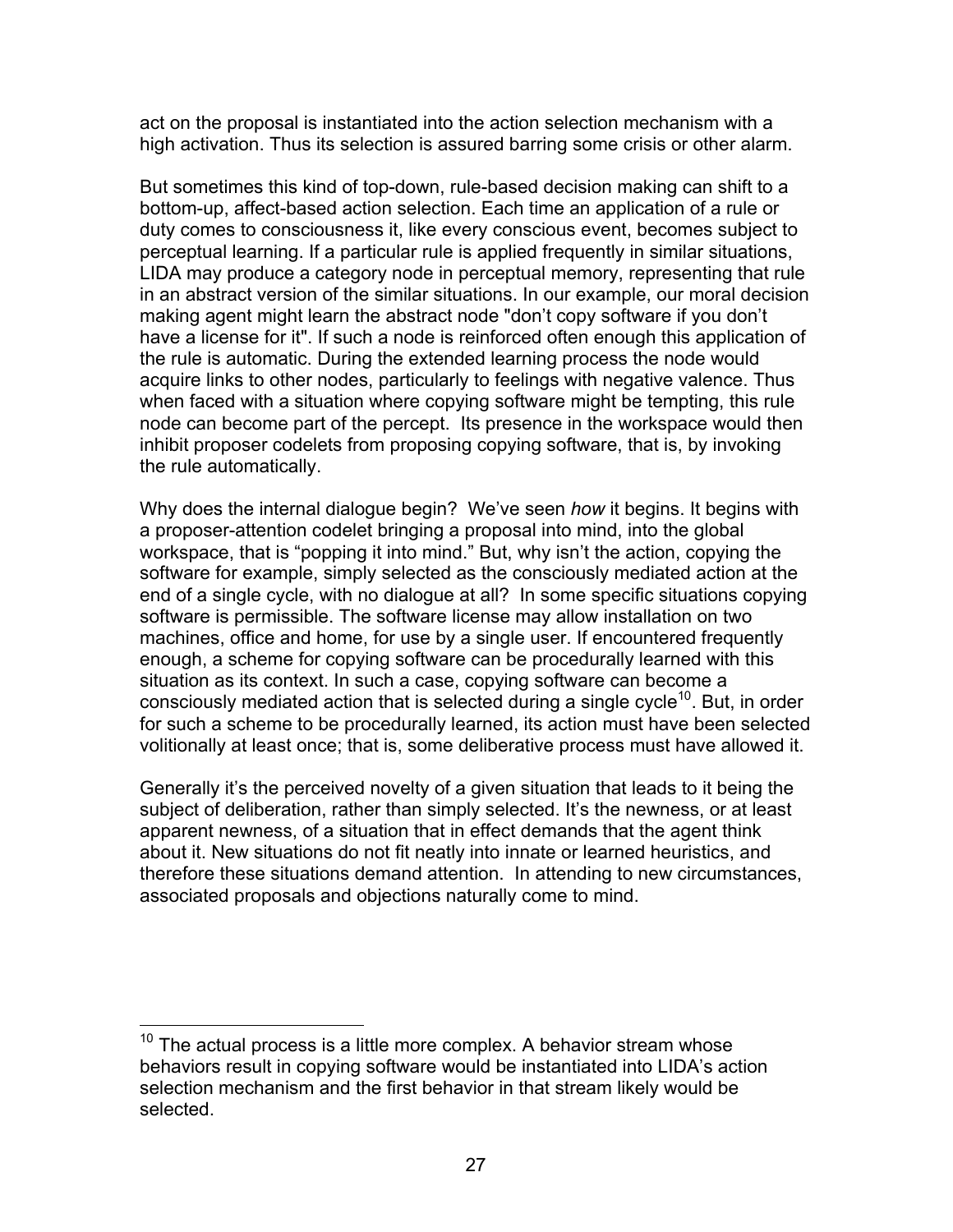### *The Implementation of Planning and Imagination*

Moral decision making in humans often involves the planning of various possible scenarios and the testing of them in our imagination. Imagination entails the creation of mental images of objects, actions, situations that are not necessarily current in the outside world. The material for this personal mental realm derives from present and past perceptions of the outside material world and may include some imaginary elements or revisions to existing elements.

The testing of multiple scenarios will, of course, require many cognitive cycles. Some cycles may be devoted to examining an internal scenario while others may entail actions performed on or with external objects. As an example, consider an architect who has been given the task of designing a house for a wooded lot while saving as many trees as possible. Part of the architect's training would have involved learning complex internal behavior streams for constructing and manipulating scenarios by placing various rooms at particular locations. Other internal behavior streams would allow the evaluation of such scenarios (mental floor plans on the lot) using functional, aesthetic, and moral criteria. Volitional decision making, as described above, would employ yet other behavior streams to decide which of the constructed scenarios to select. Appropriately, in LIDA, the central site for much of this work is the workspace, though an embodied LIDAbased robot might also put ideas on paper. This evaluation of possible scenarios could be accomplished without actually cutting down a single tree, and before drawing any building plan. Deliberation will have done its job.

As we've seen previously, each agent that is controlled by LIDA's architecture, including we humans (presuming that LIDA captures the way we function), will understand its environment by means of a model built in the workspace by structure-building codelets. The components of which this internal model of the world is built are nodes and links from perceptual memory, the common currency of the LIDA architecture (Barsalou 1999). The agent's internal representation serves to model both the agent's external environment and its internal environment. We hypothesize this internal representation in the workspace as the site of the structures that enables imagination including deliberation on multiple scenarios.

These internal deliberative structures are built in the workspace using, among other things, material written there over multiple cognitive cycles by behaviors selected at the end of a cognitive cycle whose actions are internal, that is, actions that effect changes within the agent itself, rather than on the outside world. The results of such internal actions may be perceived by the agent through its internal senses, or may be written directly to the workspace, and may also in turn be externalized when, for example, the architect adds a new element to a drawing of the building. All of these possibilities occur in humans.

Ultimately, for moral deliberation to be appropriately modeled by LIDA, attention codelets that are sensitive to morally relevant information will need to be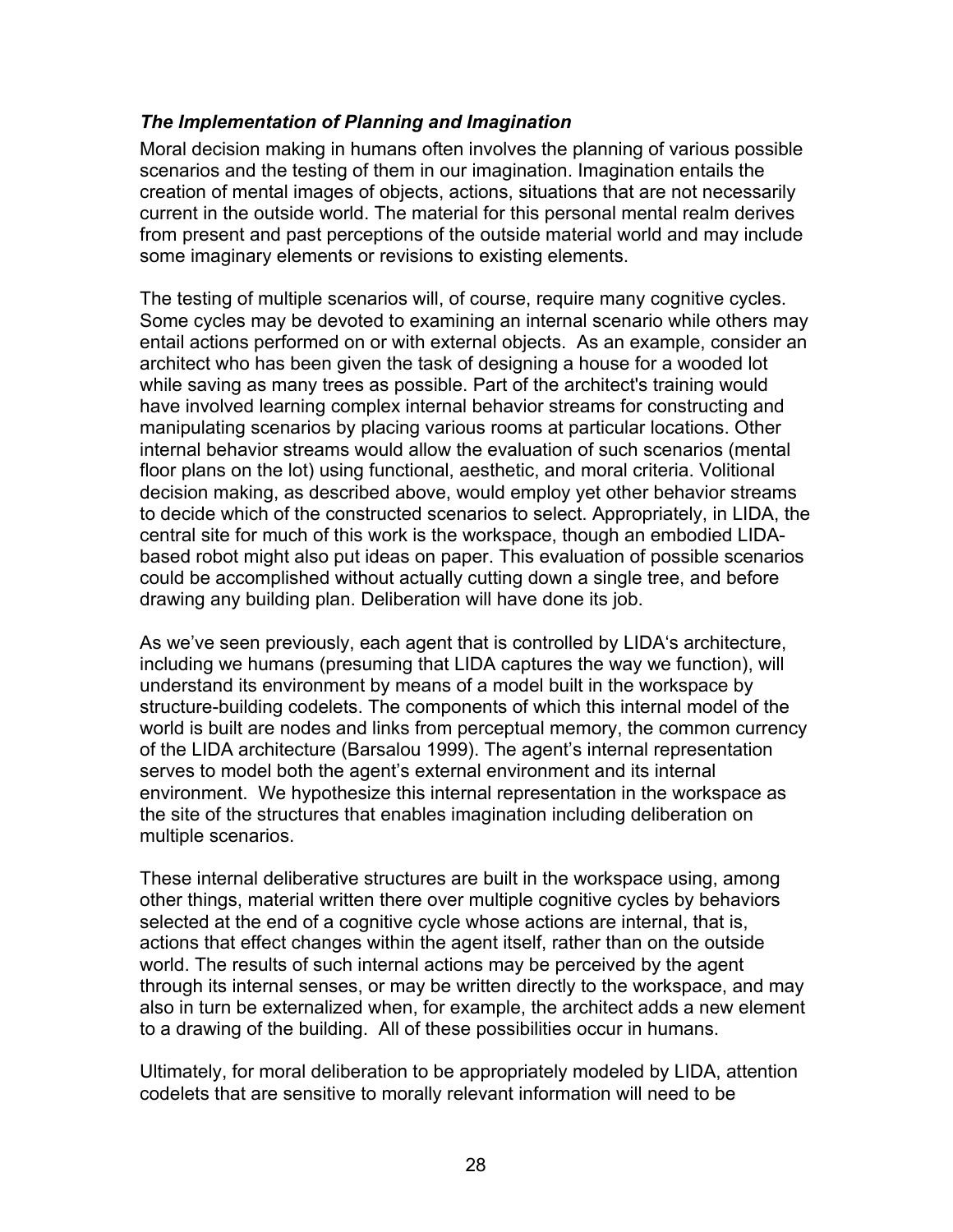designed. Whether the design of such morally sensitive codelets differs from the general design of codelets that search for concrete information remains to be seen. But minimally, for example, we expect that attention codelets that are sensitive to concrete information about the facial and vocal expressions of people affected by an AMA's actions will need to be part of the mix. The advantage of codelets is that they provide an indefinitely extensible framework for taking more and more of the relevant factors into account.

The selected internal behaviors that contribute to a deliberation are organized into behavior streams that serve to implement the deliberative process at hand. Such deliberative behavior streams would typically be a product of procedural learning. In our architect's save-the-trees example, a complex behavior stream with behaviors to construct a scenario placing various rooms at particular locations would have been learned. Another internal behavior stream would allow the evaluation of such scenarios (mental or drawn floor plans on the lot) using functional, aesthetic, and moral criteria. Volitional decision making, as described above, would employ yet another behavior stream to decide which of the constructed scenarios to select. Appropriately, the central site for much of this work is the workspace, sometimes complemented by those elements of the deliberation that have been concretized into external forms such as the architects drawing, a mathematical formula, a painting, or a list of criteria by which the scenario should be evaluated.

As described in the section above on *Higher-level Cognitive Processes and Levels of Control,* metacognition in the LIDA model involves the use of deliberation in much the same way as the kind of planning we've just described. Metaethical reflections would be a special case of such metacognition, when the issue at hand was the efficacy or appropriateness of a moral rule or criterion. As mentioned above, we introspectively presume that language and inner voices are central to metaethical reflections. However, the fleshing out of metacognition and metaethics is far beyond the scope of this article, and beyond anything that has been implemented in the LIDA model to date.

#### **Resolution, Evaluation, and Further Learning**

A LIDA-based agent would reach a resolution to a volitional decision when there is no longer an objection to a proposal. Given that the activation of an objection decays in repeat cycles, strongly activated proposals will in time prevail over weak objections. However, attention codelets responsible for proposals and their supporters also weaken in their activation as they succeed in coming into consciousness during multiple cycles. Weak proposals may also lose the competition for attention to other concerns demanding attention, defusing any pressure or need for the agent to act on the challenge. Highly activated rules, duties, or other objectors will outlast weak proposers, and force the development of more creative proposals that accommodate the strong objections.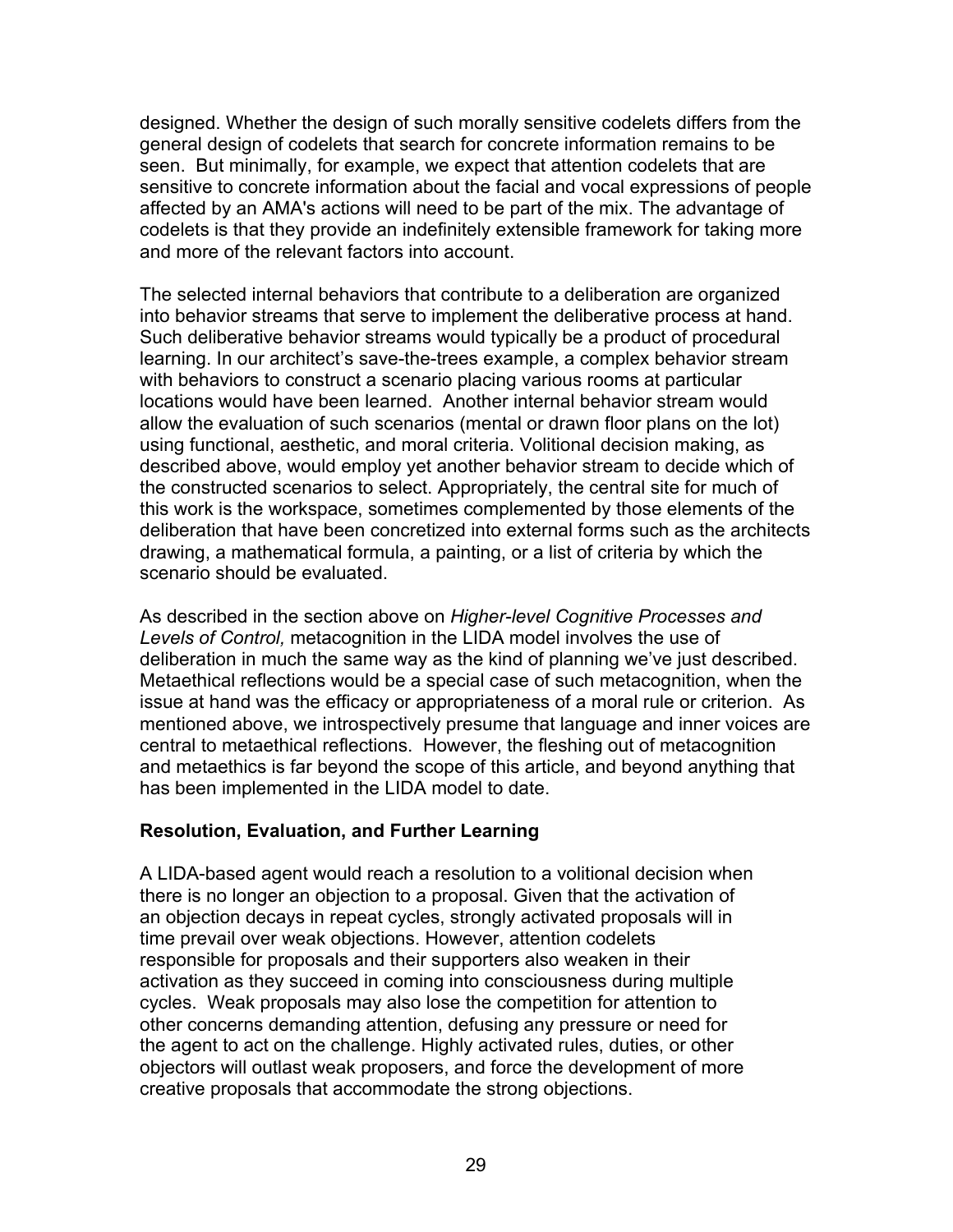However, time pressures may force a decision before all objections have been dispelled. Decay in the strength of proposals and objections, time pressures on decision making, and pressures from other concerns can drive the selection of a response to a challenge even when the response is inadequate or incomplete. Two mechanisms facilitate dealing with time pressures in the LIDA model. An attention codelet noting the time frame within which the decision must be made would actually increase its activation as the deadline neared. The second mechanism is the timekeeper, discussed above, which manages the volitional decision making process. Recall that impatience is built into the timekeeper. Each restart of the timer is for less time, making a decision easier to reach. An attention codelet reminding of an approaching deadline accelerates this process by continually reducing the time on the timer cycle by cycle.

Furthermore, moral deliberations seldom vanquish all objections even with a generous allocation of time. Moral decisions are often messy, but the LIDA architecture has the means to produce adaptive behavior despite the complexity. Furthermore, future LIDA inspired moral agents may consider a broader array of proposals, objections, and supporting evidence than a human agent can, and thereby, perhaps, select a more satisfactory course of action than many humans.

A LIDA agent, like a human agent, may well be highly susceptible to acting upon strongly reinforced impulses and proposals without necessarily considering the needs of others. That is, the LIDA model in and of itself is morally neutral. What LIDA does offer is a model for computer learning that could provide steps towards a more complete model of moral education.

The manner in which a LIDA-based artificial moral agent monitors its actions will be important to its moral development. When a resolution to a moral challenge has been determined, such an agent monitors the success of the resulting actions as it would any other action, primarily by means of an expectation codelet. An expectation codelet is an attention codelet that is spawned simultaneously with the selected action. The job of this expectation codelet is to bring to consciousness information about the outcome of the action. In particular, the expectation codelet would become strongly activated by discrepancies between the predicted result of a course of action and its actual result. Attention to this discrepancy will in turn reinforce or inhibit the application of that behavior to future similar challenges. In this manner, attention to how the result correlates with the prediction contributes to procedural learning. This general model of procedural learning is applicable to moral development in the context of an agent that has explicitly factored moral considerations into the selection of an action, and into its expectations about the positive moral outcome of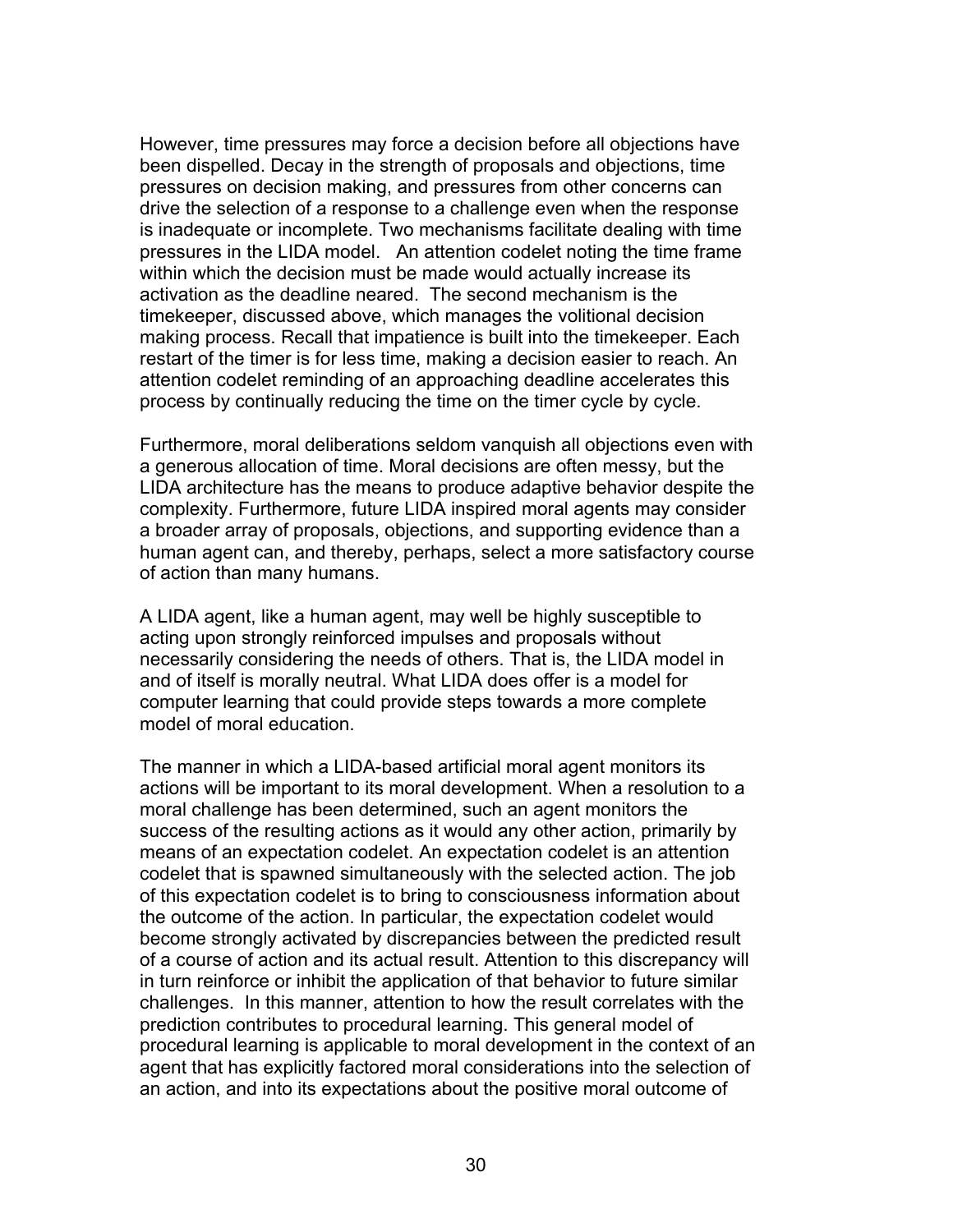the selected action.

# **Moving Forward**

In this paper we have sought to demonstrate how moral decision making builds upon mechanisms used for the other forms of cognition. LIDA provides one comprehensive model through which to consider the many mechanisms that contribute to the ability to make a moral judgment. Furthermore, we have offered some hypotheses as to how these mechanisms might work together.

The value of a comprehensive theory, such as the GWT/LIDA model, is that it provides a framework for integrating input from a wide variety of sources. A modular system, such as LIDA, can support a broad range of inputs. Modular computer systems do not depend entirely on the ingenuity of one design team. The designers of comprehensive systems can draw on the best-of-breed in the selection of modules developed by other researchers for managing sensory input, perception, or various forms of memory including semantic memory and procedural memory. For example, if a better model than sparse distributed memory became available for transient episodic memory, and that model had been implemented computationally, the new module could be integrated into a LIDA agent instead. The one proviso would be that the output from that module and input to that module could be structured to work with the perceptual nodes in the Slipnet, LIDA's common currency.

In the GWT/LIDA model, competition for consciousness between different coalitions, global broadcasting of the winning coalition, and the selection of an action in each cycle, can be thought of as the mechanisms for integrating the input from the various sources. The unconscious parallel processing of information, the speed of the cycles, and the multi-cyclic approach to higher-order cognitive faculties holds out the promise that a LIDA-like moral agent could integrate a wide array of morally relevant inputs into its choices and actions.

Nevertheless, we do not want to give the impression that AI projects such as LIDA can solve all problems. LIDA, like other AI procedures for choosing actions and testing scenarios, has the problem of scaling--that is a problem of whether its strategy can be adapted to handle the building and evaluation of complex scenarios. Furthermore, the discussion above raises a host of additional questions. Do the mechanisms suggested by these descriptions capture important aspects of the human decision making process? Even if humans function differently, are the mechanisms described adequate to capture the practical demands of moral decision making? Are the mechanisms for representing the conflict between different rules (proposers and objectors) too simplistic to capture the rich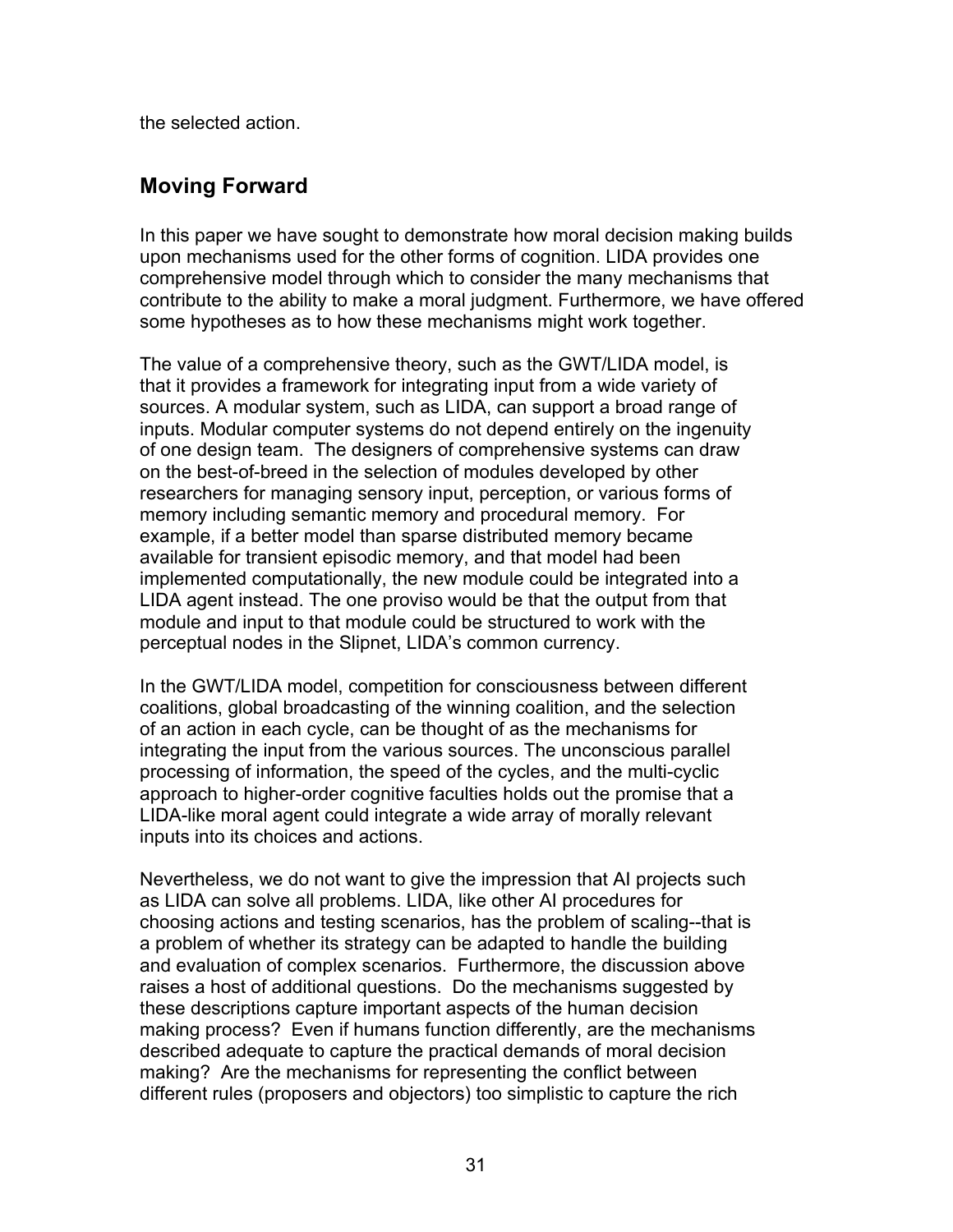dynamics of human moral decision making? Is the functional model of consciousness suggested by GWT and the LIDA model adequate? Or, will the agent require some form of phenomenal experience that is not captured in the system described? Can morality really be understood without a full description of its social aspects? How well would LIDA handle the kinds of delicate social negotiations that are involved in managing and regulating the conflicts that arise among agents with competing interests?

While we, and others working with the model, are able to suggest ways that LIDA could meet these challenges, initially these approaches will be only theories with no proof of concept. For example, we are aware that LIDA will need something like a Theory of Mind (ToM) to function adequately within social contexts, and are working through ways that the model might be adapted to accommodate an appreciation of other's beliefs and intents. We believe that it may be possible to build a ToM into the model using its existing modules and processes (Friedlander and Franklin. 2008), but as of this writing there is no ToM in LIDA. Certainly the structure-building and attention codelets sensitive to the emotional expressions on people's faces that were mentioned earlier would be an aspect of building a ToM into LIDA.

Of course, many will remain suspicious of mechanical explanations of moral faculties. But the proof, as has been often said, will be in the pudding. What has been described above is certainly not a demonstration that fully functioning AMAs will emerge from computational systems. Rather, we have outlined one rich experimental framework for exploring this possibility.

# **References**

- Allen , C. (2002) "Calculated Morality: Ethical Computing in the Limit." In Smit, I. and Lasker, G. (eds.), *Cognitive, Emotive and Ethical Aspects of Decision Making and Human Action,* Vol I, Windsor, Ontario: IIAS.
- Allen, C., Smit, I., Wallach, W. (2006) "Artificial Morality: Top-Down, Bottom-Up and Hybrid Approaches", in *Ethics of New Information Technology,* 7:149- 155*.*
- Allen, C., Varner, G., Zinser, J. (2000) "Prolegomena to Any Future Artificial Moral Agent", *Journal of Experimental and Theoretical Artificial Intelligence,*  Vol 12:251-61.
- Allen, C. Wendell Wallach, Iva Smit, "Why Machine Ethics*?," IEEE Intelligent Systems*, vol. 21, no. 4, pp. 12-17, Jul/Aug, 2006.
- Anderson, J. R. (1990). *The Adaptive Character of Thought*. Hillsdale, NJ: Erlbaum.
- Anderson M. and Anderson S. (guest editors) Machine Ethics, IEEE Intelligent Systems, Vol 21 Number 4, July/August 2006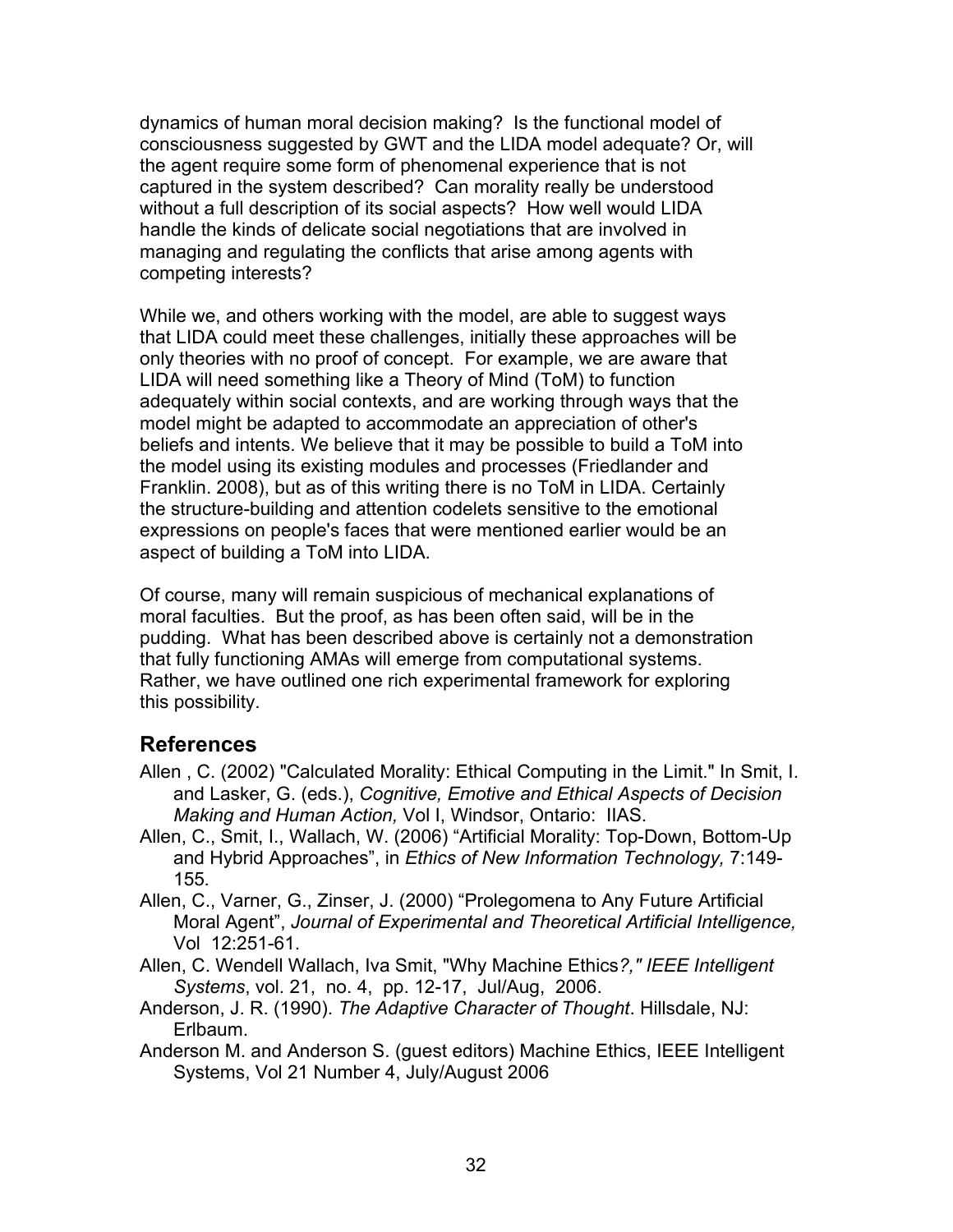- Anderson, M., Anderson, S., Armen, C. (2005) "Towards Machine Ethics: Implementing Two Action-Based Ethical Theories", In Anderson, M., Anderson, S., Armen, C. (eds) *Machine Ethics*, Technical Report FS-05-06, Menlo Park, CA: AAAI Press.
- Anderson, M., Anderson, S., Armen, C. (2006) "An Approach to Computing Ethics", *IEEE Intelligent Systems*, July/August
- Baars, B. J. 1988. *A Cognitive Theory of Consciousness*. Cambridge: Cambridge University Press.
- Baars, B. J. 2002. The conscious access hypothesis: origins and recent evidence. *Trends in Cognitive Science* 6:47-52.
- Baars, B. J., and S. Franklin. 2003. How conscious experience and working memory interact. *Trends in Cognitive Science* 7:166-172.
- Baddeley, A. 1992. Consciousness and working memory. *Consciousness and Cognition* 1: 3–6.
- Baddeley, A., M. Conway, and J. Aggleton. 2001. *Episodic Memory*. Oxford: Oxford University Press.
- Baddeley, A. D., and G. J. Hitch. 1974. Working memory. In The Psychology of Learning and Motivation, ed. G. A. Bower. New York: Academic Press.
- Barsalou, L. W. 1999. Perceptual symbol systems. *Behavioral and Brain Sciences* 22:577-609.
- Beauchamp and Childress (2001), Principles of Biomedical Ethics, Fifth Edition, Oxford University Press.
- Bentham, J. 1961. *An Introduction to the Principles of Morals and Legislation*. Garden City: Doubleday. Originally published in 1789.
- Berne, E. 1964. *Games People Play - The Basic Hand Book of Transactional Analysis*. New York: Ballantine Books.
- Breazeal, C. 2003. Emotion and sociable humanoid robots. *International Journal of Human-Computer Studies* 59:119-155.
- Breazeal, C. (2002) *Designing Sociable Robots*, Cambridge, MA: MIT Press.
- Bringsjord, S., Konstantine, A., and Bello, P. (2006) Toward a General Logicist Methodology for Engineering Ethically Correct Robots, *IEEE Intelligent Systems*, July/August

Brooks, R. A. (2002) Flesh and Machines, Pantheon Books, NY

- Canamero, Lola D. (2003). Designing Emotions for Activity Selection in Autonomous Agents. In R. Trappl, P. Petta and S. Payr (Eds.), *Emotions in Humans and Artifacts*. Cambridge, MA: MIT Press.
- Conway, M. A. 2002. Sensory-perceptual episodic memory and its context: autobiographical memory. In *Episodic Memory*, ed. A. Baddeley, M. Conway, and J. Aggleton. Oxford: Oxford University Press.
- Das, P., A. H. Kemp, B. J. Liddell, K. J. Brown, G. Olivieri, A. Peduto, E. Gordon, and L. M. Williams. 2005. Pathways for fear perception: Modulation of amygdala activity by thalamo-cortical systems. *NeuroImage* 26:141-148.
- Danielson, P. (1992) Artificial Morality:Virtuous Robots for Virtual Games, New York: Routledge.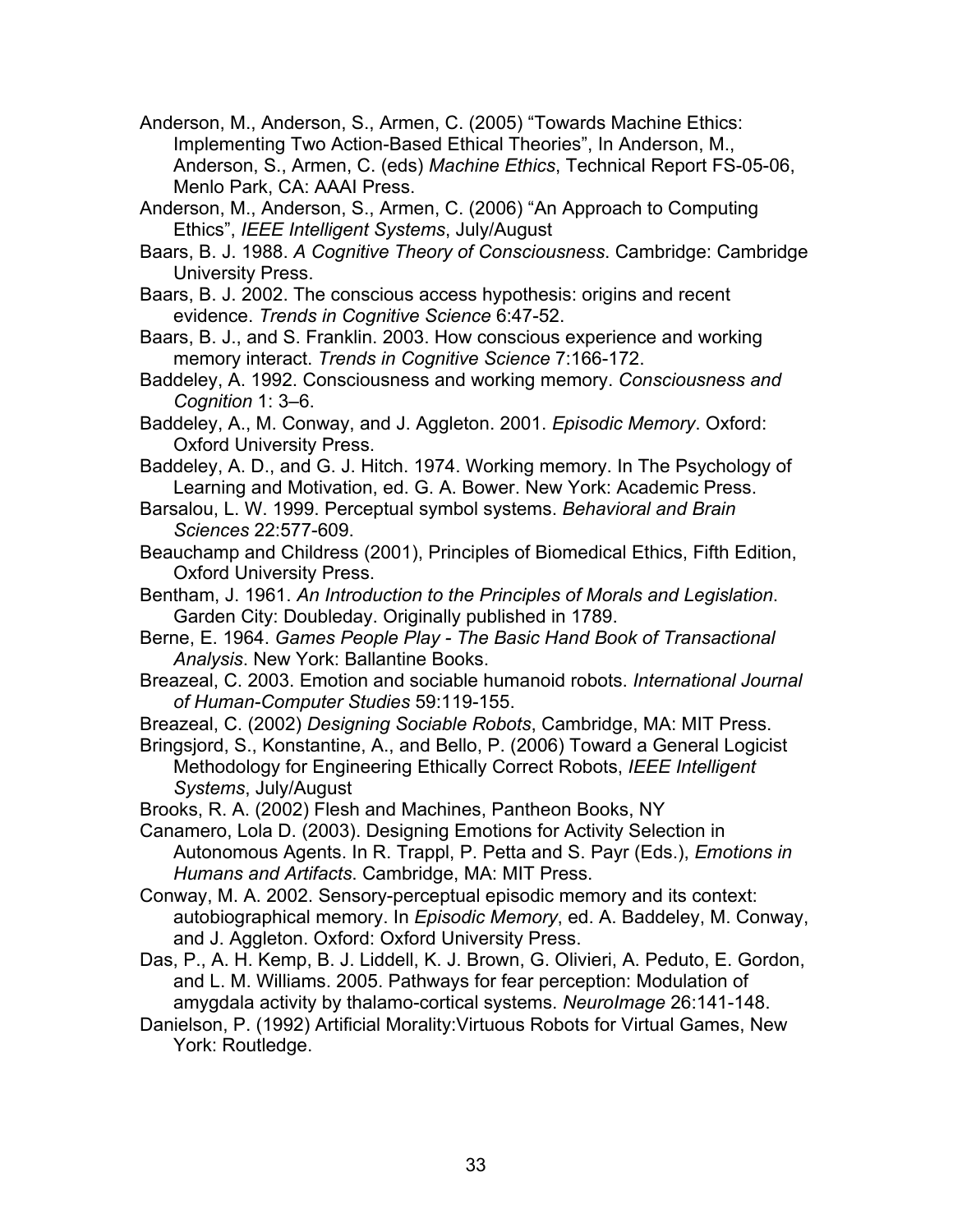Dehaene, S., Sergent, C., and Changeux, J.-P. (2003). A neuronal network model linking subjective reports and objective physiological data during conscious perception. *Proc. Natl. Acad. Sci. USA, 1001*, 8520–8525.

DeMoss, D. (1998). Aristotle, connectionism, and the morally excellent brain, *Proceedings of the 20th World Congress of Philosophy,* The Paideia Archive, URL = http://www.bu.edu/wcp/Papers/Cogn/CognDemo.htm

de Waal, Frans. 2006. *Primates and philosophers: How morality evolved*. Princeton: Princeton University Press.

D'Mello, S. K., U. Ramamurthy, A. Negatu, and S. Franklin. 2006. A Procedural Learning Mechanism for Novel Skill Acquisition. In *Workshop on Motor Development*: *Proceeding of Adaptation in Artificial and Biological Systems, AISB'06*, vol. 1, ed. T. Kovacs, and J. A. R. Marshall. Bristol, England: Society for the Study of Artificial Intelligence and the Simulation of Behaviour; April 2006.

Drescher, G. L. 1991. *Made-Up Minds: A Constructivist Approach to Artificial Intelligence*. Cambridge, MA: MIT Press.

Edelman, G. M. 1987. *Neural Darwinism*. New York: Basic Books Ericsson, K. A., and W. Kintsch. 1995. Long-term working memory. *Psychological Review* 102:211-245.

Estes, William K. 1993. *Classification and cognition*. Oxford: Oxford University Press.

Flavell, J. H. 1979. Metacognition and cognitive monitoring: A new area of cognitive-developmental inquiry. *American Psychologist* 34:906-911.

Franklin, S. 2000a. A "Consciousness" Based Architecture for a Functioning Mind. In *Proceedings of the Symposium on Designing a Functioning Mind, Birmingham, England, April 2000*, ed. A. Sloman.

Franklin, S. 2000b. Deliberation and Voluntary Action in 'Conscious' Software Agents. *Neural Network World* 10:505-521.

Franklin, S. 2003. IDA: A Conscious Artifact? *Journal of Consciousness Studies, 10*, 47–66.

Franklin, S. 2005. Cognitive Robots: Perceptual associative memory and learning. In Proceedings of the 14th Annual International Workshop on Robot and Human Interactive Communication (RO-MAN 2005).

Franklin, S. 2005a. Perceptual Memory and Learning: Recognizing, Categorizing, and Relating. Symposium on Developmental Robotics; American Association for Artificial Intelligence (AAAI); Stanford University, Palo Alto CA, USA. March 21-23, 2005.

Franklin, S. 2005b. Cognitive robots: Perceptual associative memory and learning. In *Proceedings of the 14th annual international workshop on robot and human interactive communication (ro-man 2005)*:427-433.

Franklin, Stan. 2005c. Evolutionary pressures and a stable world for animals and robots: A commentary on Merker. *Consciousness and Cognition* 14: 115– 118.

Franklin, S., B. J. Baars, U. Ramamurthy, and M. Ventura. 2005. The Role of Consciousness in Memory. *Brains, Minds and Media* 1:1-38, pdf.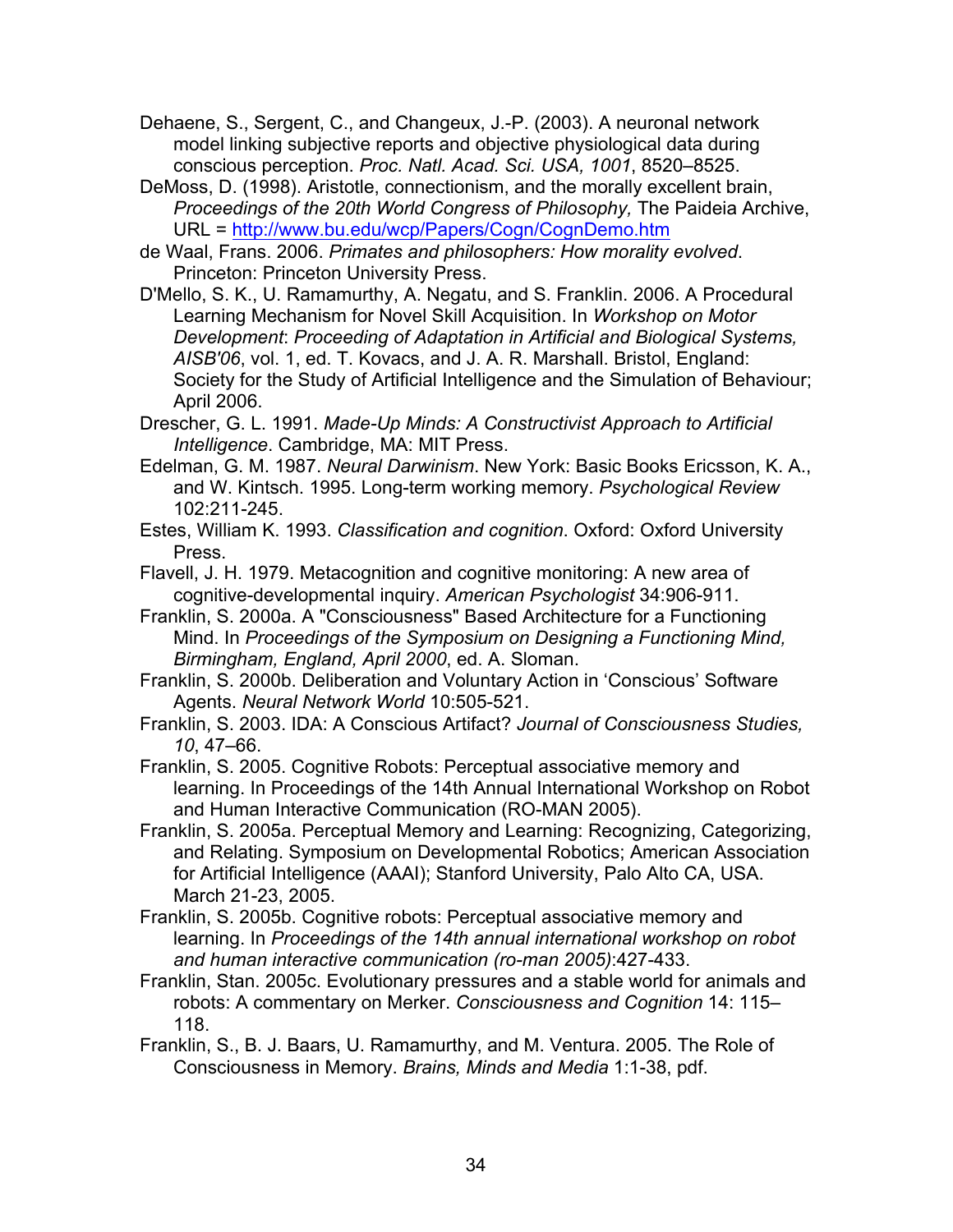- Franklin, S., and A. C. Graesser. 1997. Is it an Agent, or just a Program?: A Taxonomy for Autonomous Agents. In *Intelligent Agents III*. Berlin: Springer Verlag.
- Franklin, S., and Patterson, F. G. J. (2006). The LIDA Architecture: Adding New Modes of Learning to an Intelligent, Autonomous, Software Agent *IDPT-2006 Proceedings (Integrated Design and Process Technology)*: Society for Design and Process Science.
- Franklin, S., and U. Ramamurthy. 2006. Motivations, Values and Emotions: Three sides of the same coin. In *Proceedings of the Sixth International Workshop on Epigenetic Robotics*, vol. 128. Paris, France: Lund University Cognitive Studies.
- Franklin, S., Ramamurthy, U., D'Mello, S. K., McCauley, L., Negatu, A., L., R. S., et al. (2007, November 9-11). LIDA: A Computational model of global workspace theory and developmental learning*.* Paper presented at the AAAI Fall Symposium on AI and Consciousness: Theoretical Foundations and Current Approaches, Arlington, VA.
- Freeman, W. J. 1999. *How Brains Make Up Their Minds*. London: Weidenfeld and Nicolson General.
- Friedlander, David and Stan Franklin. 2008. LIDA and a theory of mind. In *Artificial general intelligence 2008*, ed. Pei Wang, Ben Goertzel and Stan Franklin:137-148. Amsterdam: IOS Press.
- Gadanho, S. C. (2003). Learning Behavior-Selection by Emotions and Cognition in a Multi-Goal Robot Task. *Journal of Machine Learning Research 4*, 385- 412.
- Gazzaniga, Michael (2005) "The Believing Brain" in "The Ethical Brain" Dana Press http://www.press.uchicago.edu/Misc/Chicago/1932594019.html
- Gibson, James J. 1979. *The ecological approach to visual perception*. Mahwah, New Jersey: Lawrence Erlbaum Associates.
- Gips, J. (1991) ``Towards the Ethical Robot'', in Ford, K., Glymour, C., and Hayes, P. *Android Epistemology,* Cambridge, MA: MIT Press, Pp. 243-252.
- Glenberg, A. M. 1997. What memory is for. *Behavioral and Brain Sciences* 20:1- 19.
- Goodale, M. A., and D. Milner. 2004. *Sight Unseen*. Oxford: Oxford University Press.
- Grau, C. (2006) " There is No 'I' in 'Robots': Robots and Utilitarianism" *IEEE Intelligent Systems*, July/August
- Greene, J.D., Sommerville, R.B., Nystrom, L.E., Darley, J.M., and Cohen, J.D. (2001). An fMRI investigation of emotional engagement in moral Judgment. Science, Vol. 293, Sept. 14, 2001, 2105-2108
- Greene, J. and Haidt, J. (2002) How (and where) does moral judgment work? Trends in Cognitive Sciences, 6(12), 517-523.

http://www.wjh.harvard.edu/~jgreene/GreeneWJH/Greene-Haidt-TiCS-02.pdf

Greene, J.D., Nystrom, L.E., Engell, A.D., Darley, J.M., Cohen, J.D. (2004) The neural bases of cognitive conflict and control in moral judgment. Neuron, Vol. 44, 389-400.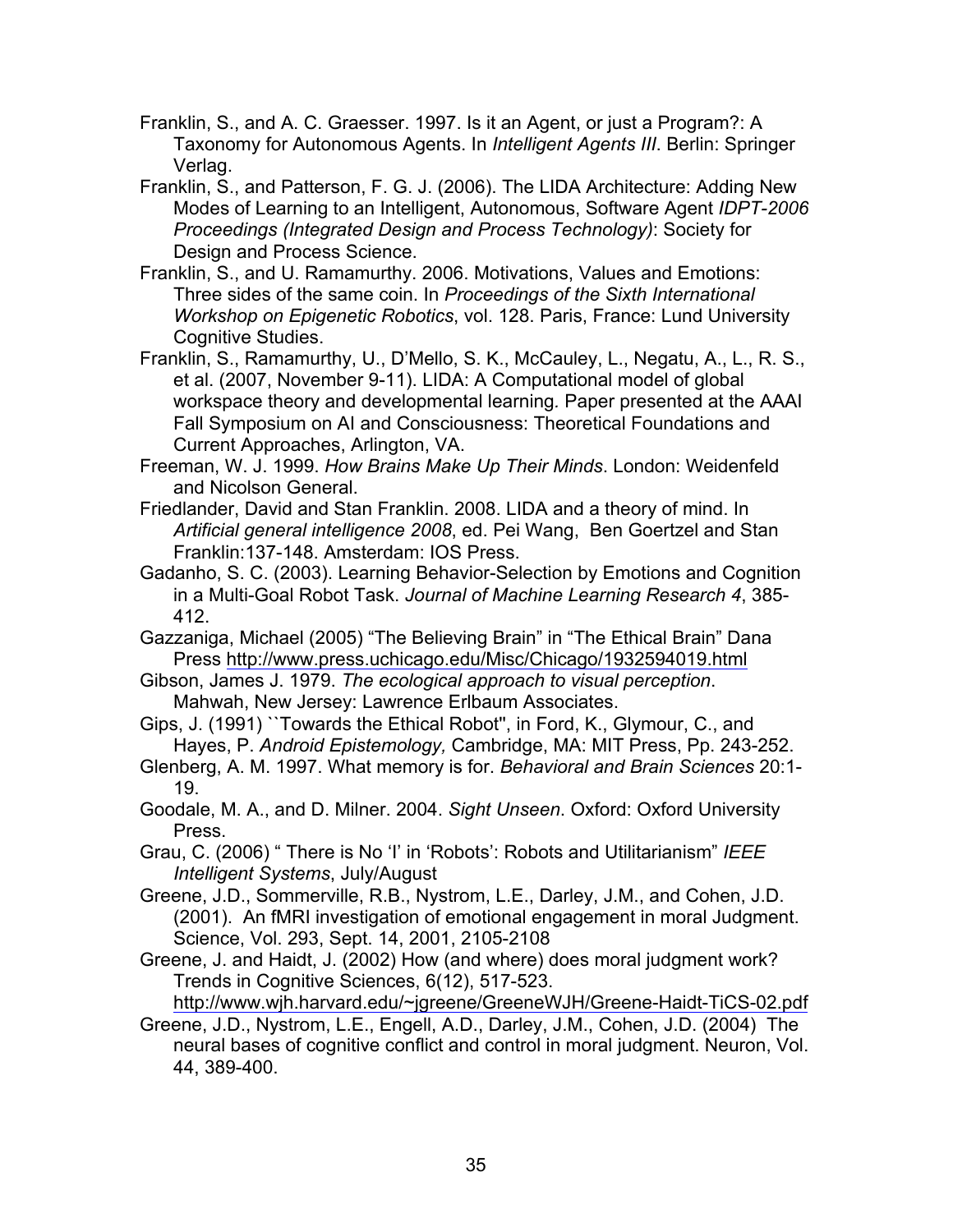Guarini, M. (2006) " Particularism and Classification and Reclassification of Moral Cases", *IEEE Intelligent Systems*, 21 (4); 22-28.

Heilman, K M. 1997. The neurobiology of emotional experience. *J. Neuropsychiatry. Clin. Neurosci.* 9: 439–448.

Hofstadter, D. R., and M. Mitchell. 1995. The Copycat Project: A model of mental fluidity and analogy-making. In *Advances in connectionist and neural computation theory, Vol. 2: logical connections*, ed. K. J. Holyoak, and J. A. Barnden. Norwood N.J.: Ablex.

Holland, Owen (ed.) (2003), Machine Consciousness, Imprint Academic

Jackson, J. V. 1987. Idea for a Mind. *Siggart* Newsletter, 181:23-26.

- James, W. 1890. *The Principles of Psychology*. Cambridge, MA: Harvard University Press.
- Johnston, V. S. 1999. *Why We Feel:The Science of Human Emotions*. Reading MA: Perseus Books.
- Kant, E. (1785) Groundwork of the Metaphysics of Morals

Kaelbling, L. P., M. L. Littman, and A. W. Moore. 1996. Reinforcement Learning: A Survey. *Journal of Artificial Intelligence Research* 4:237-285.

Kanerva, P. 1988. *Sparse Distributed Memory*. Cambridge MA: The MIT Press.

Kennedy, C. (2004) "Agents for Trustworthy Ethical Assistance" in Smit, I., Lasker, G. and Wallach, W. (eds), *Cognitive, Emotive and Ethical Aspects of Decision Making in Humans and in Artificial Intelligence*, *Vol III.* Windsor, Ontario: IIAS.

Kruschke, John K. (2003) Attention in learning. Current Directions in Psychological Science, 12 (5): 171-175

Laird, John E., J, E., Newell, A., and Rosenbloom, Paul S. P. S. (1987). SOAR: An Architecture for General Intelligence. *Artificial Intelligence, 33*, 1–64.

Massimini, M., F. Ferrarelli, R. Huber, S. K. Esser, H. Singh, and G. Tononi. 2005. Breakdown of Cortical Effective Connectivity During Sleep. *Science* 309:2228-2232.

McDermott, D. (forthcoming) What Matters to a Machine?

McLaren, Bruce (2006) Computational Models of Ethical Reasoning: Challenges, Initial Steps, and Future Directions, IEEE Intelligent Systems

Merker, Bjorn. 2005. The liabilities of mobility: A selection pressure for the transition to consciousness in animal evolution. *Consciousness and Cognition* 14: 89–114.

Mill, J. S. 1998. *Utilitarianism*, edited with an introduction by Roger Crisp. New York: Oxford University Press. Originally published in 1861.

Minsky, M. 1985. *The Society of Mind*. New York: Simon and Schuster.

Mulcahy, N. J., and J. Call. 2006. Apes Save Tools for Future Use. *Science* 312:1038-1040.

Nadel, L. 1992. Multiple memory systems: What and why. *J. Cogn. Neurosci.* 4:179-188.

Nadel, L., and M. Moscovitch. 1997. Memory consolidation, retrograde amnesia and the hippocampal complex. *Curr. Opin. Neurobiol.* 7:217-227.

Negatu, A., D'Mello, Sidney K., and Franklin, S. (2007). Cognitively Inspired Anticipation and Anticipatory Learning Mechanisms for Autonomous Agents.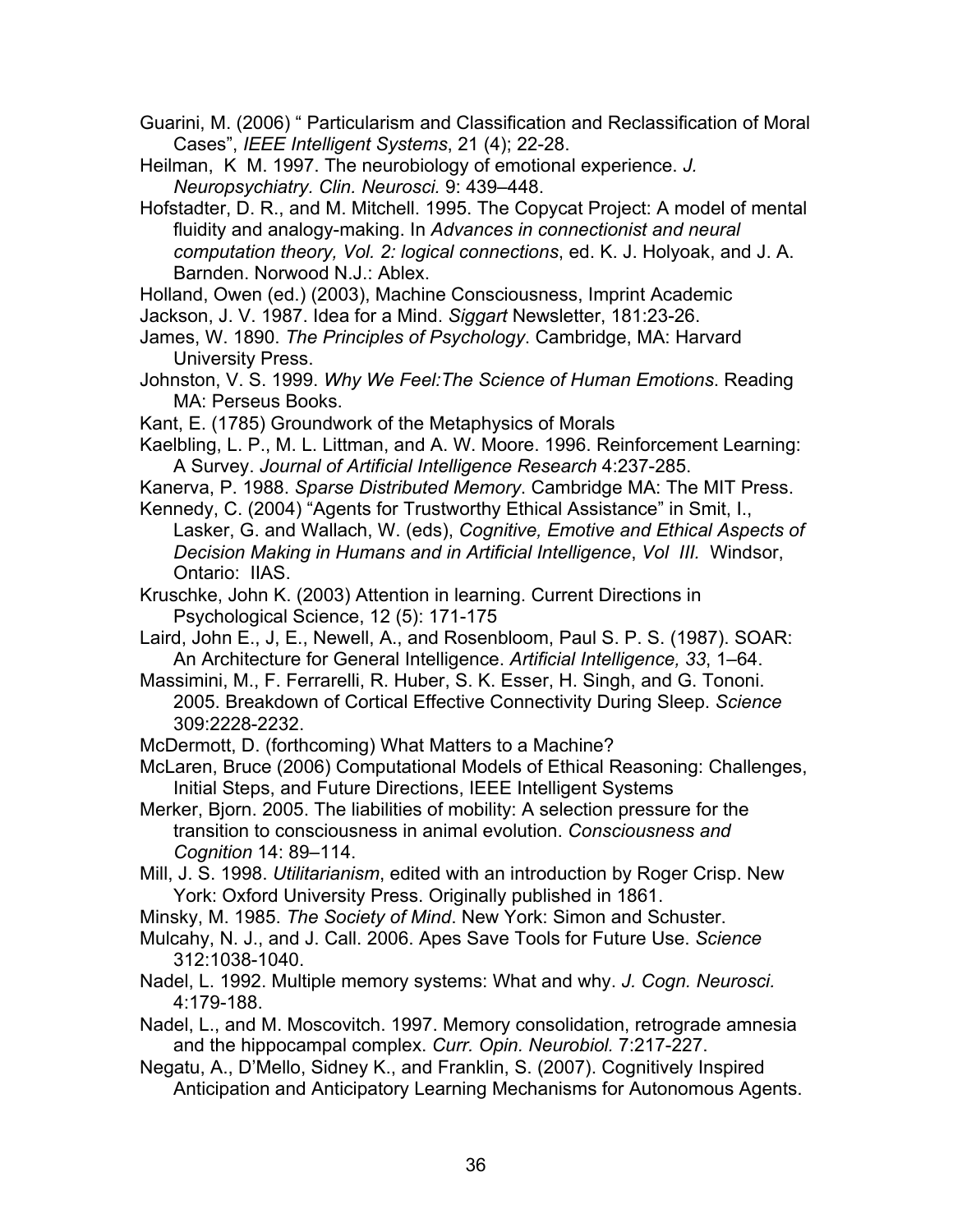In M. V. Butz, O. Sigaud, G. Pezzulo and G. O. Baldassarre (Eds.), *Proceedings of the Third Workshop on Anticipatory Behavior in Adaptive Learning Systems (ABiALS 2006)* (pp. 108-127). Rome, Italy: Springer Verlag.

- Negatu, A., and S. Franklin. 2002. An action selection mechanism for 'conscious' software agents. *Cognitive Science Quarterly* 2:363-386.
- Negatu, A., T. L. McCauley, and S. Franklin. in review. Automatization for Software Agents.
- Ornstein, R. 1986. *Multimind*. Boston: Houghton Mifflin.
- Picard, R. (1997). *Affective Computing.* Cambridge, MA: MIT Press
- Powers, T. (2006) "Prospects for a Kantian Machine", *IEEE Intelligent Systems,*  July/August 2006
- Ramamurthy, U., Baars, B. J., D'Mello, Sidney K., and Franklin, S. (2006). LIDA: A Working Model of Cognition. In D. Fum, F. Del Missier and A. Stocco (Eds.), *Proceedings of the 7th International Conference on Cognitive Modeling* (pp. 244–249). Trieste: Edizioni Goliardiche.
- Ramamurthy, U., S. K. D'Mello, and S. Franklin. 2004. Modified Sparse Distributed Memory as Transient Episodic Memory for Cognitive Software Agents. In *Proceedings of the International Conference on Systems, Man and Cybernetics*. Piscataway, NJ: IEEE.
- Ramamurthy, U., S. K. D'Mello, and S. Franklin. 2005. Role of Consciousness in Episodic Memory Processes. Ninth Conference of the Association for the Scientific Study of Consciousness - ASSC9. Pasadena; June 24 - June 27, 2005.
- Scassellati, B. (2001) *Foundations for a Theory of Mind for a Humanoid Robot*, PhD Thesis, Dept of Electrical Engineering and Computer Science, MIT. Available at http://www.ai.mit.edu/projects/lbr/hrg/2001/scassellati-phd.pdf
- Shanahan, M. P. (2006). A Cognitive Architecture that Combines Internal Simulation with a Global Workspace. *Consciousness and Cognition, 15*, 433- 449.
- Sigman, M., and S. Dehaene. 2006. Dynamics of the Central Bottleneck: Dual-Task and Task Uncertainty. *PLoS Biol.* 4.
- Sloman, A. 1998. Damasio, Descartes, Alarms and Meta-management. In *Proceedings Symposiumon Cognitive Agents: Modeling Human Cognition*. San Diego: IEEE
- Sloman, A. 1999. What Sort of Architecture is Required for a Human-like Agent? In *Foundations of Rational Agency*, ed. M. Wooldridge, and A. S. Rao. Dordrecht, Netherlands: Kluwer Academic Publishers.
- Smith, J. D., and D. A. Washburn. 2005. Uncertainty Monitoring and Metacognition by Animals. *Current Directions in Psychological Science* 14:19-24.
- Stahl, B.C. (2002) "Can a Computer Adhere to the Categorical Imperative? A Comtemplation of the Limits of Transcendental Ethics in IT" in Smit, I. and Lasker, G. (Eds) *Cognitive, emotive and ethical aspects of decision making in humans and in artificial intelligence, Vol. I* Windsor, Ontario: IIAS.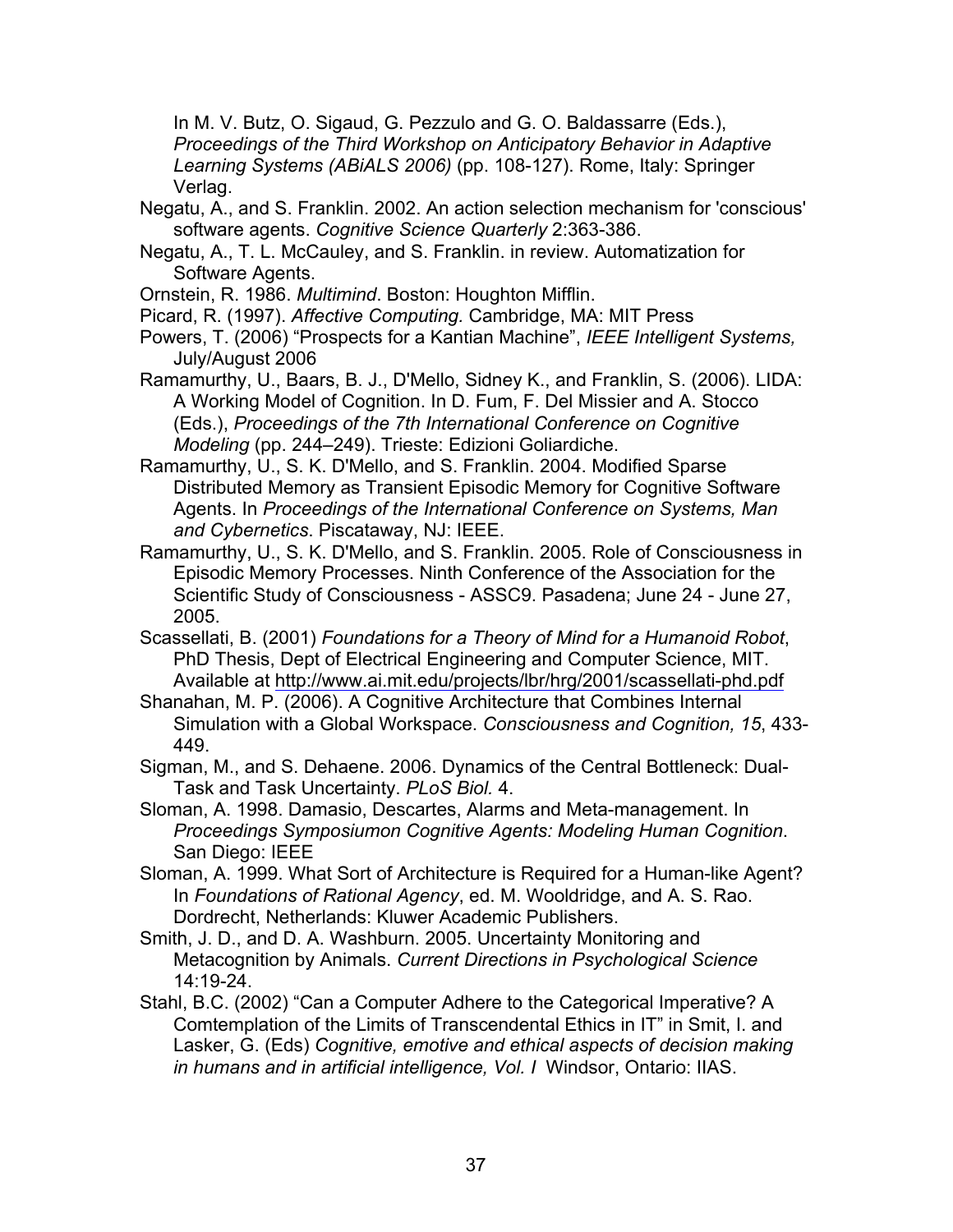Stickgold, R., and M. P. Walker. 2005. Memory consolidation and reconsolidation: what is the role of sleep? *Trends Neurosci.* 28:408-415.

Sun, R. (2007). The importance of cognitive architectures: An analysis based on CLARION. *Journal of Experimental and Theoretical Artificial Intelligence, 19*(2), 159-193.

Tarsitano, M. 2006. Route selection by a jumping spider (Portia labiata) during the locomotory phase of a detour. *Animal Behavior* 72:1437-1442.

Tulving, E. 1983. *Elements of episodic memory*. Oxford: Clarendon Press.

Uchida, N., A. Kepecs, and Z. F. Mainen. 2006. Seeing at a glance, smelling in a whiff: rapid forms of perceptual decision making. *Nature Reviews Neuroscience* 7:485-491.

Varela, F. J., E. Thompson, and E. Rosch. 1991. *The Embodied Mind*. Cambridge, MA: MIT Press.

Vidnyánszky, Z., and W. Sohn. 2003. Attentional learning: learning to bias sensory competition [Abstract]. *Journal of Vision* 3:174a.

Wallach, W. (2003)" Robot Morals and Human Ethics", in Smit, I, Lasker, L. and Wallach, W., *Cognitive, Emotive and Ethical Aspects of Decision Making in Humans and in Artificial Intelligence*, Vol II*,* Windsor, Ontario: IIAS.

Wallach, W. (2004) "Artificial Morality: Bounded Rationality, Bounded Morality and Emotions", in Smit, I, Lasker, G. and Wallach, W., *Cognitive, Emotive and Ethical Aspects of Decision Making in Humans and in Artificial Intelligence*, Vol III. Windsor, Ontario: IIAS.

Wallach, W. (2008) "Implementing Moral Decision Making Faculties in Computers and Robots", *AI and Society,* Vol. 22, Issue 4, pp. 463-475.

Wallach, W., Allen, C., and Smit, I (2008) "Machine Morality: Bottom-up and Topdown Approaches for Modelling Human Moral Faculties", *AI and Society,* Vol. 22, Issue 4, pp. 565-582.

Wallach, W. and Allen, C. (2009) Moral Machines: Teaching Robots Right From Wrong, New York, Oxford.

Wang, Pei, Ben Goertzel, and Stan Franklin. 2008. *Artificial general intelligence 2008*. Amsterdam: IOS Press.

Watt, D. F. 1998. Affect and the Limbic System: Some Hard Problems. *J. Neuropsychiatry. Clin. Neurosci.* 10:113-116.

Weckert, J. (2005) "Trusting Agents" in *Ethics of New Information Technology: CEPE2005*, Enschede, Holland. Pp. 407-412.

Werdenich, D., and L. Huber. 2006. A case of quick problem solving in birds: string pulling in keas, Nestor notabilis. *Animal Behaviour* 71:855-863.

Wilcox, S., and R. Jackson. 2002. Jumping Spider Tricksters: Deceit, Predation, and Cognition. In *The Cognitive Animal*, ed. M. Bekoff, C. Allen, and G. M. Burghardt. Cambridge, MA: MIT Press.

Willis, J., and A. Todorov. 2006. First Impressions: Making Up Your Mind After a 100-Ms Exposure to a Face. *Psychological Science* 17:592-599.

Yoshida, H. and Smith, L.B. (2003) Known and novel noun extensions: Attention at two levels of abstraction. Child Development, 76 (2) 564-577.

Yudkowsky, E. 2001. What is Friendly AI. Available online at www.kurzweilai.net/meme/frame.html?main=/articles/art0172.html.